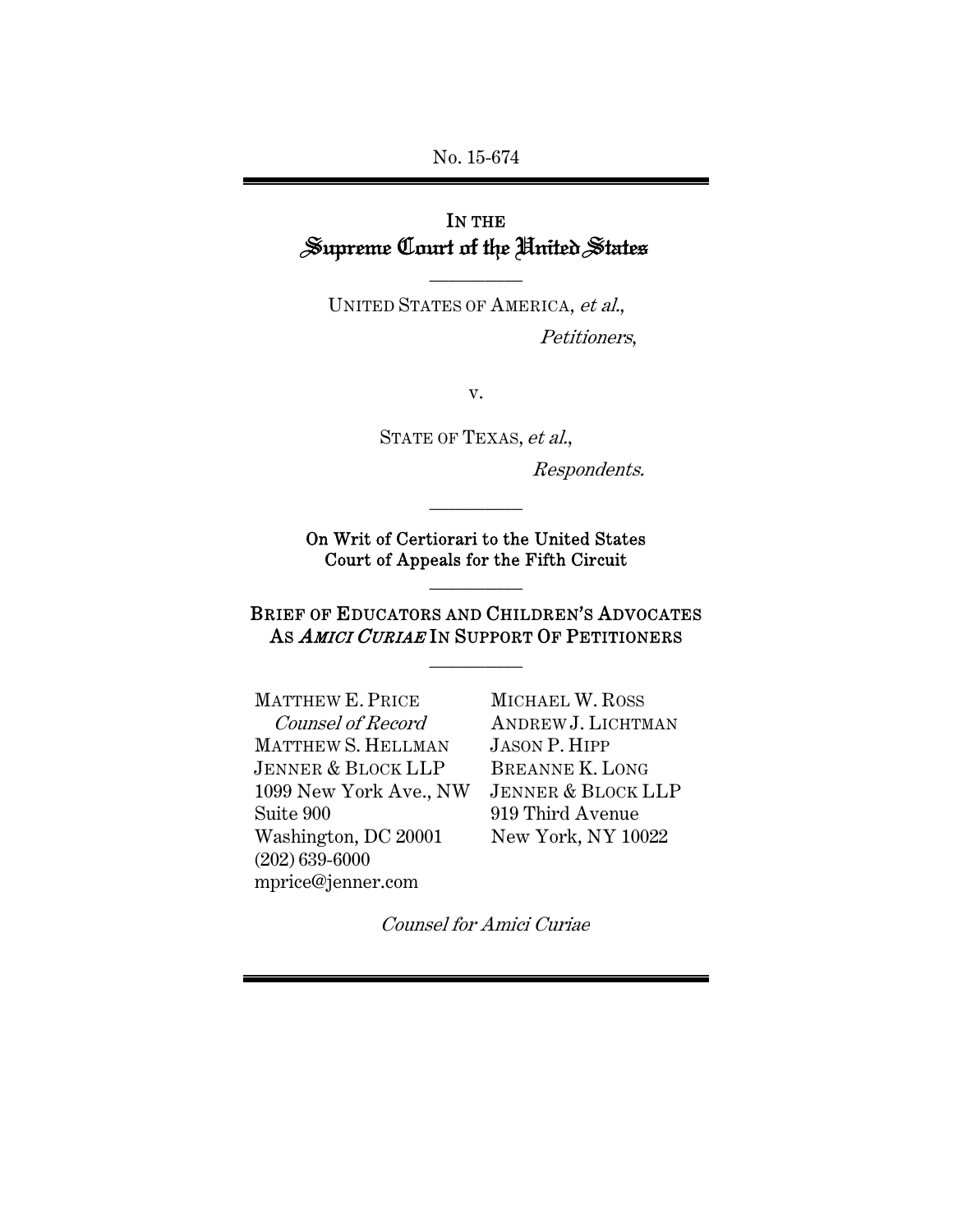# TABLE OF CONTENTS

|                | STATEMENT OF INTEREST OF AMICI                                                                                                                                       |
|----------------|----------------------------------------------------------------------------------------------------------------------------------------------------------------------|
|                |                                                                                                                                                                      |
|                |                                                                                                                                                                      |
| $\mathbf{I}$ . | Humanitarian Concerns Are An<br>Important Consideration Under The                                                                                                    |
| II.            | The Courts Did Not Consider The Harms<br>To U.S. Citizen And LPR Children                                                                                            |
|                | The DAPA Eligible Population<br>A.<br>Faces A Substantial Risk Of                                                                                                    |
|                | <b>B.</b><br>The Deportation Of DAPA-<br>Eligible Parents Leaves Families<br>With A Horrible Dilemma For<br>Their Children: Parental<br>Abandonment Or Leaving Their |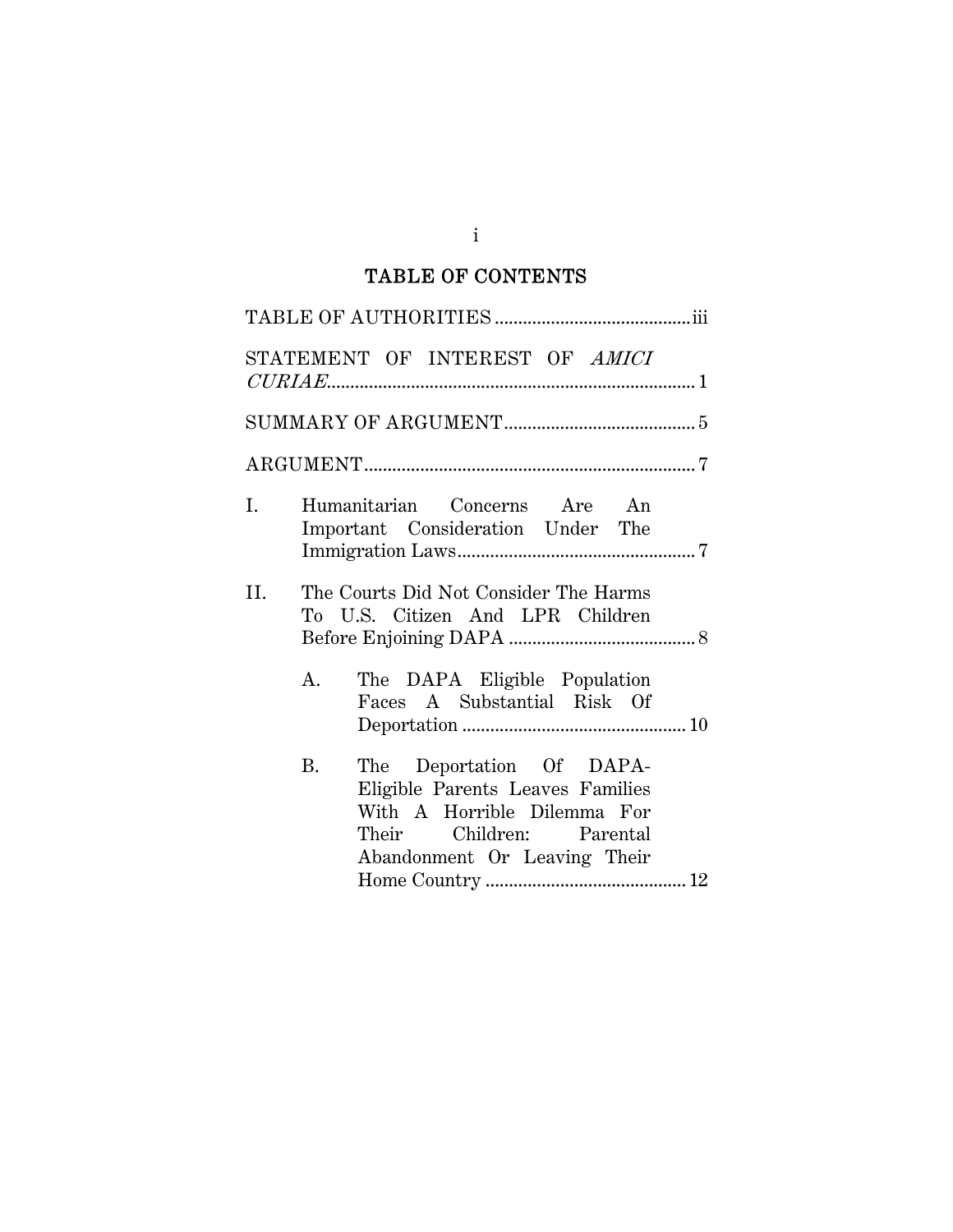|    | C. | The Threat Of Removal Facing<br>Parents Causes U.S. Citizen And<br>LPR Children To Endure<br>Emotional, Psychological, And |  |
|----|----|----------------------------------------------------------------------------------------------------------------------------|--|
|    |    |                                                                                                                            |  |
|    | D. | DAPA Would Have Alleviated                                                                                                 |  |
| Ш. |    | The Courts Failed To Weigh The Public                                                                                      |  |
|    |    | Interest In Enhancing Educational                                                                                          |  |
|    |    | Opportunities Before Enjoining                                                                                             |  |
|    |    |                                                                                                                            |  |
|    |    | APPENDIX: LIST OF AMICI CURIAE1a                                                                                           |  |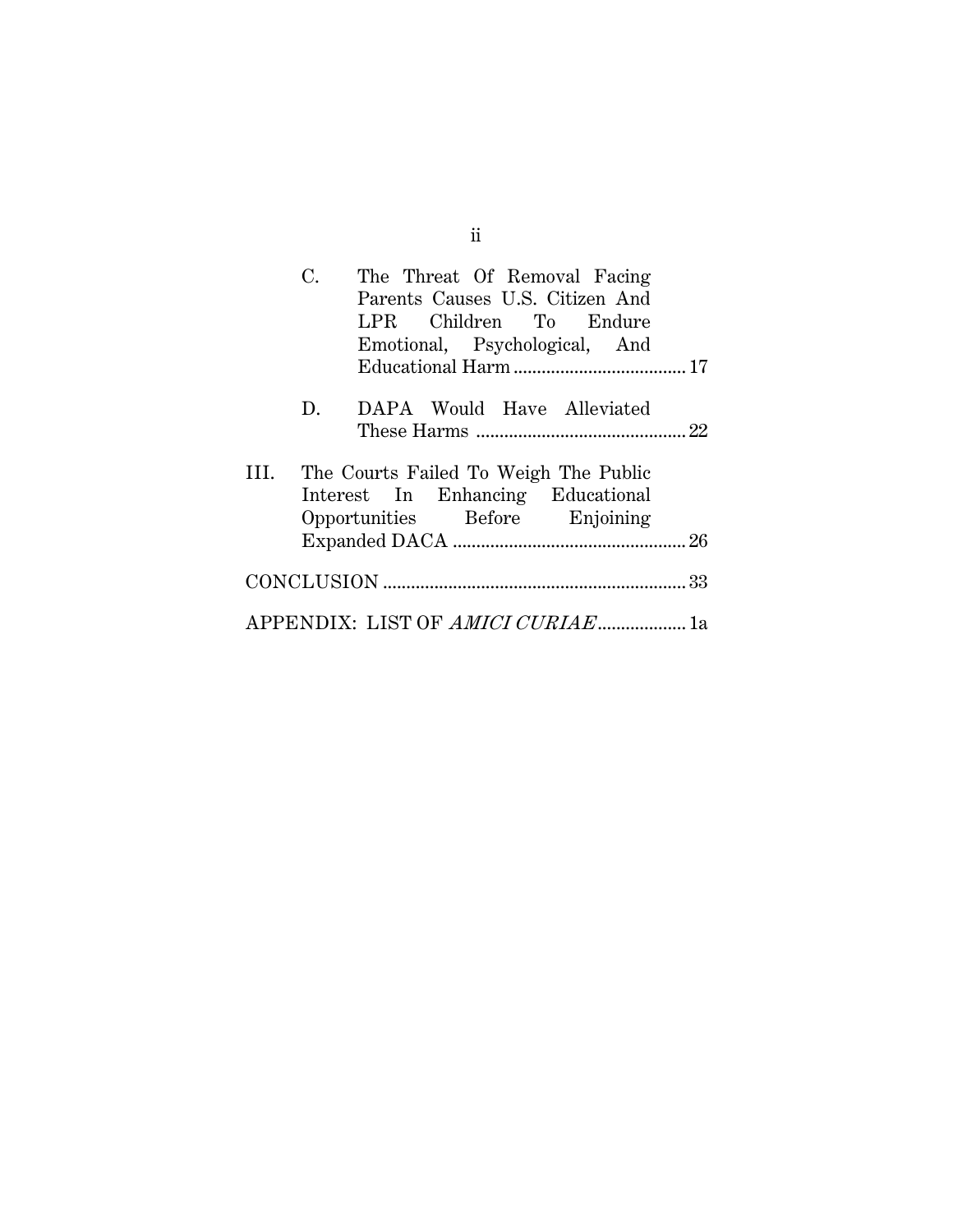# TABLE OF AUTHORITIES

## **CASES**

| Arizona v. United States, 132 S. Ct. 2492                                     |
|-------------------------------------------------------------------------------|
| Certain Named & Unnamed Non-Citizen<br>Children & Their Parents v. Texas, 448 |
|                                                                               |
|                                                                               |
| Reno v. America Arab Anti-Discrimination                                      |
| <i>Weinberger v. Romero-Barcelo</i> , 456 U.S. 305                            |
| Winter v. Natural Resource Defense Council,                                   |
| <b>STATUTES</b>                                                               |
|                                                                               |
|                                                                               |
| <b>OTHER AUTHORITIES</b>                                                      |

Lawrence Aber et al., Society for Research in Child Development, Children, Families, and Poverty: Definitions, Trends, Emerging Science and Implications for Policy (2012), http://www.nasbo.org/sites/ default/files/SPR\_26%233\_FINAL%20%2 81%29.pdf ................................................................ 21

iii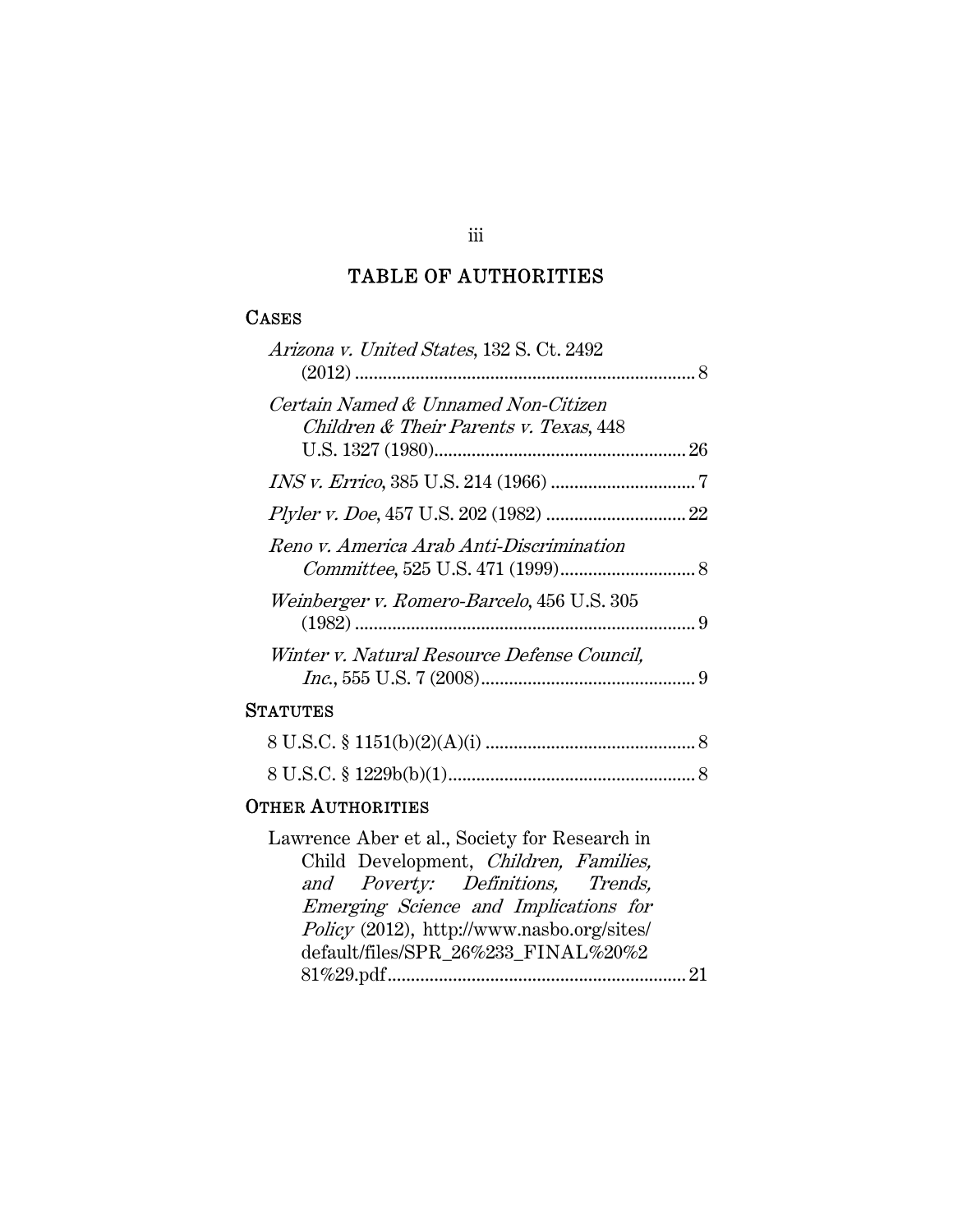| Advisory Committee on Student Financial<br>Assistance: Report to Congress and the<br>Secretary of Education, The Rising Price<br>of Inequality: How Inadequate Grant Aid<br>Limits College Access and Persistence<br>(June 2010), http://chronicle.com/items/ bi |
|------------------------------------------------------------------------------------------------------------------------------------------------------------------------------------------------------------------------------------------------------------------|
| American Academy of Pediatrics, Early<br>Childhood Adversity, Toxic Stress, and<br>the Role of the Pediatrician: Translating<br>Developmental Science into Lifelong<br>Health, 129 Pediatrics e224 (2012), http://<br>pediatrics.aappublications.org/content/pe  |
| American Psychological Ass'n, Crossroads:<br>The Psychology of Immigration in the<br>New Century, Report of the APA<br>Presidential Task Force on Immigration<br>(2012), http://www.apa.org/topics/immigra                                                       |
| Frank D. Bean et al., <i>Mexican Immigrant</i><br>Political and Economic Incorporation, 4<br>Persp. on Pol. 309 (2006), http://www.ime.<br>gob.mx/investigaciones/2006/estudios/AP<br>SA-Identidad-migrantes_mexicanos.pdf23-                                    |
| Annette Bernhardt et al., All Work and No<br>Pay: Violations of Employment and Labor<br>Laws in Chicago, Los Angeles, and New                                                                                                                                    |

iv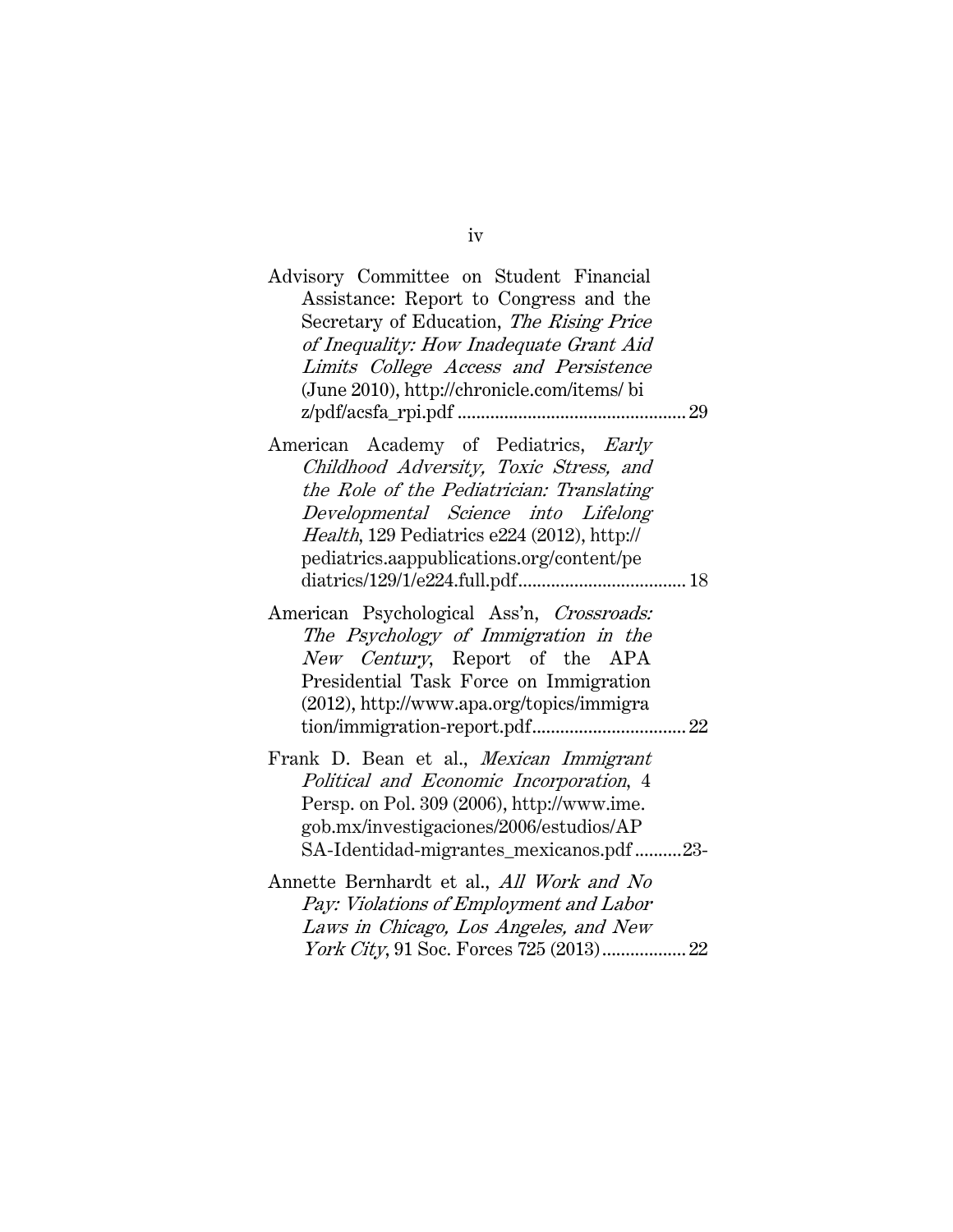| Kalina M. Brabeck et al., The Influence of<br>Immigrant Parent Legal Status on U.S.-<br>Born Children's Academic Abilities,<br>Applied Developmental Sci. (Dec. 21,                                                                                                                                                                                              |
|------------------------------------------------------------------------------------------------------------------------------------------------------------------------------------------------------------------------------------------------------------------------------------------------------------------------------------------------------------------|
| Kalina Brabeck et al., The Psychosocial<br>Impact of Detention and Deportation on<br>U.S. Migrant Children and Families: A<br>Report for the Inter-American Human<br><i>Rights Court</i> (Aug. 2013),<br>https://www.bc.edu/content/dam/files/cent<br>ers/humanrights/doc/IACHR%20Report<br>%20on%20Pyschosocial%20Impact%20of<br>%20Detention%20%20Deportation- |
| Randy Capps et al., Migration Policy<br>Institute, Deferred Action for<br>Unauthorized Immigrant Parents:<br>Analysis of DAPA's Potential Effects<br>on Families and Children (Feb. 2016),<br>http://www.migrationpolicy.org/sites/defa<br>ult/files/publications/DAPA-Profile-FINA                                                                              |
| Ajay Chaudry et al., The Urban Institute,<br>Facing Our Future: Children in the<br>Aftermath of Immigration Enforcement<br>(Feb. 2, 2010), http://www.urban.org/ publ                                                                                                                                                                                            |

v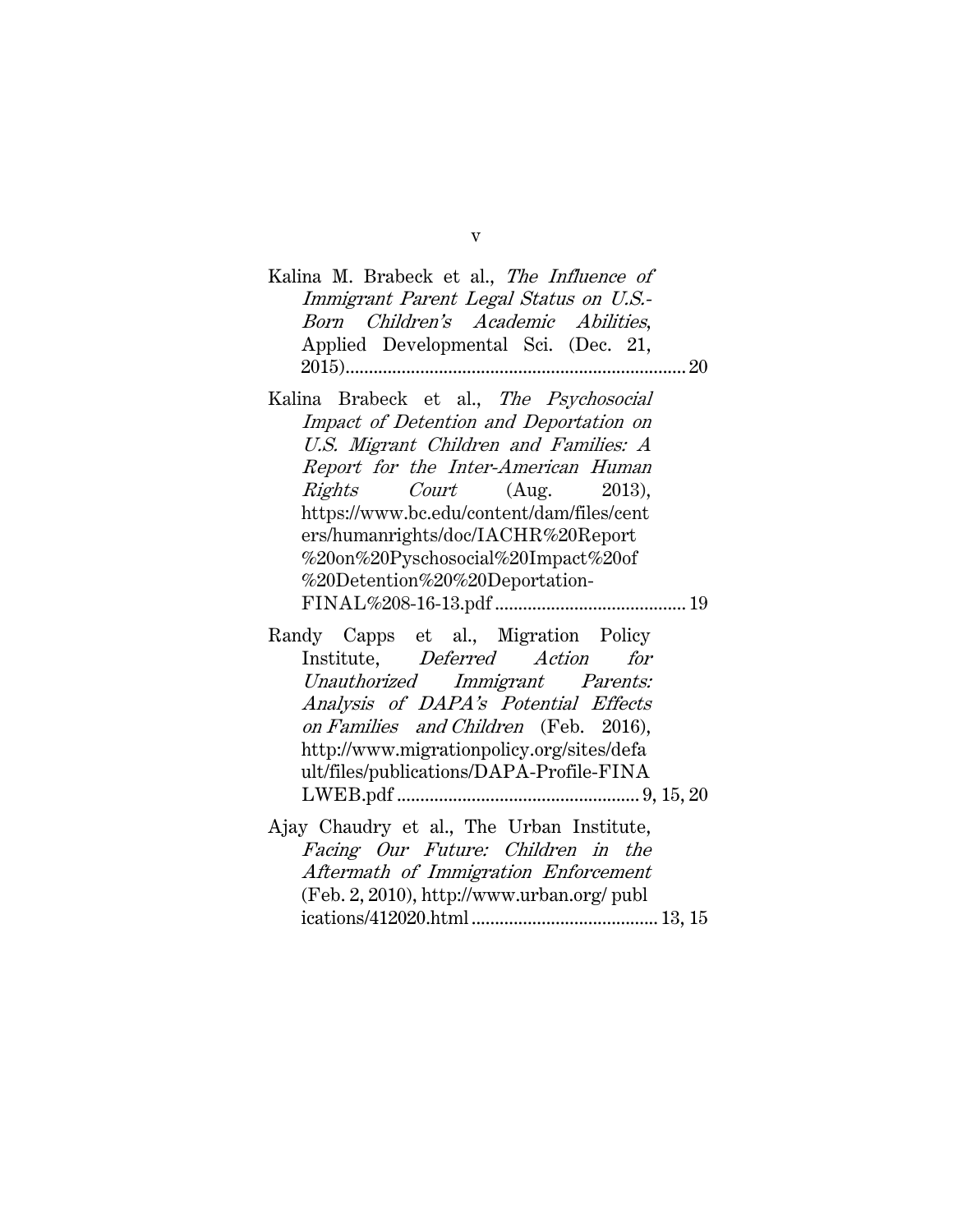| Gordon Dahl & Lance Lochner, The Impact of<br>Family Income on Child Achievement:<br>Evidence from the Earned Income Tax<br>Credit, (National Bureau of Economic<br>Research, Working Paper 14599, Dec.<br>2008), http://www.nber.org/papers/<br>w14599     |  |
|-------------------------------------------------------------------------------------------------------------------------------------------------------------------------------------------------------------------------------------------------------------|--|
| Jennifer C. Day & Eric C. Newburger, U.S.<br>Census Bureau, The Big Payoff:<br>Educational Attainment and Synthetic<br>Estimates of Work-Life Earnings (July<br>2002), https://www.census.gov/prod/2002p                                                    |  |
| Department of Homeland Security<br>Memorandum (Nov. 20, 2014), Dkt. No.                                                                                                                                                                                     |  |
| Thomas P. DiNapoli & Kenneth B. Bleiwas,<br>New York State Comptroller, The New<br>York State DREAM Act, Report 1-2014<br>(May 2013), https://www.osc.state.ny.us/ o                                                                                        |  |
| Marilyn J. Essex et al., <i>Epigenetic Vestiges of</i><br>Early Developmental Adversity:<br>Childhood Stress Exposure and DNA<br>Methylation in Adolescence, 84 Child Dev.<br>(2013), http://www.ncbi.nlm.<br>58<br>nih.gov/pmc/articles/PMC3235257/pdf/nih |  |

vi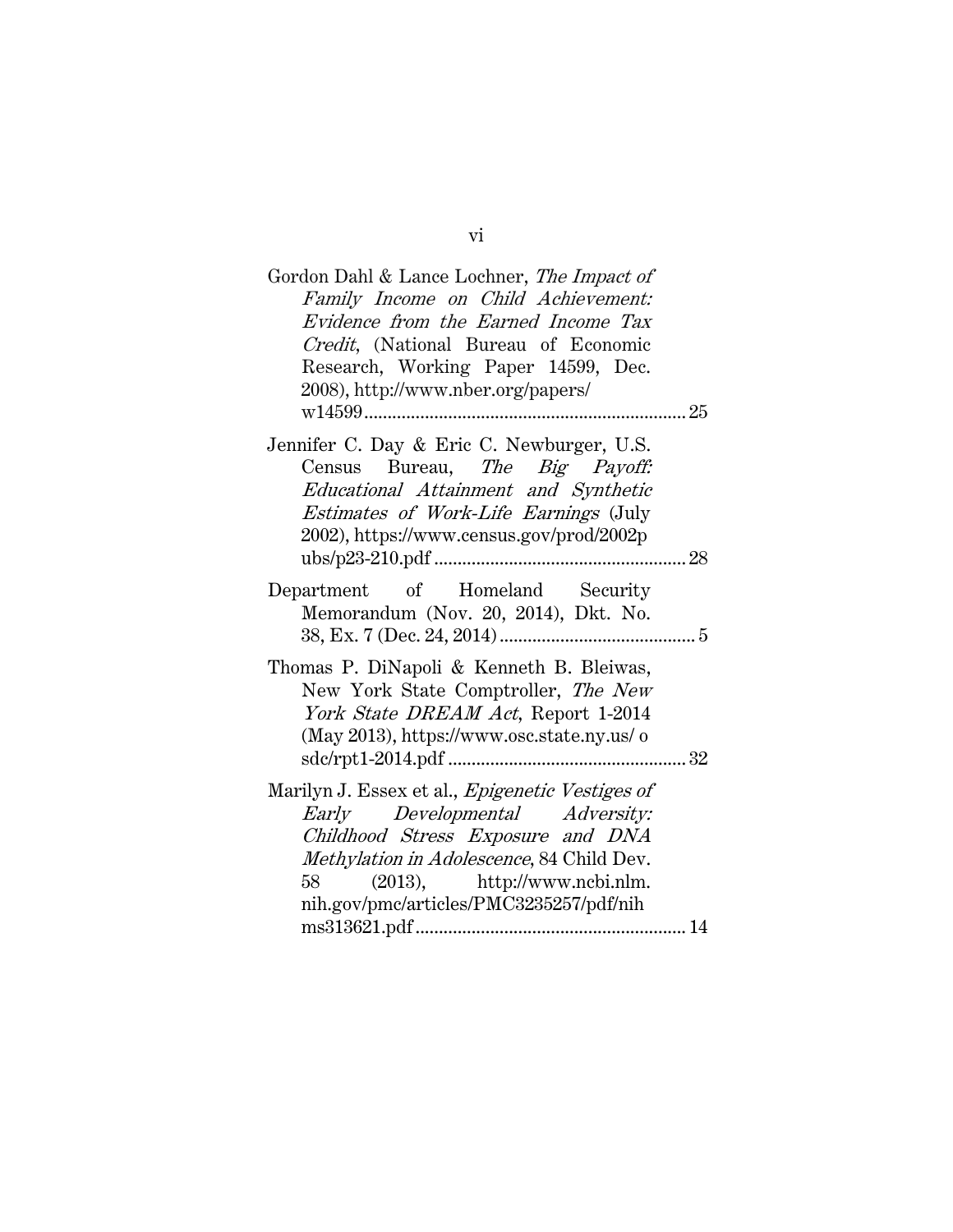## Roberto G. Gonzales et al., American Immigration Council, DACA at Year Three: Challenges and Opportunities in Accessing Higher Education and Employment (Feb. 2016), http://www.imm igrationpolicy.org/sites/default/files/docs/ daca\_at\_year\_three.pdf .................................. 30, 31

- Roberto G. Gonzales et al., Becoming DACAmented: Assessing the Short-Term Benefits of Deferred Action for Childhood Arrivals, 58 Am. Behav. Scientist 1852 (2014), http://abs.sagepub.com/content/ ea rly/2014/10/01/0002764214550288.abstract .... 28-29
- Raul Hinojosa-Ojeda, North American Integration & Development Center, From the Shadows to the Mainstream: Estimating the Economic Impact of Presidential Administrative Action and Comprehensive Immigration Reform (Nov. 21, 2014), Dkt. No. 38, Ex. 21 (Dec. 24, 2014) ............................................................. 28, 30
- Victoria Kline, Instituto para las Mujeres en la Migracion, A.C. (IMUMI), Where Do We Go From Here? Challenges Facing Transnational Migrant Families Between the US and Mexico (Oct. 2013), http://uf.imumi.org/recursos/where \_challenges.pdf ....................................................... 17

#### vii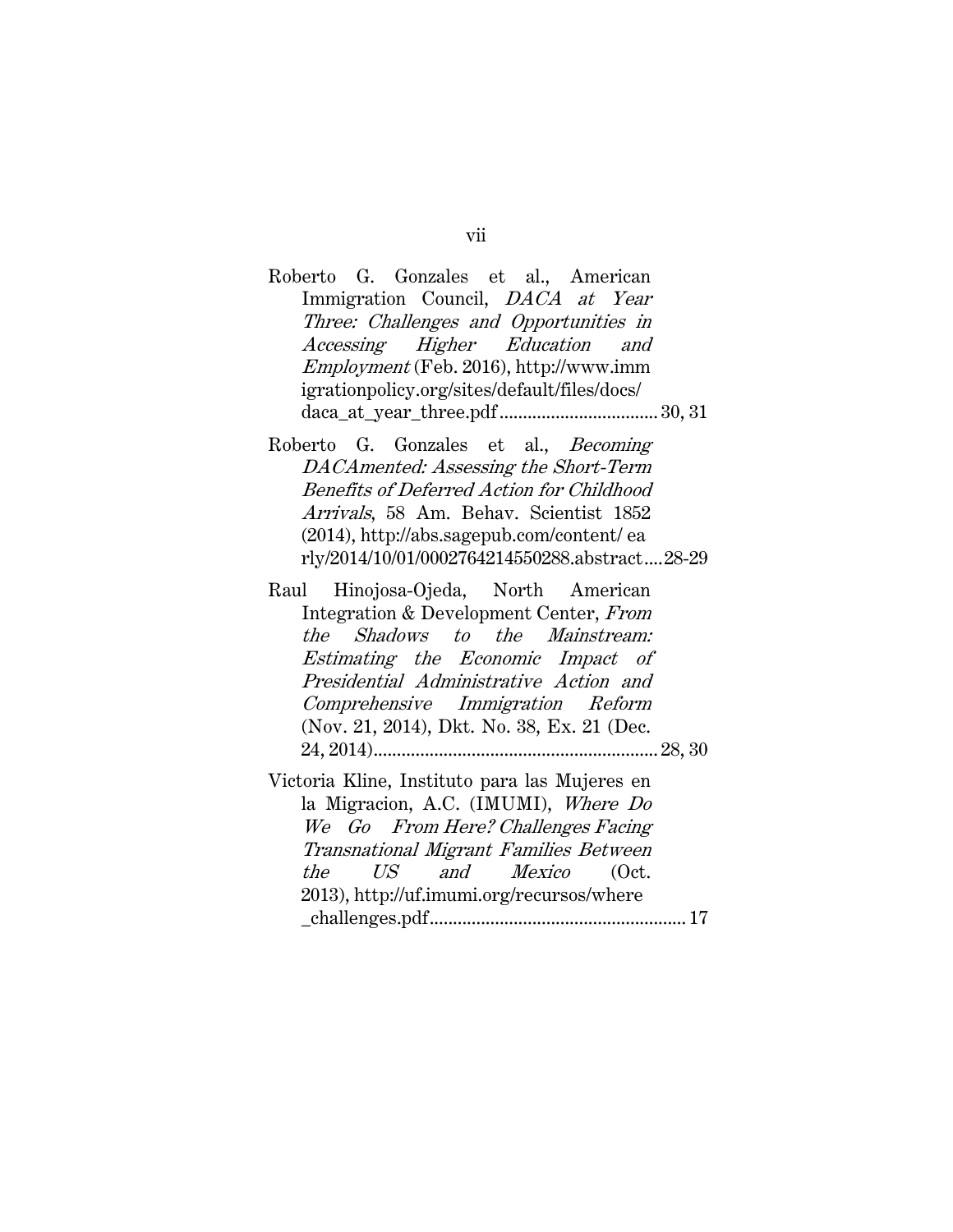| Heather Koball et al., Urban Institute &<br>Migration Policy Institute, Health and<br>Social Service Needs of US-Citizen<br>Children with Detained or Deported<br>Immigrant Parents (Sept. 2015),<br>http://www.migrationpolicy.org/research/<br>health-and-social-service-needs-us-<br>citizen-children-detained-or-deported- |
|--------------------------------------------------------------------------------------------------------------------------------------------------------------------------------------------------------------------------------------------------------------------------------------------------------------------------------|
| Katherine Kortenkamp & Jennifer Ehrle, The<br>Urban Institute, The Well-Being of<br>Children Involved with the Child Welfare<br>System: A National Overview (Jan. 2002),<br>http://www.urban.org/research/publicatio<br>n/well-being-children-involved-child-<br>welfare-system/view/full_report 15                            |
| Lomi Kriel, <i>Qualified Immigrants Still Face</i><br>Threat of Deportation, Houston Chronicle<br>(Mar. 10, 2015), http://houstonchronical.<br>com/news/houston-texas/houston/article/<br>Qualified-immigrants-still-face-threat-                                                                                              |
| Nancy S. Landale et al., Behavioral<br>Functioning Among Mexican-origin<br>Children: Does Parental Legal Status<br><i>Matter?</i> , 56 J. Health<br>&<br>Soc. Behav. 2 (2015), http://www.asanet.or<br>g/journals/JHSB/Mar15HSPFeature.pdf  19                                                                                 |

viii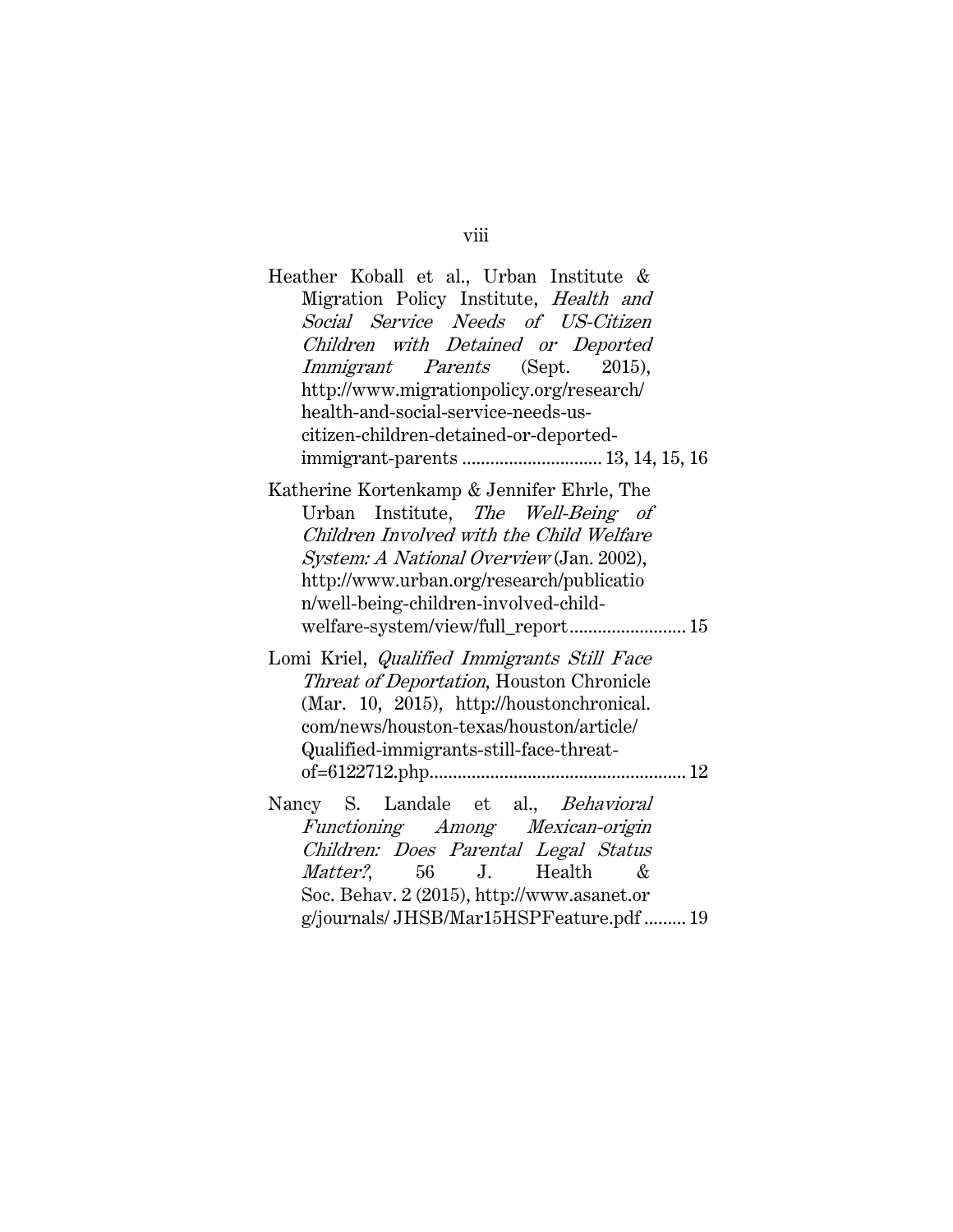| Mark A. Leach et al., US2010 Project,<br>Unauthorized Immigrant Parents: Do<br>Their Migration Histories Limit Their<br>Children's Education (Oct. 2011), http://w<br>ww.s4.brown.edu/us2010/Data/Report/rep                                                                                       |  |
|----------------------------------------------------------------------------------------------------------------------------------------------------------------------------------------------------------------------------------------------------------------------------------------------------|--|
| Lee, <i>Immigration Reform:</i><br>Brianna<br>Authorities No Longer Shielding DAPA-<br>Eligible Immigrants from Deportation<br>Cases.<br>Bus.<br><b>Times</b><br>Int'l<br>(Feb. 27, 2015), http://ibtimes.com/immigr<br>ation-reform-authorities-no-longer-<br>shielding-dapa-eligible-immigrants- |  |
|                                                                                                                                                                                                                                                                                                    |  |
| Tess Lefmann & Terri Combs-Orme, Prenatal<br>Stress, Poverty, and Child Outcomes, 31<br>Child & Adolescent Soc. Work J. 577                                                                                                                                                                        |  |
| Laurel Lucia et al., UC Berkeley Center for                                                                                                                                                                                                                                                        |  |
| Labor Research and Education and<br>UCLA Center for Health Policy<br>Research, Health Insurance<br>and<br>Demographics of California Immigrants<br>Eligible for Deferred Action (Mar. 2015),<br>http://healthpolicy.ucla.edu/publications/D<br>ocuments/PDF/2015/immigrants-policy-                |  |
|                                                                                                                                                                                                                                                                                                    |  |

ix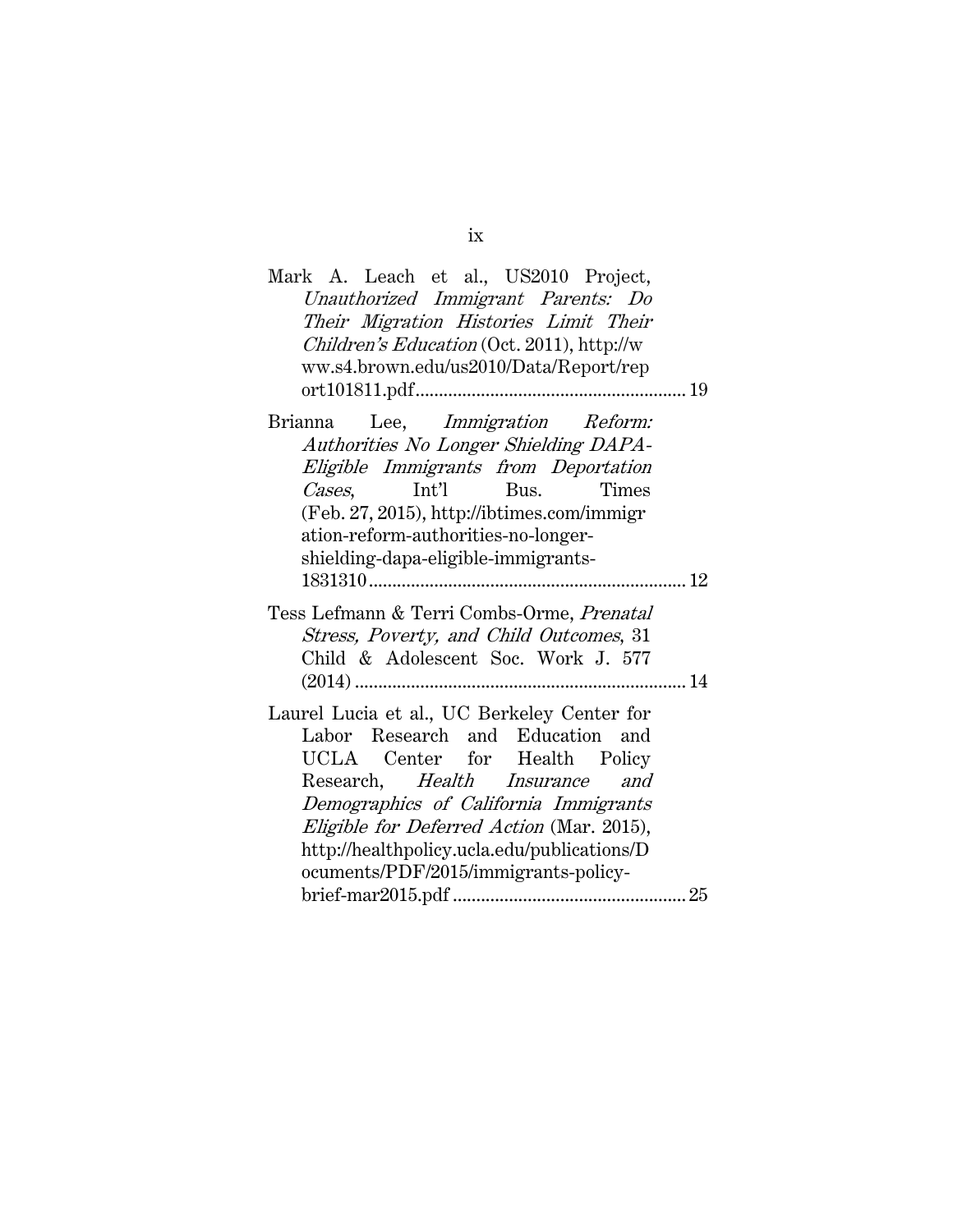| Susan E. Mayer, Revisiting an Old Question:<br>How Much Does Parental Income Affect<br>Child Outcomes?, 27 Focus 21 (2010), http:<br>//irp.wisc.edu/publications/focus/pdfs/foc2                           |
|------------------------------------------------------------------------------------------------------------------------------------------------------------------------------------------------------------|
|                                                                                                                                                                                                            |
| Memorandum Opinion for the Secretary of<br>Homeland Security and the Counsel to<br>the President (Nov. 19, 2014), Dkt. No. 38,                                                                             |
| Gilberto Mendoza, National Conference of<br>State Legislatures, Tuition Benefits for<br>Immigrants (July 15, 2015), http://www.nc<br>sl.org/research/immigration/tuition-                                  |
| National Center for Education Statistics, The<br>Condition of Education 2009 (June 2009),<br>http://nces.ed.gov/pubsearch/pubsinfo.asp                                                                     |
| National Center for Education Statistics,<br>Percentage of Recent High School<br>Completers Enrolled in 2-Year and 4-<br>Year Colleges, by Income Level: 1975<br>through 2013, http://nces.ed.gov/programs |
| National Conference of State Legislatures,<br>Undocumented Student Tuition:<br>$Overview(Oct. 29, 2015)$ , http://www.ncsl.<br>org/research/education/undocumented-                                        |

x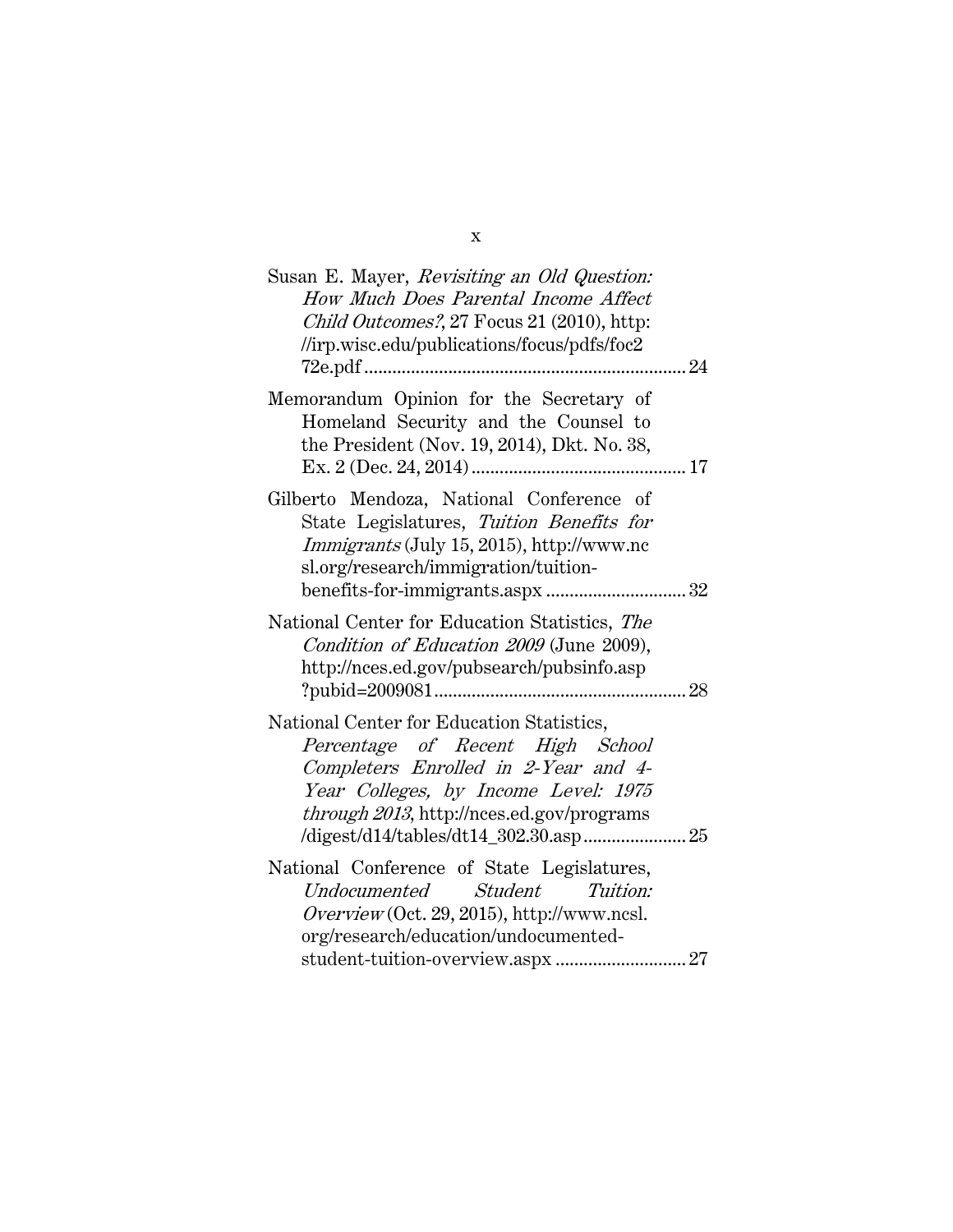| National Research Council & Institute of<br>Medicine, From Neurons<br>to<br>Neighborhoods: The Science of Early<br>Childhood Development (Jack P. Shonkoff<br>and Deborah A. Phillips, eds., 2000), http:/<br>/www.nap.edu/read/9824/chapter/13 18, 19                                                                                   |
|------------------------------------------------------------------------------------------------------------------------------------------------------------------------------------------------------------------------------------------------------------------------------------------------------------------------------------------|
| National Scientific Council on the Developing<br>Child, Maternal Depression Can<br>Undermine the Development of Young<br>Children (Center on the Developing Child<br>at Harvard University, Working Paper<br>No. 8, Dec. 2009), http://developingchild.h<br>arvard.edu/wp-content/uploads/2009/05/M<br>aternal-Depression-Can-Undermine- |
| Release, Massachusetts Taxpayers<br>News<br>Foundation, Massachusetts Public<br>Colleges Would Gain Millions of Dollars<br>from Undocumented Immigrants (Jan. 5,<br>2006), http://www.masstaxpayers.org/site<br>s/masstaxpayers.org/files/MTF%20Undoc<br>umented%20Immigrant%20Education%2                                               |
| Manuel Pastor & Enrico A. Marcelli, Center<br>for Study of Immigrant Integration,<br>University of Southern California, What's<br>at Stake for the State: Undocumented<br>Californians, Immigration Reform, and<br>Our Future Together (2013), http://dornsif<br>e.usc.edu/assets/sites/731/docs/whats_at_s                              |

xi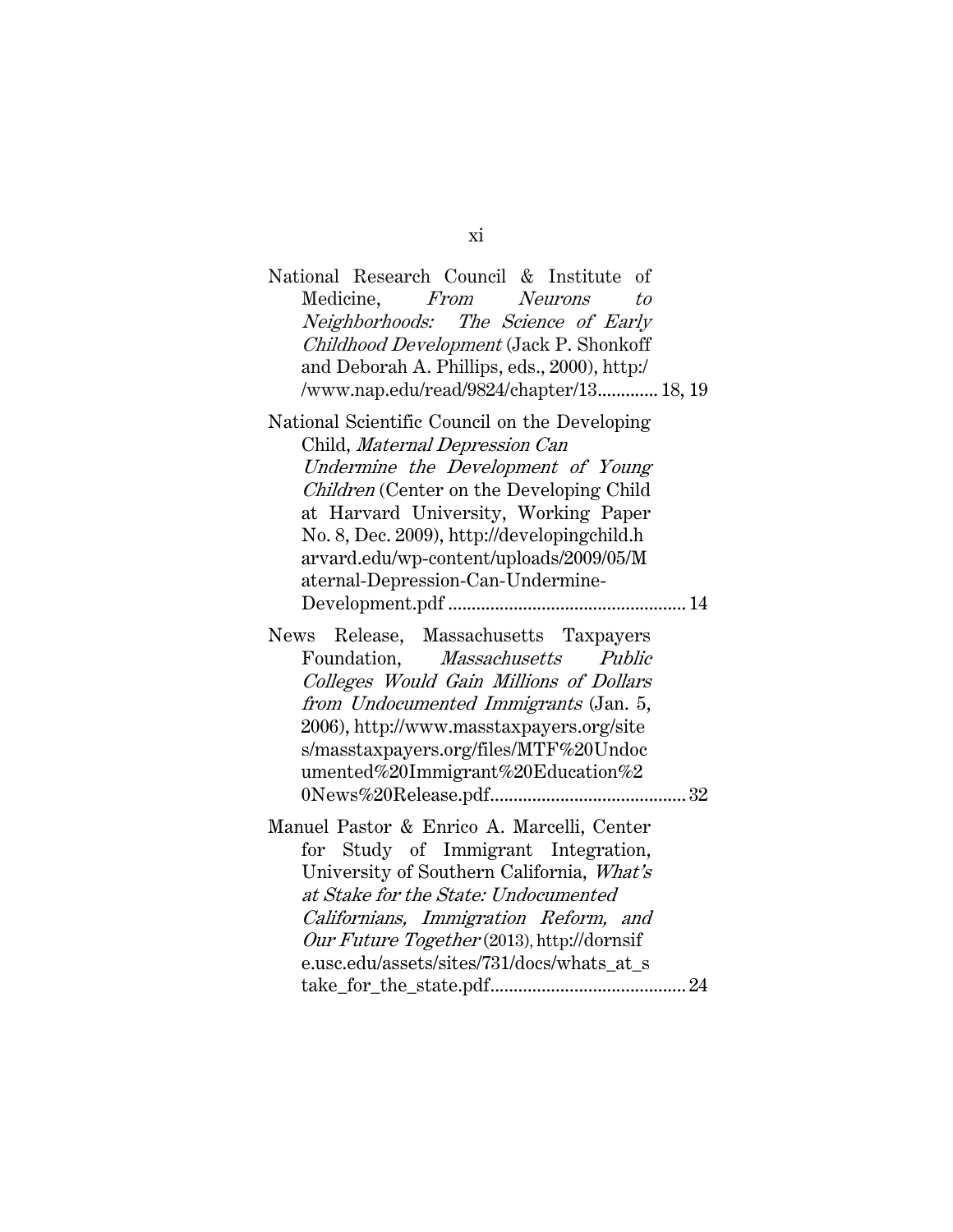| Caitlin Patler & Jorge A. Cabrera, Institute<br>of Research on Labor and Employment,<br>From Undocumented to DACAmented<br>(June 2015), http://www.irle.ucla.edu/publi<br>cations/documents/Patler_DACA_Report                                                                                  |
|-------------------------------------------------------------------------------------------------------------------------------------------------------------------------------------------------------------------------------------------------------------------------------------------------|
| Erica Pearson, Millions of Undocumented<br>Immigrants in Limbo During Court<br><b>Battle over Deferred Action for Parental</b><br>Accountability, N.Y. Daily News (Mar.<br>2015), http://www.nydailynews.<br>20.<br>com/new-york/ruling-blocking-deferred-<br>actiion-program-hurts-immigrants- |
| Maria Perez, My Husband was Deported, The<br>Hill (Mar. 24, 2014), http://thehill.com/<br>blogs/congress-blog/foreign-policy/201388<br>-my-husband-was-deported 13, 15                                                                                                                          |
| Roque Planas, DAPA-Eligible Immigrants<br>Face Threat of Deportation, Advocates<br>Say, Huffington Post (Feb. 27, 2015),<br>http://huffingtonpost.com/2015/02/27/dapa<br>-deportation-immigrants_n_6764890.html 12                                                                              |
| Policies for the Apprehension, Detention and<br>Removal of Undocumented Immigrants<br>(Nov. 20, 2014), Dkt. No. 38, Ex. 5 (Dec.                                                                                                                                                                 |

xii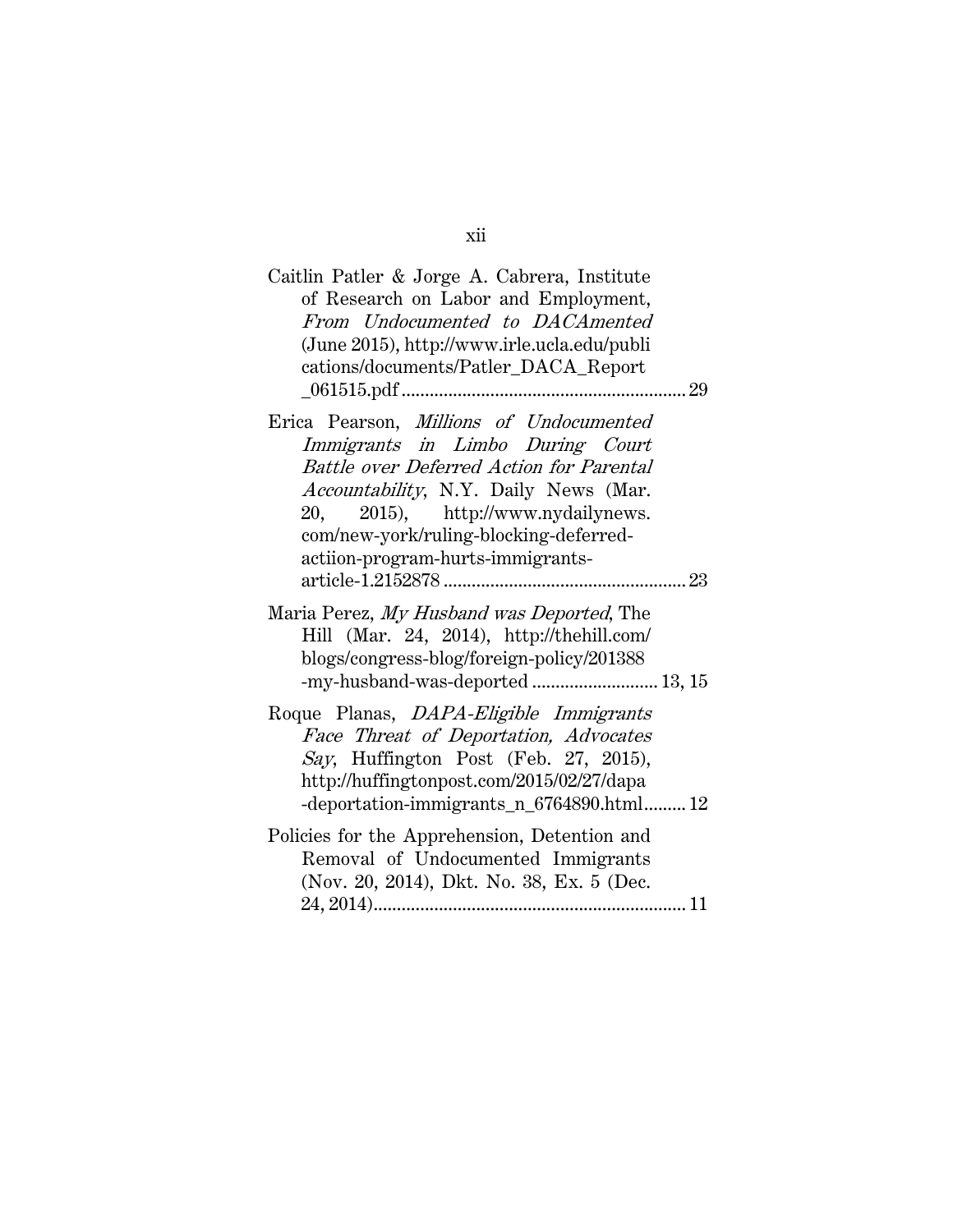# Stephanie Potochnick, How States Can Reduce the Dropout Rate for Undocumented Immigrant Youth: The Effects of In-State Resident Tuition Policies, paper presented at the Population Association of America Conference (Apr. 2011), http://paa2011.pri nceton.edu/papers/110491 ............................... 27-28

- Sean F. Reardon, The Widening Academic Achievement Gap Between the Rich and the Poor: New Evidence and Possible Explanations, in Whither Opportunity? Rising Inequality, Schools, and Children's Life Chances (Greg J. Duncan & Richard J. Murnane eds., 2011) ........................................... 24
- Report of the Executive Office of the President of the United States, The Economic Effects of Administrative Action on Immigration (Nov. 2014) Dkt. No. 38, Ex. 20 (Dec. 24, 2014) ................... 20, 24, 30
- Joydeep Roy, Economic Policy Institute, Low Income Hinders College Attendance for Even the Highest Achieving Students (Oct. 12, 2005), http://www.epi.org/publica tion/webfeatures\_snapshots\_20051012/ ............. 25
- Jack P. Shonkoff et al., The Lifelong Effects of Early Childhood Adversity and Toxic Stress, 129 Pediatrics 232 (2012), http://pe diatrics.aapublications.org/content/pediat rics/early/2011/12/21/peds.2011- 2663.full.pdf ............................................................ 18

#### xiii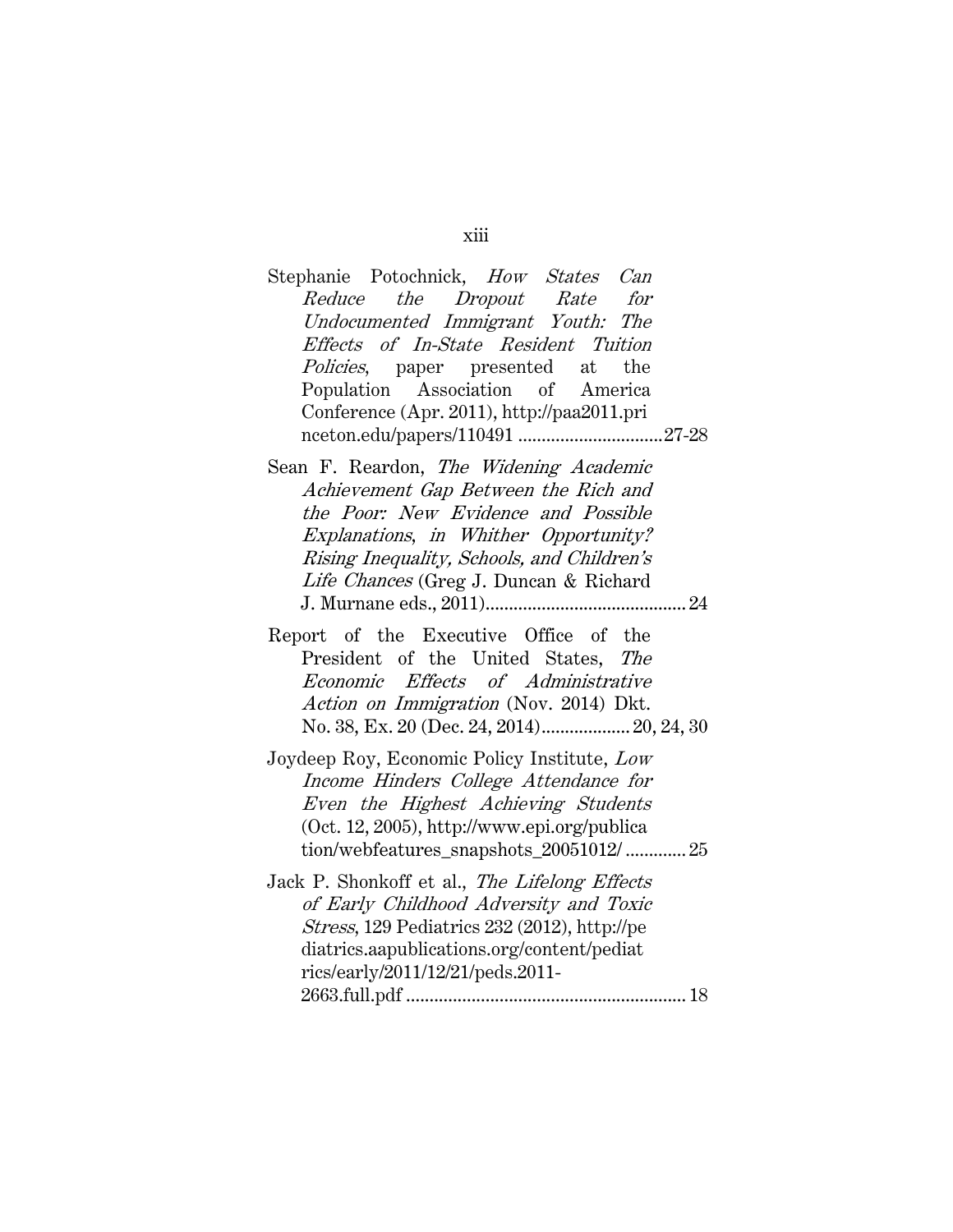| Texas House Research Organization, Bill<br>Analysis of HB 1403 (Apr. 18, 2001), http:/<br>/www.hro.house.state.tx.us/pdf/ba77r/hb1<br>403.pdf                                                                                                      |
|----------------------------------------------------------------------------------------------------------------------------------------------------------------------------------------------------------------------------------------------------|
| Perla Trevizo, Fewer Parents of US-Citizen<br>Kids Being Deported, Arizona Daily Star<br>(Jan. 2, 2016), $http://tucson.com/news/$<br>fewer-parents-of-u-s--citizen-kids-being-<br>deported/articlee45be3ba-b66e-5017-ab9c-                        |
| United We Dream, Tuition Equity for<br>Undocumented Students and DACA<br>Grantees: Access by State (Feb. 2014),<br>http://www.unitedwedream.org/wp-<br>content/uploads/2014/05/deep_education_                                                     |
| United States Department of Homeland<br>Security, ICE, Deportation of Aliens<br>Claiming U.S.-Born Children: First Semi-<br>Annual, Calendar Year 2013 (Apr. 28,<br>2014), http://big.assets.huffingtonpost.                                       |
| United States Department of Homeland<br>Security, ICE, Deportation of Aliens<br>Claiming U.S.-Born Children: Second<br>Half, Calendar Year 2013 Report to<br>Congress (Apr. 28, 2014), http://big.assets.<br>huffingtonpost.com/2013report2.pdf 11 |

xiv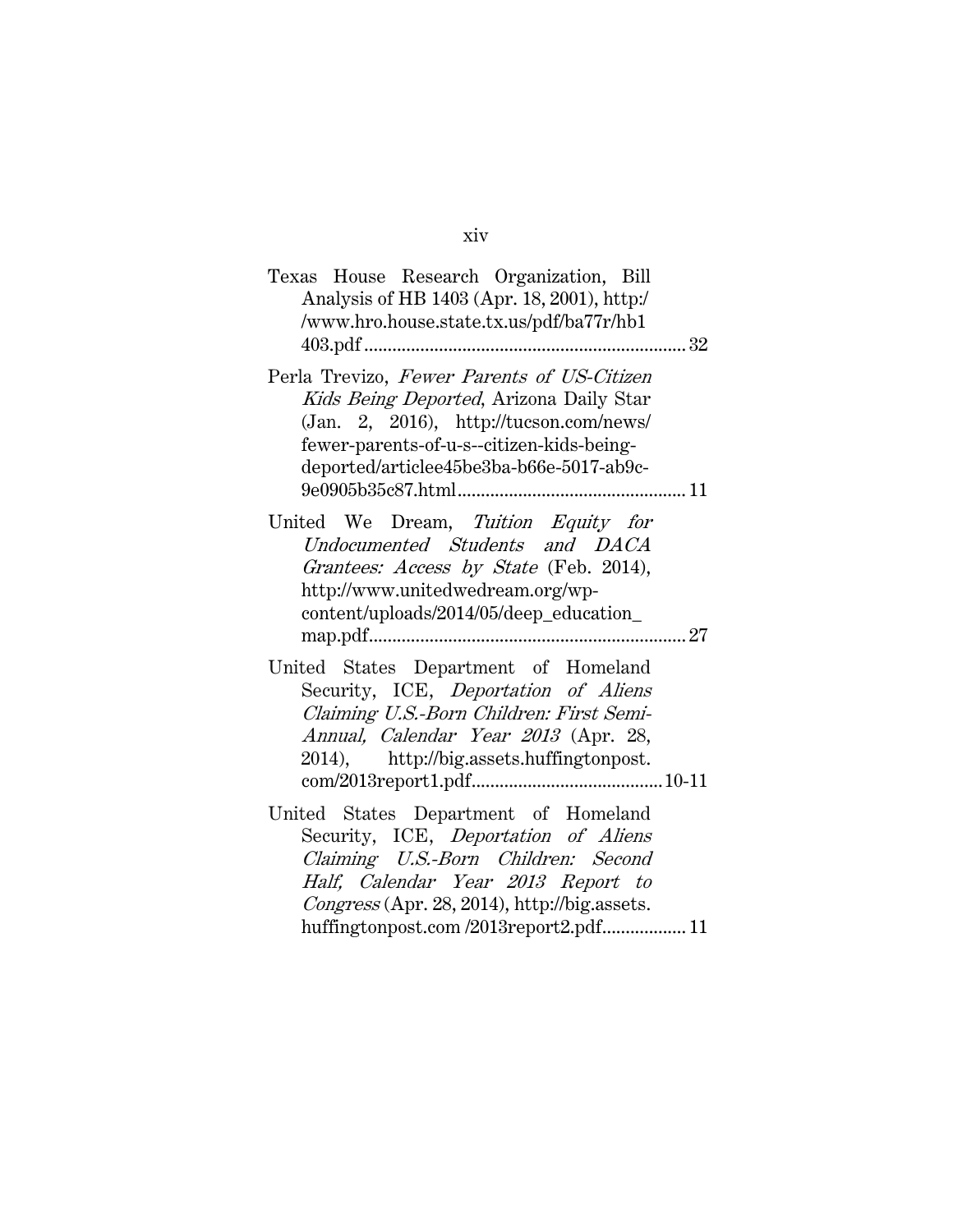| Hansi Lo Wang, Immigrants Worry They'll<br>Face Deportation After Deferred Action<br>Delay, NPR (Mar. 4, 2015), http://www.np<br>r.org/2015/03/04/390475592/immigrants-<br>worry-they-ll-face-deportation-after-                                                                                              |
|---------------------------------------------------------------------------------------------------------------------------------------------------------------------------------------------------------------------------------------------------------------------------------------------------------------|
| Freed Wessler, Primary Data:<br>Seth<br>Deportations of Parents of U.S. Citizen<br>Kids, Colorlines (Dec. 17, 2012), http://colo<br>rlines.com/archives/2012/12/deportations_<br>of_parents_of_us-born_citizens                                                                                               |
|                                                                                                                                                                                                                                                                                                               |
| Freed Wessler, Applied Research<br>Seth<br>Center, Shattered Families: The Perilous<br>Intersection of Immigration Enforcement<br>and the Child Welfare System<br>(Nov.<br>2011), https://www.raceforward.org/resea<br>rch/reports/shattered-families Applied_R<br>esearch_Center---Shattered_Families.pdf 15 |
| Hirokazu Yoshikawa, Immigrants                                                                                                                                                                                                                                                                                |
| Raising Citizen: Undocumented Parents                                                                                                                                                                                                                                                                         |
| Elly Yu, As Courts Fight Over Immigration,<br>Georgia Family Faces Father's<br>Deportation, WABE, Atlanta's NPR<br>Station (Mar. 18, 2015), http://wabe.org/po<br>st/courts-fight-over-immigration-georgia-<br>family-faces-fathers-deportation 16                                                            |

xv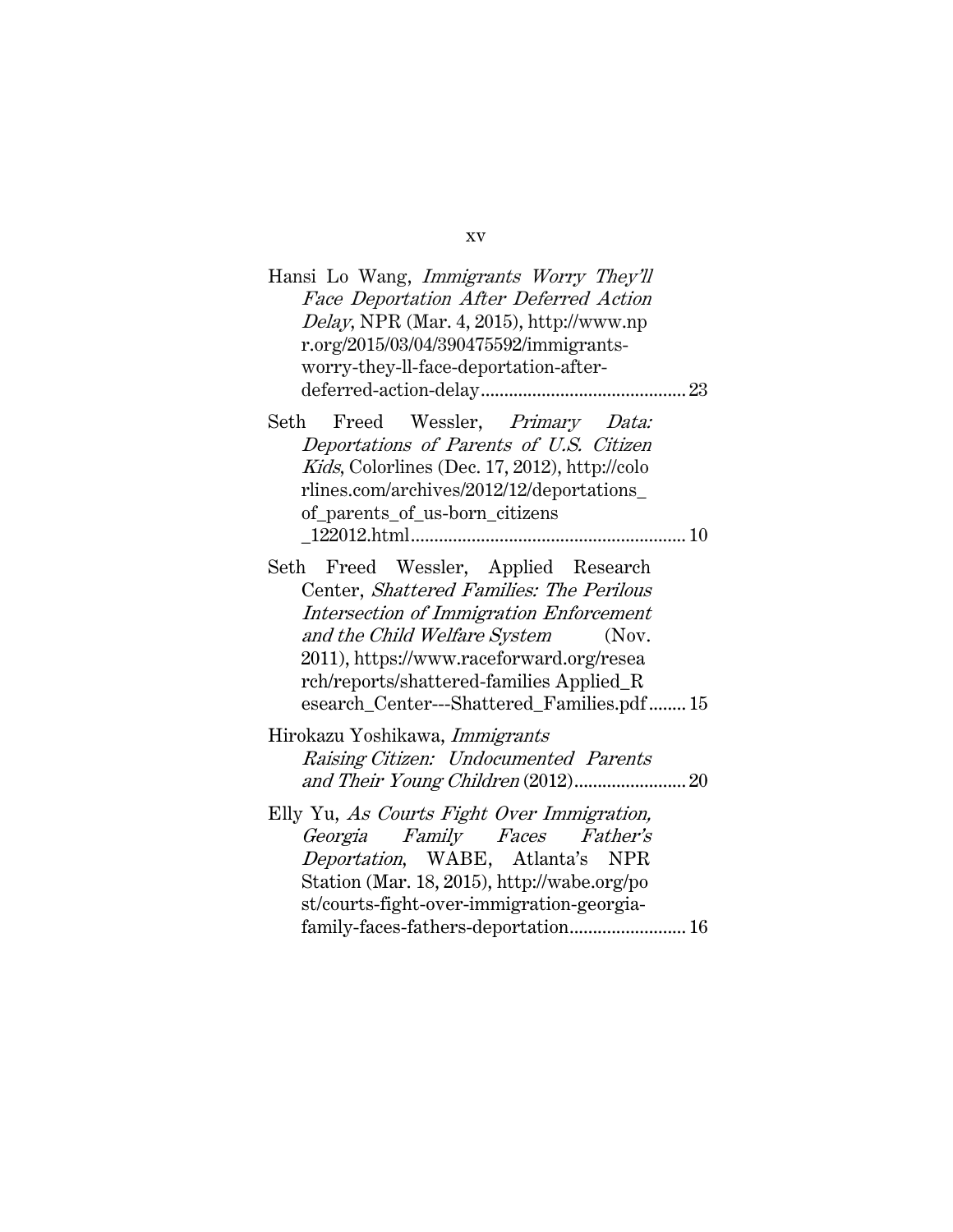# STATEMENT OF INTEREST OF AMICI CURIAE $^{\tt I}$

Amici are the American Academy of Pediatrics, the American Federation of Teachers, the Center for Law and Social Policy, First Focus, the National Association of Social Workers, the National Education Association, and 70 other organizations committed to ensuring the psychological, social, emotional, and physical well-being of children in the United States, particularly by ensuring that these children have meaningful educational opportunities and stable family environments in which to learn.

Amicus curiae the American Academy of Pediatrics (AAP) is a non-profit professional organization of 64,000 primary care pediatricians, pediatric medical subspecialists, and pediatric surgical specialists whose mission is to attain optimal physical, mental, and social health and well-being for all infants, children, adolescents, and young adults. Immigrant children represent a considerable part of the economic and social future of the nation. The future prosperity and well-being of the United States depends on the health and vitality of all of its children, without exception. Whenever possible, the separation of a child from his or her family and home environment should be

<sup>&</sup>lt;sup>1</sup> No person or entity other than  $Amici$  and their counsel authored this brief or made a monetary contribution to the preparation or submission of this brief. Counsel of record for the parties have consented to the filing of this brief, and letters of consent are being filed with the Clerk of the Court pursuant to Supreme Court Rule 37.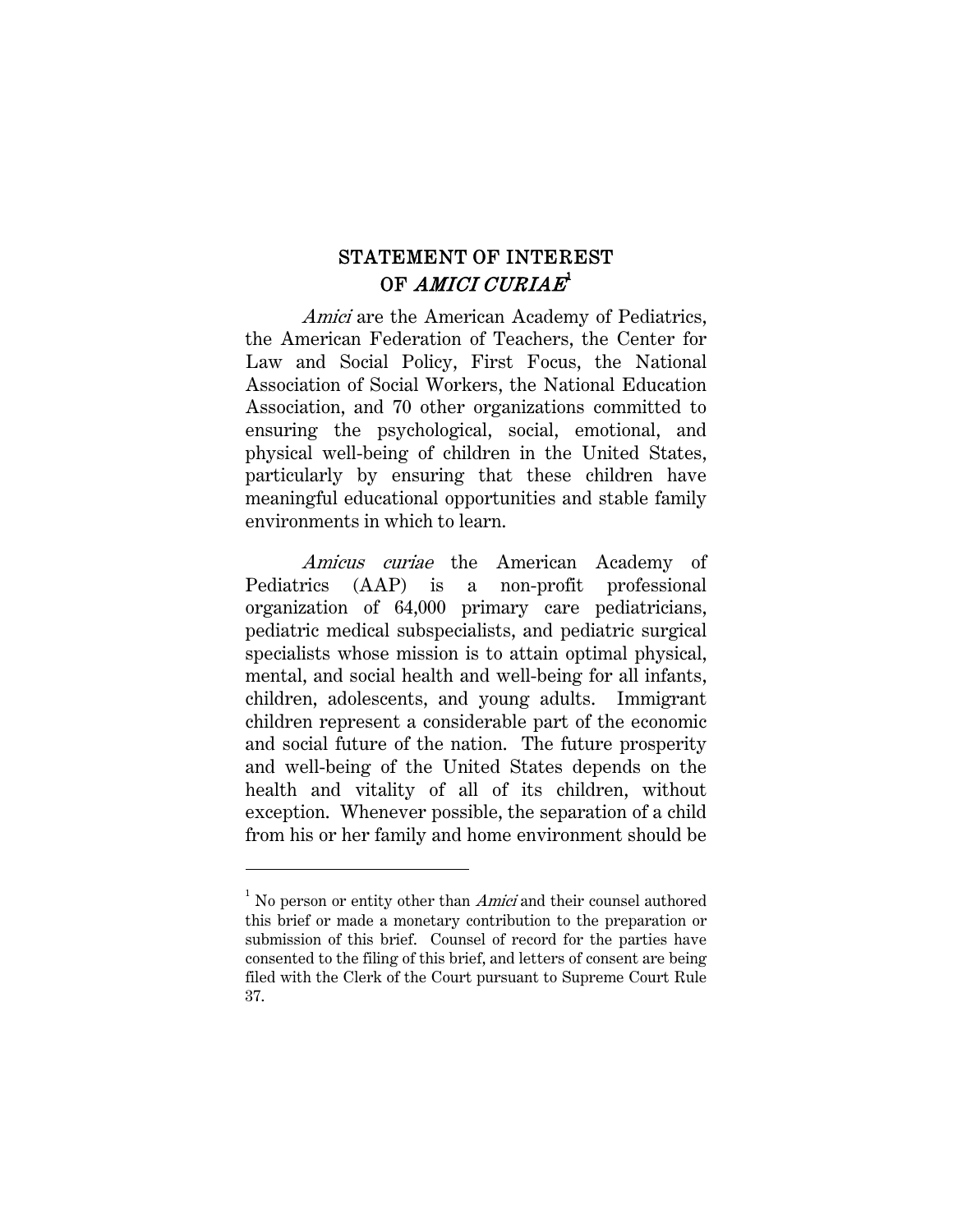prevented, and family reunions should be expedited. Children whose parents are taken into custody and/or deported have been shown to experience mental and emotional health problems, and the resultant loss of family income has been shown to result in family housing and food instability that can negatively affect a child's safety, health, and development. Deferred Action for Childhood Arrivals (DACA) and Deferred Action for Parents of Americans and Lawful Permanent Residents (DAPA) have the potential to improve the health and well-being of children and, by helping to keep millions of immigrant families together, they can improve the future prosperity of the United States.

Amicus curiae the American Federation of Teachers (AFT), an affiliate of the AFL-CIO, was founded in 1916 and today represents 1.6 million members in more than 3,400 local affiliates nationwide. Since its founding, the AFT has been a major force for America's democracy and for preserving and strengthening America's commitment to public education and to educational opportunity for all. Approximately one million AFT members (early childhood educators, K-12 teachers, paraprofessionals and school-related personnel, school nurses, college professors and adjuncts instructors) work in traditional public schools and college campuses. Every day, AFT members interact with students, parents, and others, many of whom fear disclosing their immigration status when they seek public services. The AFT understands the beneficial impact of the DACA program. The AFT serves thousands of students who have been granted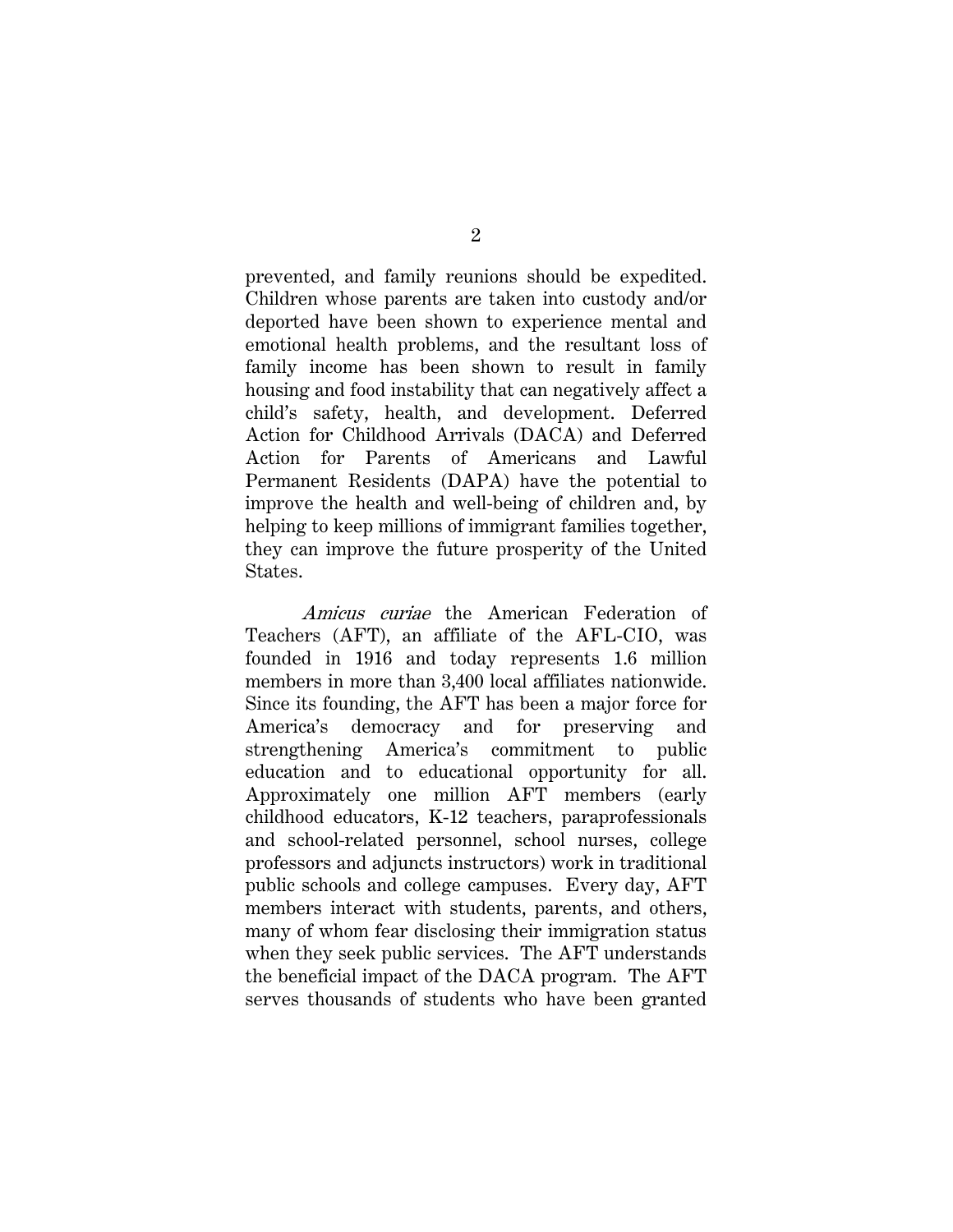DACA, and AFT membership now includes hundreds of formerly undocumented students who, solely because of DACA, were able to earn a college degree and work as teachers or paraprofessionals in public schools. AFT is uniquely situated to comment on the potential benefits of the DAPA program and DACA expansion.

Amicus curiae the Center for Law and Social Policy (CLASP) is a national, nonpartisan, anti-poverty organization advocating for public policies and programs at the federal, state, and local levels that reduce poverty, help low-income people become economically self-sufficient, and create ladders to opportunity for all. CLASP has expertise in early care and education and early childhood development. In accordance with research, CLASP believes that promoting stability and minimizing stress on children and parents that results from fear of separation, detention, or deportation is critically important for children's development, learning, and future success. DACA expansion and DAPA have the potential to improve educational, health, and economic outcomes for children of immigrants, whose success is vitally important to the future of the United States.

Amicus curiae First Focus is a bipartisan advocacy organization dedicated to making children and families the priority in federal policy and budget decisions. One of First Focus's priority issues is to ensure that federal policies, including immigration policies, promote the health, safety, and well-being of children in immigrant families. First Focus and its partner organization, the First Focus Campaign for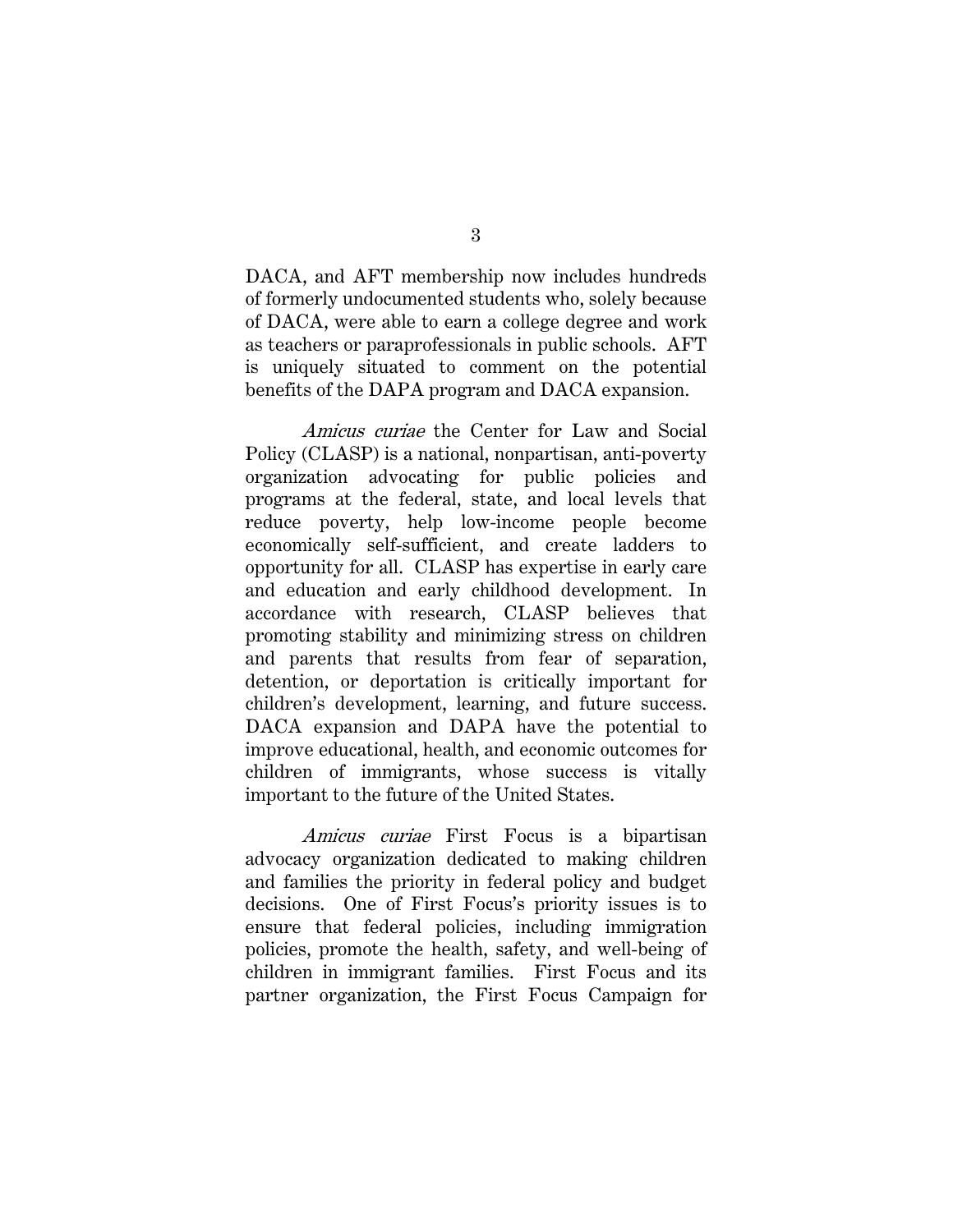Children, have been advocating for both legislative and administrative solutions to keep families together and minimize the harm of immigration enforcement policies on children. First Focus believes that implementation of deferred action programs like DACA and DAPA can help promote the healthy development of the over five million children living in mixed-status families in the United States.

Amicus curiae the National Association of Social Workers (NASW) is the largest association of professional social workers in the United States, with over 130,000 members in 55 chapters. The Texas Chapter of NASW has 5,700 members. NASW develops policy statements on issues of importance to the social work profession. Consistent with those statements, NASW supports efforts to ensure that children from immigrant families, regardless of citizenship status, are provided with the same societal protections as children from non-immigrant families. As social work practitioners and proponents of human rights, NASW also supports the U.S. government in providing homeland security and combating terrorism in a manner consistent with human rights, values, and ethics. The struggle to protect human rights remains a vital priority for the social work profession in the twenty-first century.

Amicus curiae the National Education Association (NEA) is a nationwide employee organization with nearly three million members, the vast majority of whom serve as educators and education support professionals in our nation's public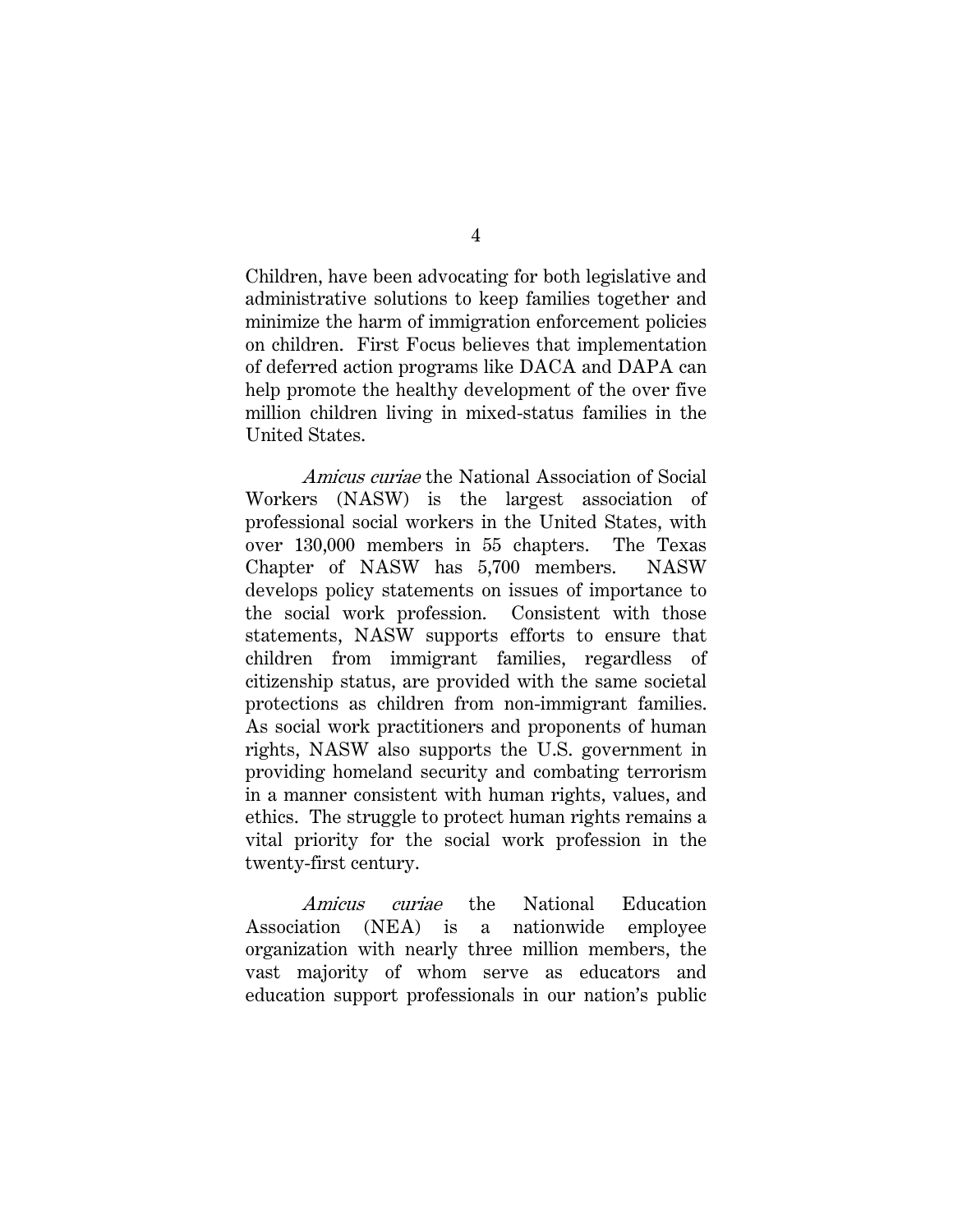schools, colleges, and universities. NEA has a strong and longstanding commitment to ensuring that every child has the opportunity to obtain a high-quality public education, as well as to promoting students' well-being more broadly. Additionally, NEA supports access to higher education, including financial aid and in-state tuition, regardless of immigration status. NEA members teach millions of students who stand to benefit educationally and psychosocially from DAPA and expanded DACA, and NEA is therefore wellpositioned to comment on the public benefit of these programs.

### SUMMARY OF ARGUMENT

The Court of Appeals upheld a nationwide preliminary injunction preventing implementation of the  $DAPA<sup>2</sup>$  and expanded  $DACA<sup>3</sup>$  programs. These programs would have provided security from removal

 $2^{2}$  A person is eligible under the DAPA program if he/she (1) had a U.S. citizen or lawful permanent resident son or daughter as of November 20, 2014; (2) had resided continuously in the United States since before 2010; (3) was physically present in the United States on November 20, 2014 (and when making the DAPA request); (4) had no lawful immigration status on November 20, 2014; and (5) does not fall within an enforcement priority or otherwise present a factor making DAPA inappropriate. See Dep't of Homeland Sec. Memorandum at 4 (Nov. 20, 2014), Dkt. No. 38, Ex. 7 (Dec. 24, 2014).

<sup>&</sup>lt;sup>3</sup> The expanded DACA program lifted certain age and date restrictions from the government's existing program of making deferred action available to young people who were brought to the United States as children. See id.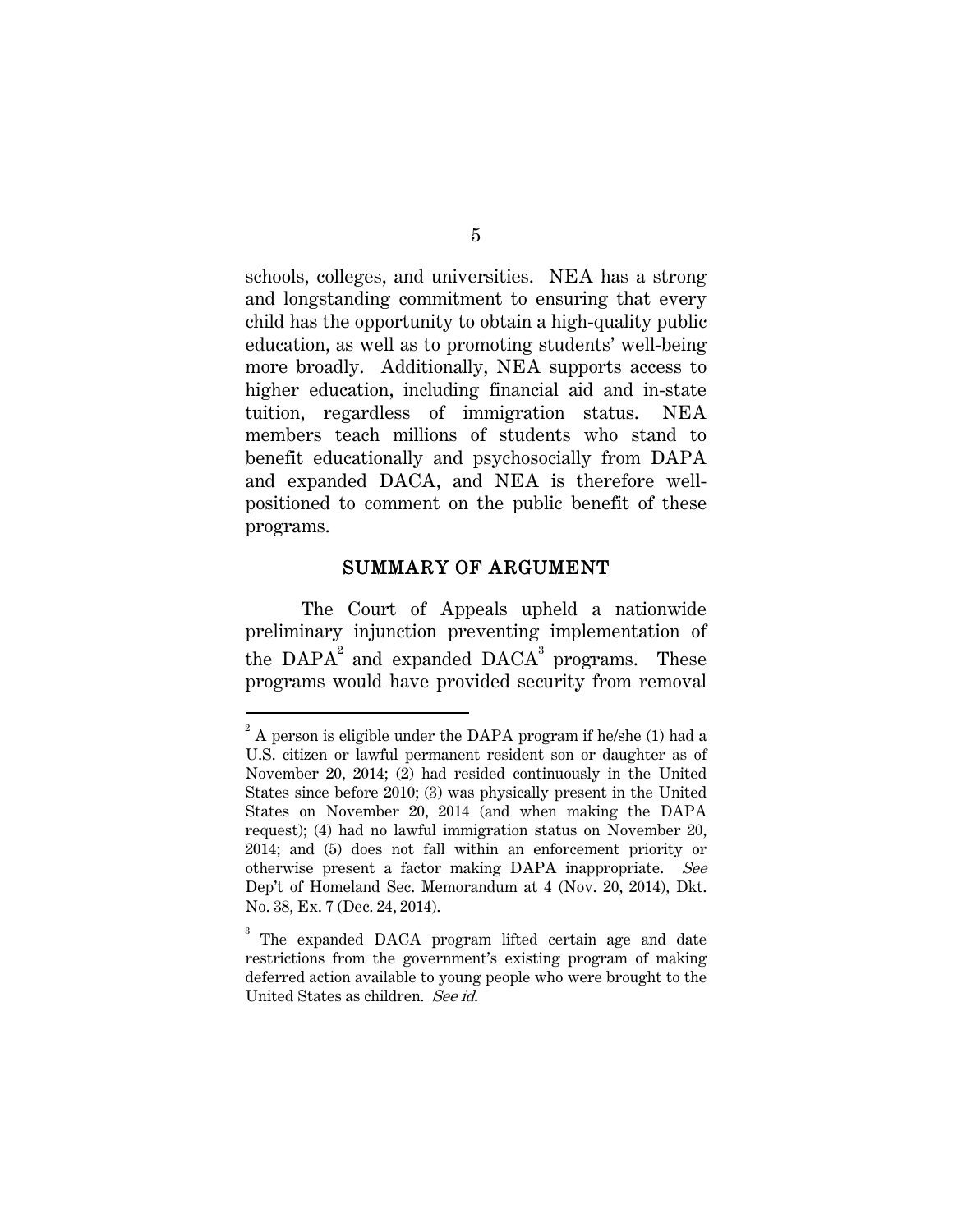for millions of parents of U.S. citizen and lawful permanent resident (LPR) children (under the DAPA program), as well as individuals who came to the United States as children (under the expanded DACA program). In enjoining these programs, the courts below failed to assess the harm to the public interest that these programs were designed to mitigate – and that the injunction therefore perpetuates.

Most importantly, the courts failed to consider the harms to U.S. citizen and LPR children that would result from the injunction of the DAPA program. When implemented, DAPA would have removed the threat of deportation for parents of millions of U.S. citizen and LPR children. Due to the nationwide injunction, these parents will continue to face the threat of removal, and their children will face the prospect of being separated from their parents, entering the child welfare system, or being forced to leave their U.S. homeland for a country that is not their own.

As detailed below, children whose parents face removal from the United States are more likely to suffer a host of harms, particularly to their development, educational opportunities, economic stability, and psychosocial well-being. The DAPA program directly addresses these serious harms to U.S. citizen and LPR children by alleviating the risk of removal temporarily. The lower courts failed to consider that the government's decision to adopt these programs was in the best interests of these U.S. citizen and LPR children. The courts also failed to adequately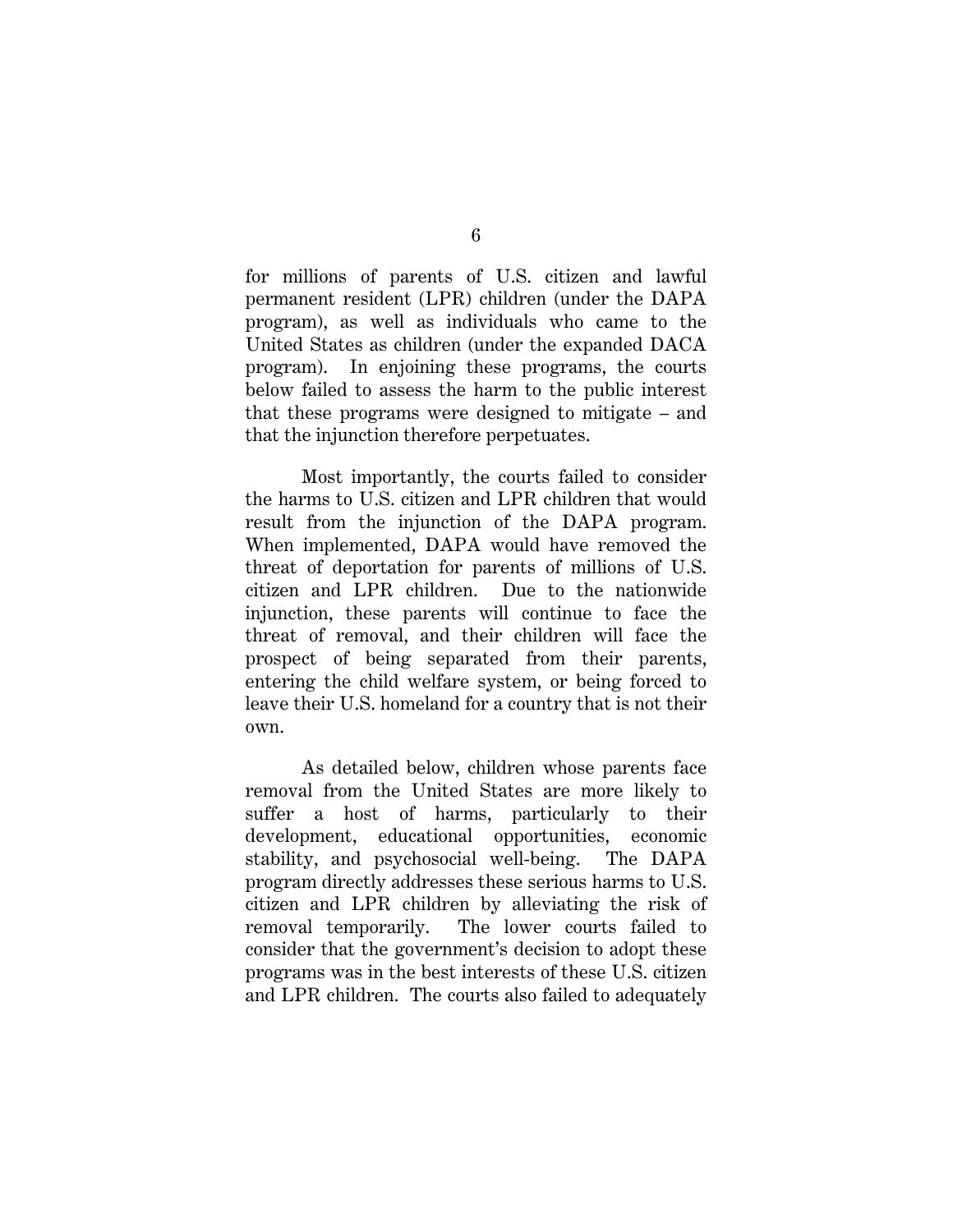account for the benefits of work authorization for the eligible population and the enhanced educational opportunities that expanded DACA would facilitate.

In short, lifting the injunction would benefit millions of U.S. citizen and LPR children by providing them with the family stability and security that is essential in supporting their healthy development, educational attainment, emotional well-being, and economic stability. It would also advance important educational opportunities for the DACA-eligible population.

### ARGUMENT

## I. Humanitarian Concerns Are An Important Consideration Under The Immigration Laws

The Immigration and Nationality Act (INA) requires that special attention be paid to the interests of children, and to the promotion of family stability among U.S. citizens and their undocumented family members. As this Court has explained, "[t]he legislative history of the [INA] clearly indicates that the Congress intended to provide for a liberal treatment of children and was concerned with the problem of keeping families of United States citizens and immigrants united." INS v. Errico, 385 U.S. 214, 220 n.9 (1966) (quoting H.R. Rep. No. 85-1199, at 7 (1957)). Reflecting this legislative purpose, the INA gives discretion to the Attorney General to, for example, cancel removal for certain nonpermanent resident aliens who show that their removal would pose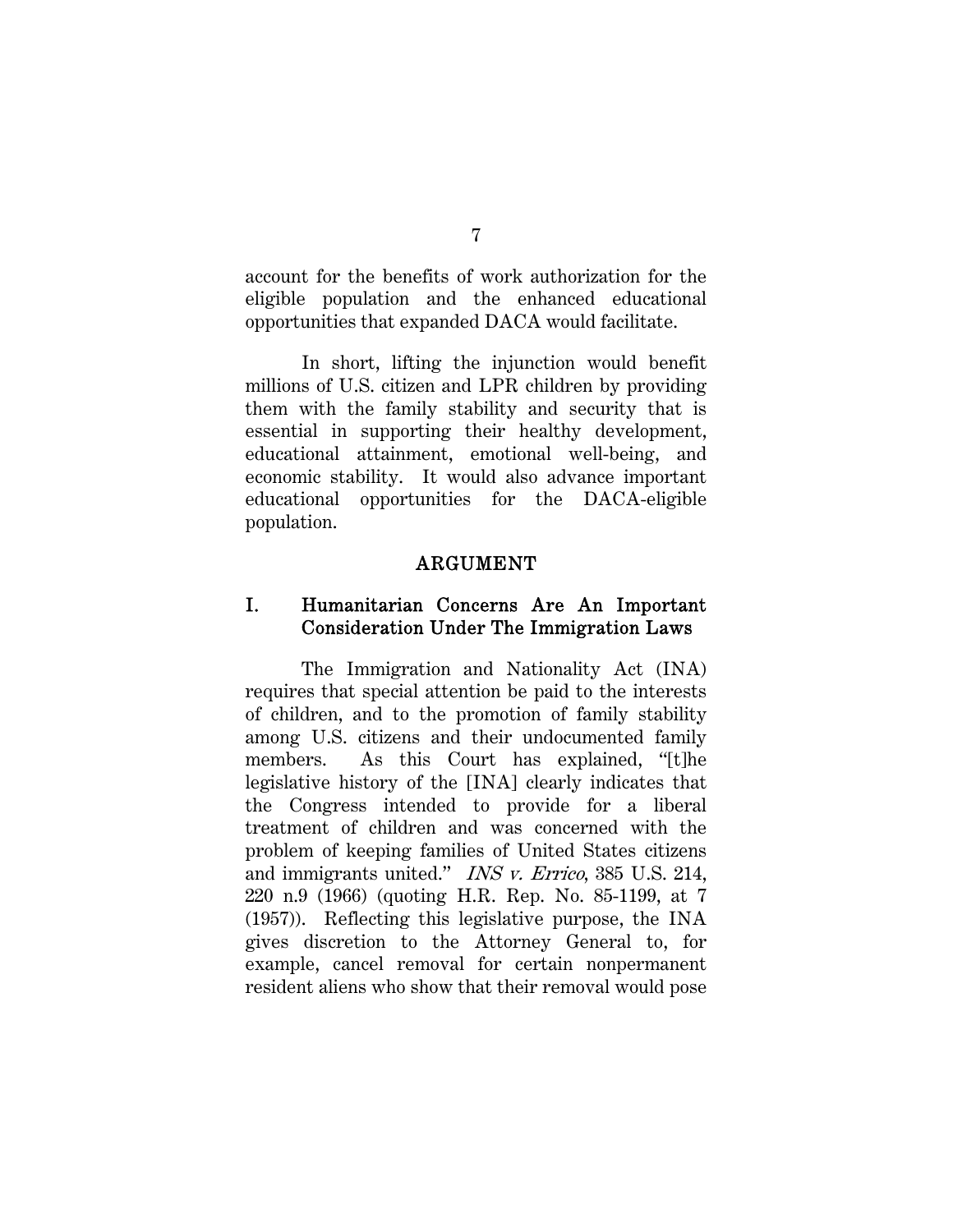significant difficulty for their U.S. citizen or LPR children, see  $8 \text{ U.S.C.}$   $\frac{8}{1229b(b)(1)}$ ; it also places no limits on the number of immigrant visas available for parents of U.S. citizens at least 21 years old, see id. §  $1151(b)(2)(A)(i)$ .

Indeed, this Court has long recognized that the government may consider these humanitarian concerns when exercising its discretion concerning how to enforce the nation's immigration laws. See, e.g., Arizona v. United States, 132 S. Ct. 2492, 2499 (2012) ("Discretion in the enforcement of immigration law embraces immediate human concerns."); Reno v. Am.-Arab Anti-Discrimination Comm., 525 U.S. 471, 483-84 (1999) (describing government's "regular practice" of granting "deferred action" for "humanitarian reasons"). Here, the deferred action programs announced by the government would serve the INA-recognized goals of ensuring the unity and stability of families that include U.S. citizens and LPRs. The importance of these programs is all the more pronounced because U.S. citizen and LPR children will be key beneficiaries of the relief provided by them.

# II. The Courts Did Not Consider The Harms To U.S. Citizen And LPR Children Before Enjoining DAPA

An estimated four million children under 18 years old reside in households with potentially DAPA-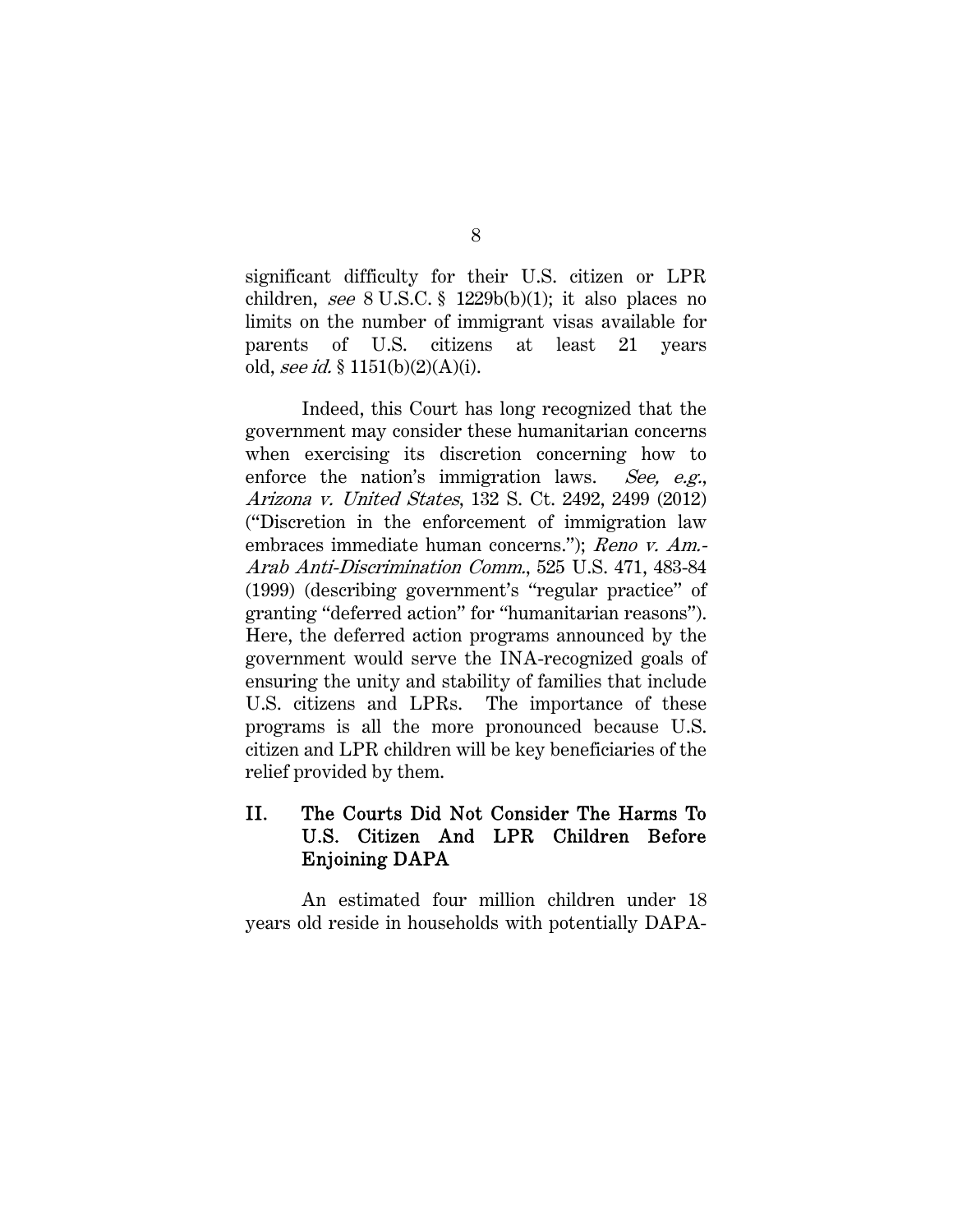eligible parents.<sup>4</sup> The injunction leaves this DAPAeligible population at material risk of removal, and that risk of removal causes substantial and irreversible harm not only to the potential beneficiaries of DAPA, but particularly to their U.S. citizen and LPR children. See Weinberger v. Romero-Barcelo, 456 U.S. 305, 312 (1982) (citation omitted) (explaining that a preliminary injunction should be denied where it "adversely affect[s] a public interest for whose impairment, even temporarily, an injunction bond cannot compensate"). This harm to U.S. citizen and LPR children is an important factor supporting the government's exercise of its discretion to target the parents of these children with its exercise of prosecutorial discretion. Permitting that harm to continue is manifestly contrary to the public interest. See Winter v. Nat. Res. Def. *Council, Inc.*, 555 U.S. 7, 23-26 (2008) (explaining that reversal of a preliminary injunction may be warranted on "[the public interest] factors alone" when the court below "significantly understate[s] the burden" on the public interest).

The courts below failed to consider the impact of the injunction on the individuals affected by it, and particularly the benefits to U.S. citizen and LPR children that would result from the DAPA program. In

<sup>4</sup> More than 80% of these children are U.S. citizens. See Randy Capps et al., Migration Policy Institute, Deferred Action for Unauthorized Immigrant Parents: Analysis of DAPA's Potential Effects on Families and Children (Feb. 2016), http://www.migrationpolicy.org/sites/default/files/publications/DA PA-Profile-FINALWEB.pdf.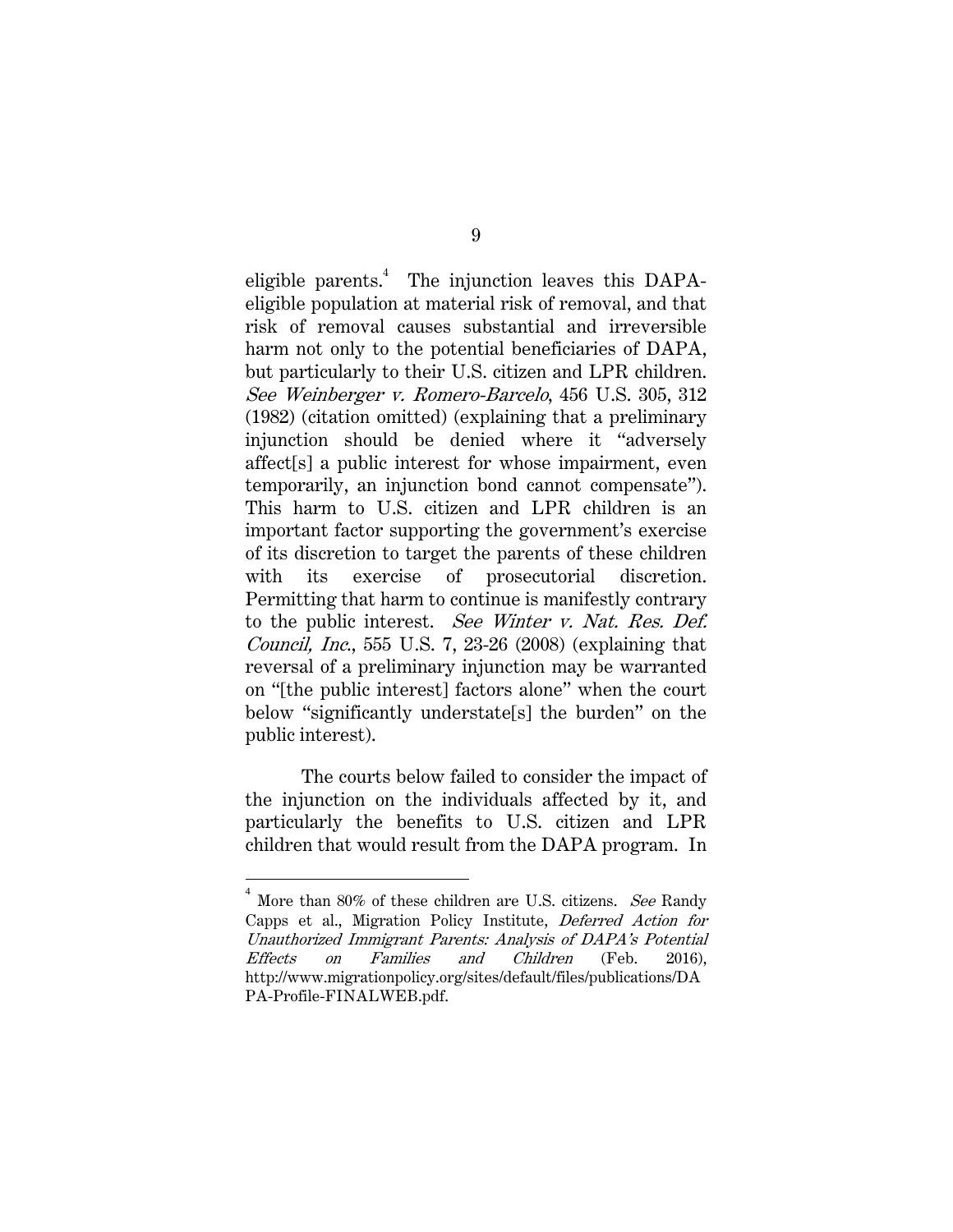dismissing such considerations, the District Court concluded there was "no reason to believe" DAPAeligible parents would be removed if the injunction were granted, and that, in fact, the affected individuals would be better off if an injunction were granted, because the programs might later be reversed. Texas v. United States, 86 F. Supp. 3d 591, 676 (S.D. Tex. 2015). For its part, the Court of Appeals did not mention the potential harm to children in its public interest analysis. Respectfully, these decisions should now be reversed.

## A. The DAPA Eligible Population Faces A Substantial Risk Of Deportation

Parents of U.S. citizen and LPR children face a significant risk of removal. In an approximately twoyear period between 2010 and 2012, the United States Immigration and Customs Enforcement (ICE) removed 204,810 immigrants who said they had one or more U.S.-born children.<sup>5</sup> In 2013 and 2014, ICE removed 111,710 immigrants who had one or more U.S.-born children.<sup>6</sup> Further, the record before the District Court

<sup>&</sup>lt;sup>5</sup> Seth Freed Wessler, *Primary Data: Deportations of Parents of* U.S. Citizen Kids, Colorlines (Dec. 17, 2012) (ICE statistics obtained through Freedom of Information Act request), http://colo rlines.com/archives/2012/12/deportations\_of\_parents\_of\_usborn\_citizens\_122012.html.

 $6$  See U.S. Dep't of Homeland Sec., ICE, Deportation of Aliens Claiming U.S.-Born Children: First Semi-Annual, Calendar Year 2013, at 4 (Apr. 28, 2014), http://big.assets.huffingtonpost.com/2013 report1.pdf (reporting 39,410 removals of parents of U.S. citizens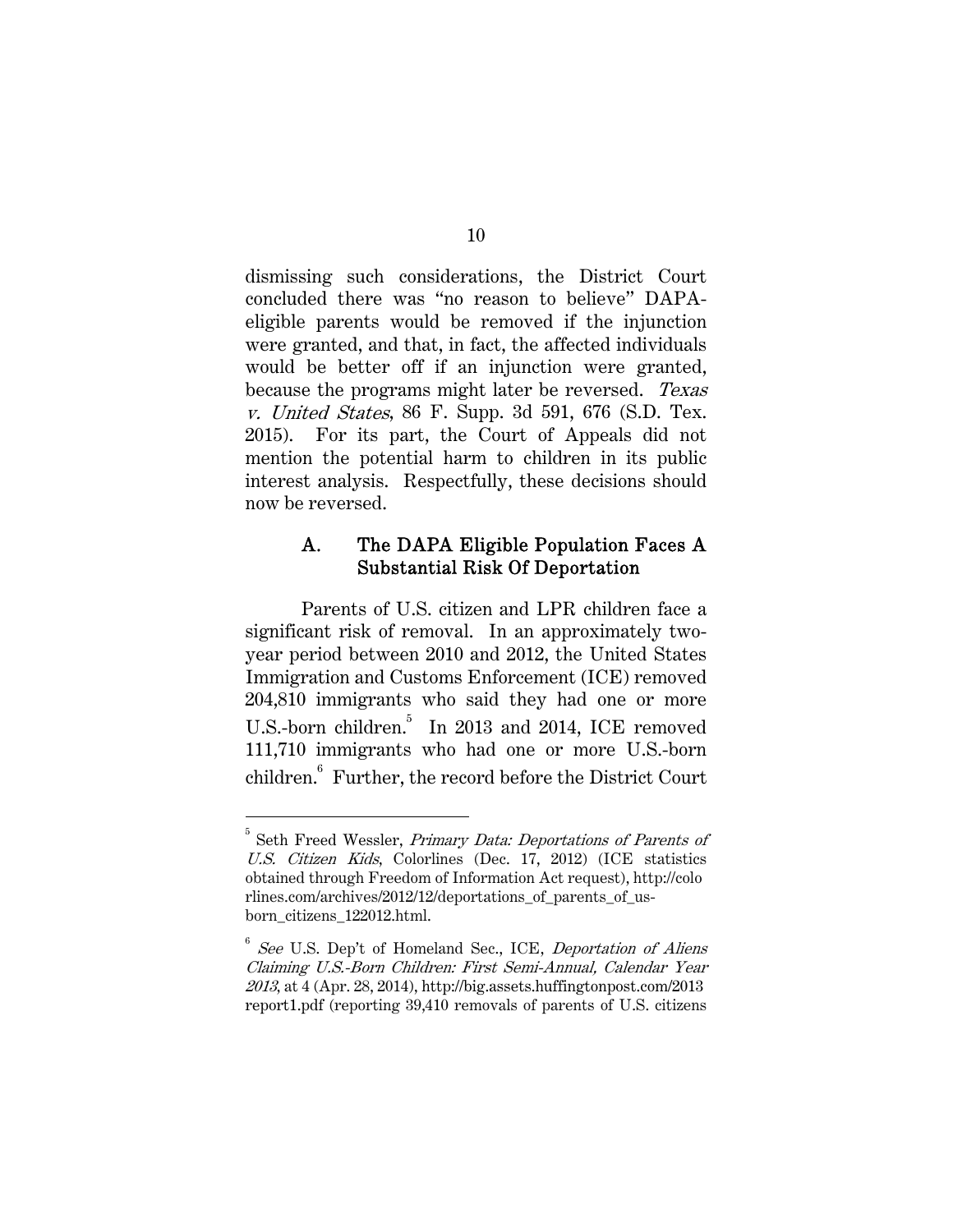reflected that, without DAPA, the federal government could not assure that the eligible population would be safe from removal. $^7$ 

 $\overline{a}$ 

More recently, news reports suggest that,

in first half of 2013); U.S. Dep't of Homeland Sec., ICE, Deportation of Aliens Claiming U.S.-Born Children: Second Half, Calendar Year 2013 Report to Congress, at 4 (Apr. 28, 2014), http:/ /big.assets.huffingtonpost.com/2013report2.pdf (reporting 33,000 removals of parents of U.S. citizens in second half of 2013); Perla Trevizo, Fewer Parents of US-Citizen Kids Being Deported, Arizona Daily Star (Jan. 2, 2016), http://tucson.com/news/fewerparents-of-u-s--citizen-kids-being-deported/article\_e45be3ba-b66e-5017-ab9c-9e0905b35c87.html (reporting 39,300 removals in 2014). While these statistics do not correlate precisely with the continuing removal of DAPA-eligible parents (which encompasses parents of both U.S. citizen and LPR children, disqualifies certain parents on other grounds, and depends upon the federal government's discretion), they support the conclusion that U.S. citizen and LPR children remain at material risk of harm from the deportation of their parents.

<sup>7</sup> See Policies for the Apprehension, Detention and Removal of Undocumented Immigrants at 5 (Nov. 20, 2014), Dkt. No. 38, Ex. 5 (Dec. 24, 2014) (expressly permitting the removal of non-priority immigrants, such as DAPA-eligible parents, and noting that memorandum is not intended "to prohibit or discourage the apprehension, detention, or removal of aliens unlawfully in the United States who are not identified as priorities herein"); Transcript of Oral Argument at Preliminary Injunction Hearing at 42, Dkt. No. 106 (Jan. 20, 2015) (noting that new deferred action programs intended to preserve resources that would otherwise be expended in pursuing removal); accord Decl. of Karl Eschbach, Ph.D ¶ 17 (Jan. 6, 2015), Dkt. No. 64, Ex. 14 (Jan. 7, 2015) (declaration of Plaintiff's expert affirming that, without DAPA, parents "would otherwise have been identified by [DHS] and subject to deportation").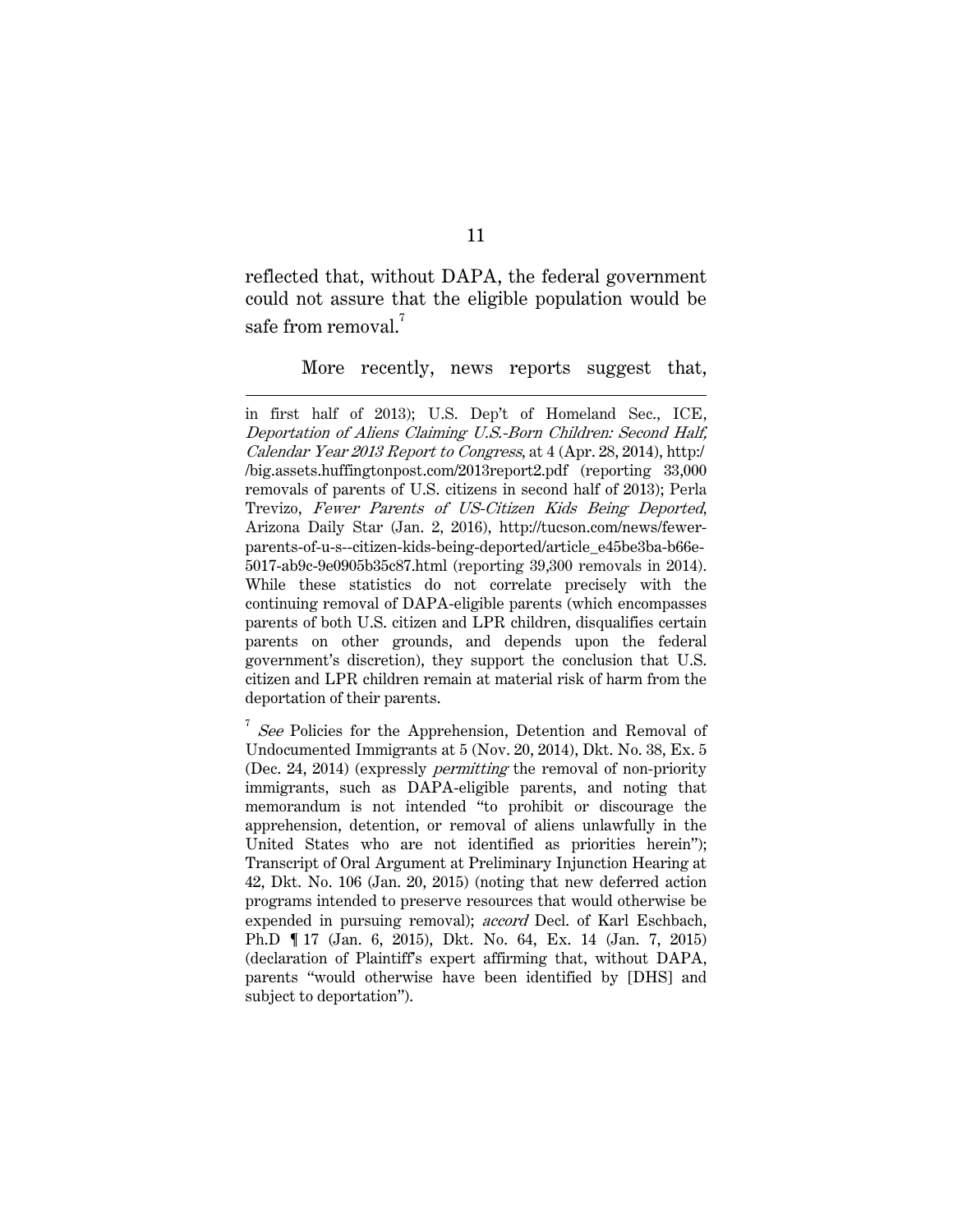following the District Court's injunction, DAPAeligible parents continue to be deported or otherwise subject to actions that increase their likelihood of deportation.<sup>8</sup> In sum, parents of U.S. citizen and LPR children remain at risk of deportation.

# B. The Deportation Of DAPA-Eligible Parents Leaves Families With A Horrible Dilemma For Their Children: Parental Abandonment Or Leaving Their Home Country

When parents are deported, entire families are affected. Families face the harsh dilemma of either keeping children behind without parental support or

<sup>8</sup> Lomi Kriel, Qualified Immigrants Still Face Threat of Deportation, Houston Chronicle (Mar. 10, 2015), http://houstonchro nical.com/news/houston-texas/houston/article/Qualified-

immigrants-still-face-threat-of-6122712.php (reporting on ICE's deportation, after the injunction, of father of three U.S. citizen children, who had previously been told he could be eligible for DAPA and would be released); Brianna Lee, Immigration Reform: Authorities No Longer Shielding DAPA-Eligible Immigrants from Deportation Cases, Int'l Bus. Times (Feb. 27, 2015), http://ibtimes.com/immigration-reform-authorities-no-longer-

shielding-dapa-eligible-immigrants-1831310 (reporting on threatened deportation of father of four U.S. citizen children); Roque Planas, DAPA-Eligible Immigrants Face Threat of Deportation, Advocates Say, Huffington Post (Feb. 27, 2015), http://huffingtonpost.com/2015/02/27/dapa-deportation-

immigrants\_n\_6764890.html (reporting that ICE required undocumented mother of two U.S. citizen children, who would apparently be eligible for DAPA, to install an ankle monitor, a signal of potential removal).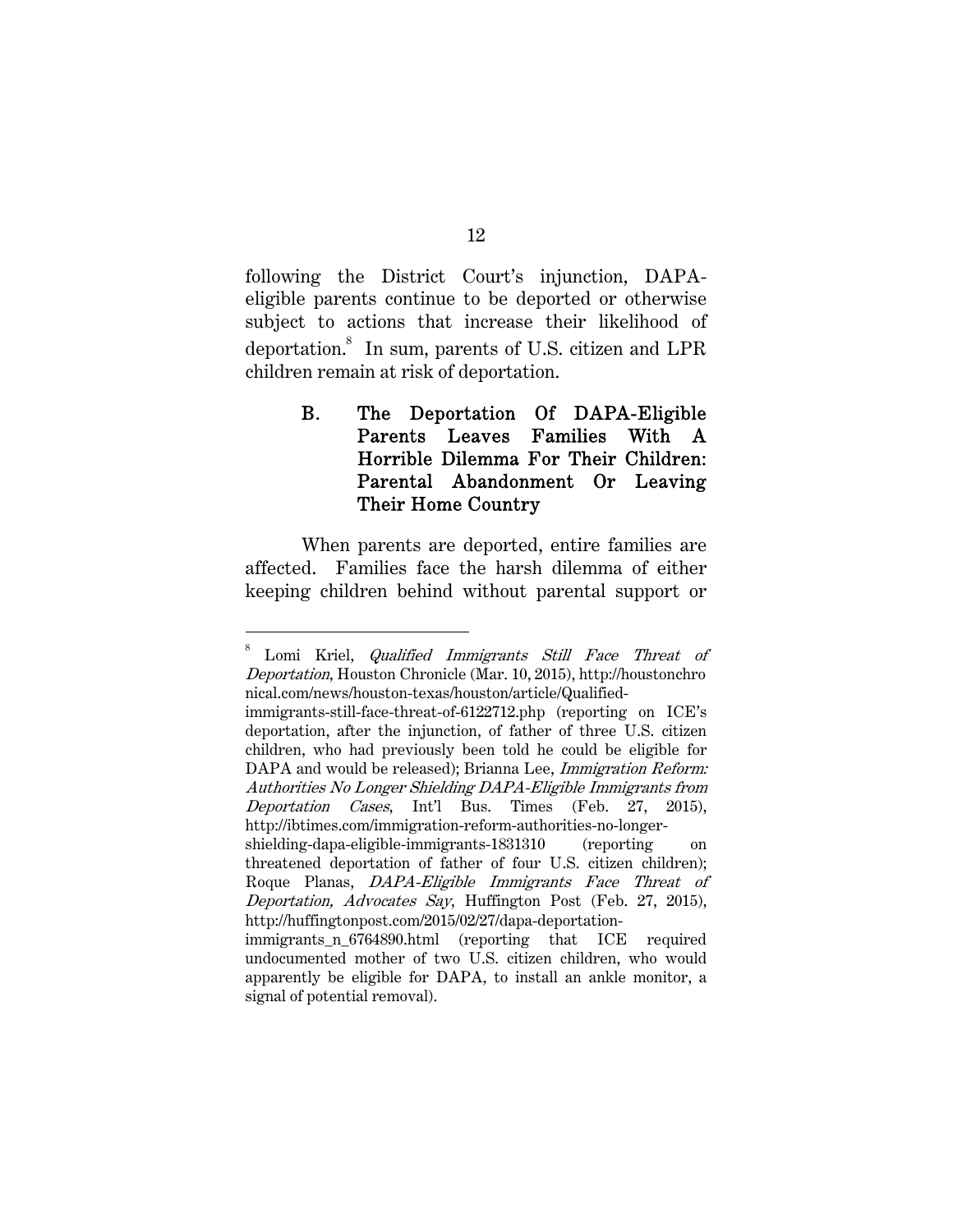having children leave with their parents to a foreign and unknown country. Either option visits harm on U.S. citizen and LPR children.

The first option results in substantial and wellrecognized psychosocial harms that accompany forced parental abandonment. Research shows that children who have not seen a parent for one month after the parent's arrest experience more frequent changes in sleeping habits, anger, and withdrawing from family compared to children who have seen their parents within a month after arrest.<sup>9</sup> Children who have had a parent detained or deported also experience increased occurrences of post-traumatic stress disorder, depression, and anxiety. $10^{10}$ 

<sup>9</sup> Ajay Chaudry et al., The Urban Institute, Facing Our Future: Children in the Aftermath of Immigration Enforcement, at 43 (Feb. 2, 2010), http://www.urban.org/publications/412020.html.

 $10^{10}$  In one reported example, a mother described the effects on her three U.S. citizen children after the deportation of their father: "Our four year-old son misses his dad and is going through a depression. Our thirteen year-old daughter's grades are going down, and I'm going to have to close our business. When you deport one person . . . you leave behind three broken hearts." Maria Perez, My Husband Was Deported, The Hill (Mar. 24, 2014), http://thehill.com/blogs/congress-blog/foreign-policy/201388-myhusband-was-deported; see also Heather Koball et al., Urban Institute & Migration Policy Institute, Health and Social Service Needs of US-Citizen Children with Detained or Deported Immigrant Parents, at 5 (Sept. 2015), http://www.migrationpolicy. org/research/health-and-social-service-needs-us-citizen-childrendetained-or-deported-immigrant-parents; Chaudry et al., supra note 9.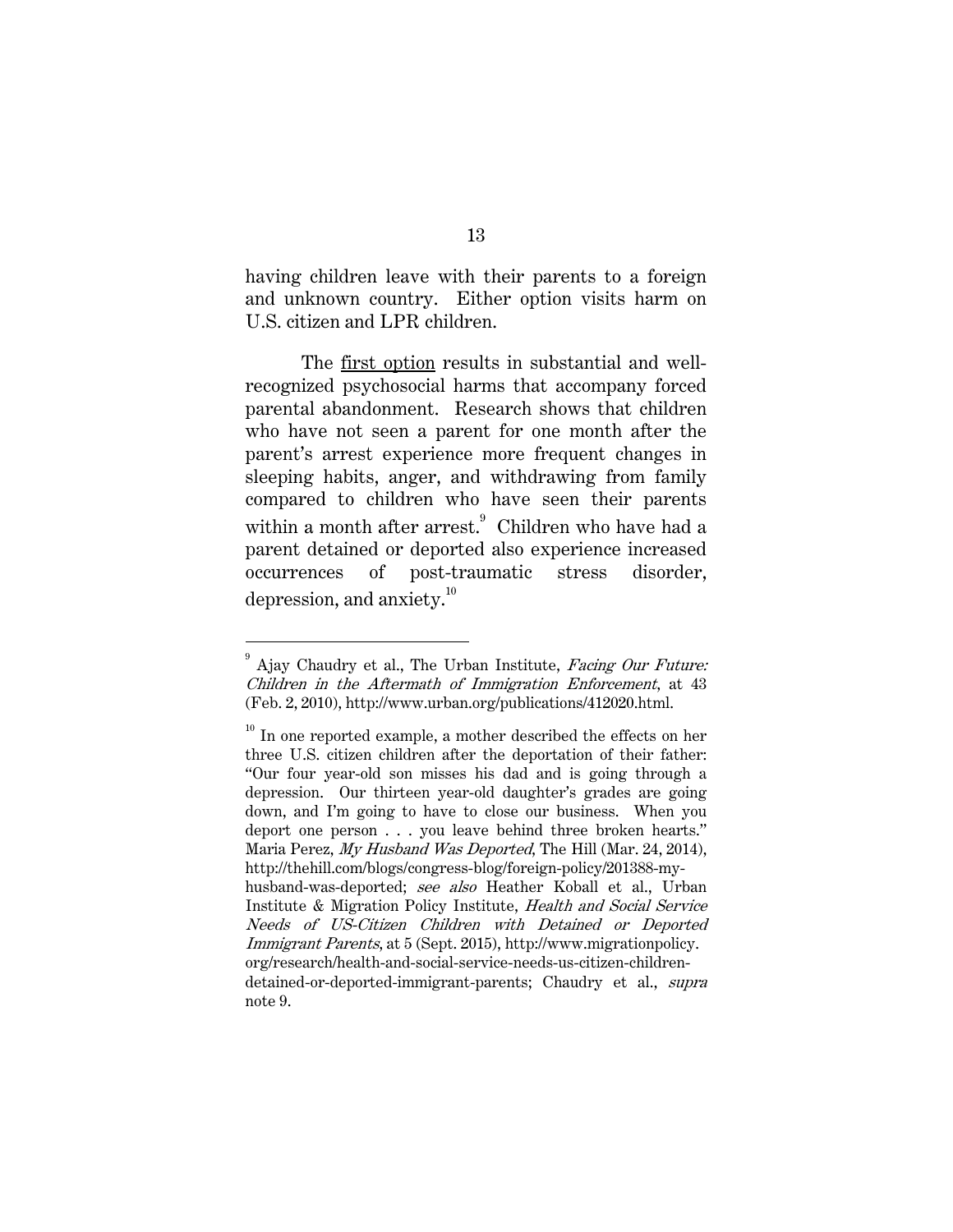Deportation and detention procedures can also cause the remaining parent to suffer from depression, social isolation, and economic instability, all of which can exacerbate the negative effects experienced by children.<sup>11</sup> High levels of stress in mothers, both prenatally and during the child's earliest years of life, interrupt a child's healthy development.<sup>12</sup> The impact of untreated maternal depression is widely documented as interrupting young children's healthy cognitive, social-emotional, and behavioral development, the effects of which can last throughout a child's life, impacting brain architecture and causing persistent disruptions of stress response systems.<sup>13</sup>

Parental detention or deportation also has a significant financial impact on families, many of whom already live below the federal poverty level. The sudden loss of parental income results in housing and

 $11$  Koball et al., *supra* note 10, at 5-6.

See Marilyn J. Essex et al., Epigenetic Vestiges of Early Developmental Adversity: Childhood Stress Exposure and DNA Methylation in Adolescence, 84 Child Dev. 58 (2014), http://www.nc bi.nlm.nih.gov/pmc/articles/PMC3235257/pdf/nihms313621.pdf; Tess Lefmann & Terri Combs-Orme, Prenatal Stress, Poverty,

and Child Outcomes, 31 Child & Adolescent Soc. Work J. 577 (2014).

<sup>&</sup>lt;sup>13</sup> National Scientific Council on the Developing Child, *Maternal* Depression Can Undermine the Development of Young Children (Center on the Developing Child at Harvard University, Working Paper No. 8, Dec. 2009), http://developingchild.harvard.edu/wp-con tent/uploads/2009/05/Maternal-Depression-Can-Undermine-Development.pdf.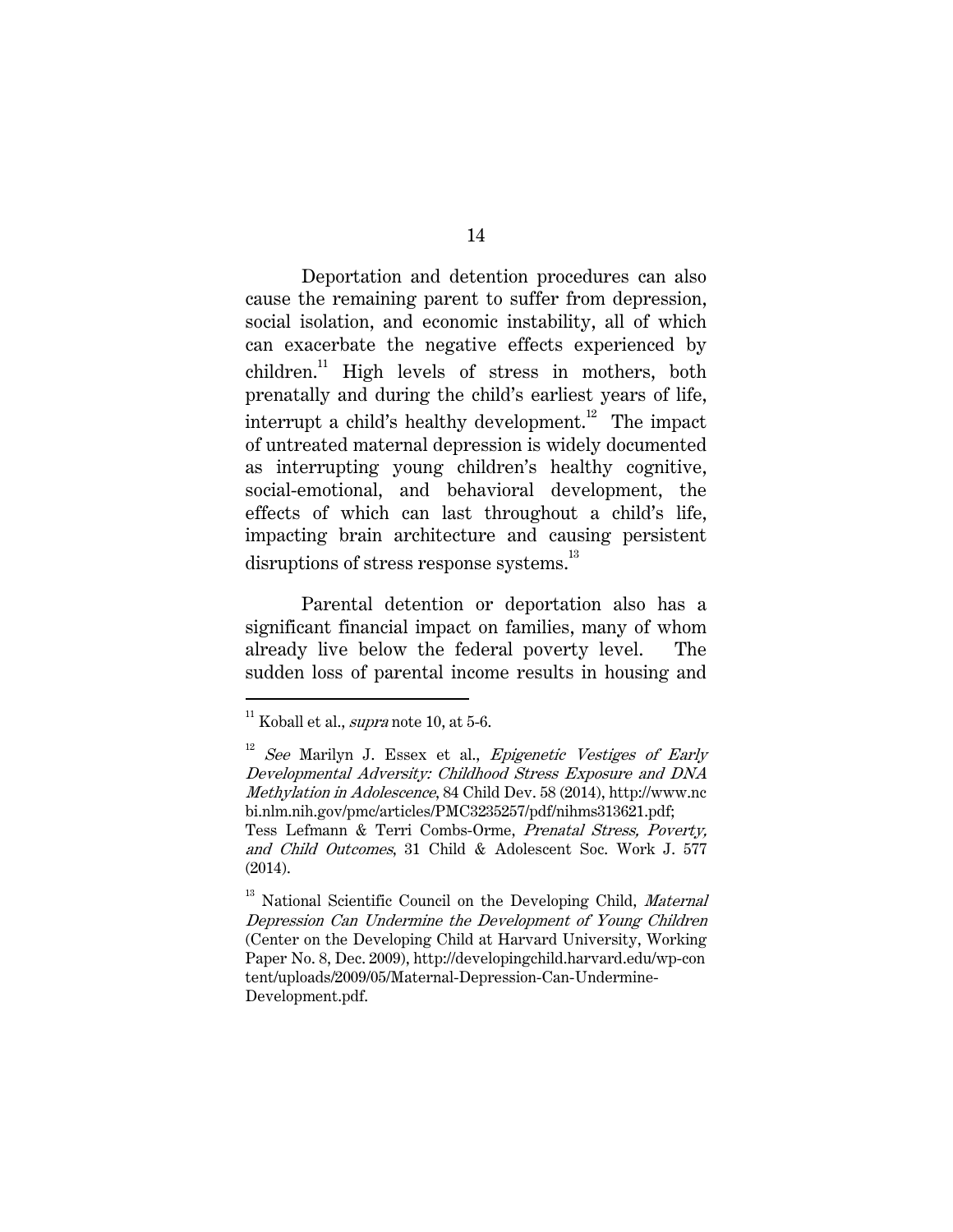food insecurity and increased risk of entering the child welfare system, all of which are predictors of poor social and educational outcomes for children later in life.<sup>14</sup> When a child of a detained or deported parent becomes involved with the child welfare system, the child faces significant barriers to reunifying with his or her parents, resulting in longer stays in foster care and sometimes permanent separation.<sup>15</sup> In addition, mothers often report having difficulty taking care of their children and finding paid work to make up for the father's lost income.<sup>16</sup> The loss of a father's earnings on average results in a decrease of \$24,000 or 73 percent of a family's income.<sup>17</sup> These financial stresses often are

 $14$  Perez, supra note 10; Koball et al., supra note 10, at 5; Chaudry et al., supra note 9; Katherine Kortenkamp & Jennifer Ehrle, The Urban Institute, The Well-Being of Children Involved with the Child Welfare System: A National Overview (Jan. 2002), http://ww w.urban.org/research/publication/well-being-children-involvedchild-welfare-system/view/full\_report.

<sup>&</sup>lt;sup>15</sup> Koball et al., *supra* note 10, at 8; Seth Freed Wessler, *Shattered* Families: The Perilous Intersection of Immigration Enforcement and the Child Welfare (Nov. 2011), https://www.raceforward.org/r esearch/reports/shattered-families Applied\_Research\_Center--- Shattered\_Families.pdf.

<sup>&</sup>lt;sup>16</sup> For example, one mother in South Florida who was working when her spouse was deported said she had to choose between working double shifts and caring for her children at night – if she chose to stay home, then she could not afford necessities such as shoes or soap. See Koball et al., *supra* note 10, at 8.

 $17$  Capps et al., *supra* note 4, at 2.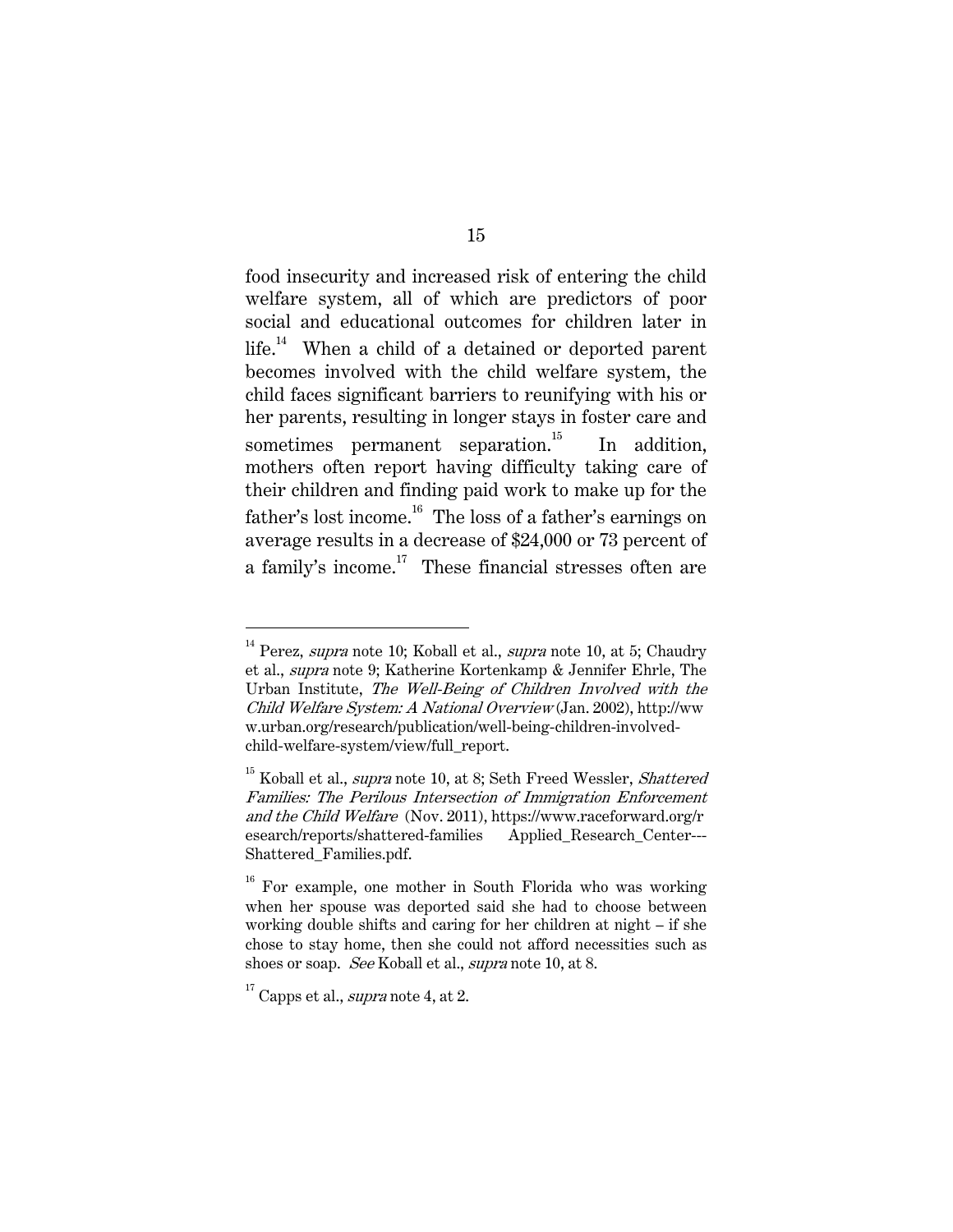compounded by the costs associated with deportation proceedings, including hiring lawyers.<sup>18</sup>

The removal of parents can also interrupt or curtail children's educations. For example, following the District Court's injunction, two teenage brothers in Georgia, Alex and Jonathan, witnessed the deportation of their father. Their father had no criminal convictions and should have been eligible for DAPA prior to the injunction, as Jonathan is a U.S. citizen. Because their father is diabetic, their mother will return to Mexico to care for him. The brothers will remain in the United States without their parents so they can continue to attend high school. Jonathan had planned to attend college next year, but without parental support, he now plans to look for work instead.<sup>19</sup> As this example illustrates, the loss of support and stability visited upon U.S. citizen and LPR children when their parents are deported is a critical harm that the DAPA program alleviates.

The second option effectively visits the penalty of removal on U.S. citizen and LPR children. When their parents are forcibly removed from the United States, U.S. citizen and LPR children can leave the United States with their parents, rather than face

 $18$  See Koball et al., *supra* note 10, at 8.

See Elly Yu, As Courts Fight Over Immigration, Georgia Family Faces Father's Deportation, WABE, Atlanta's NPR Station (Mar. 18, 2015), http://wabe.org/post/courts-fight-overimmigration-georgia-family-faces-fathers-deportation.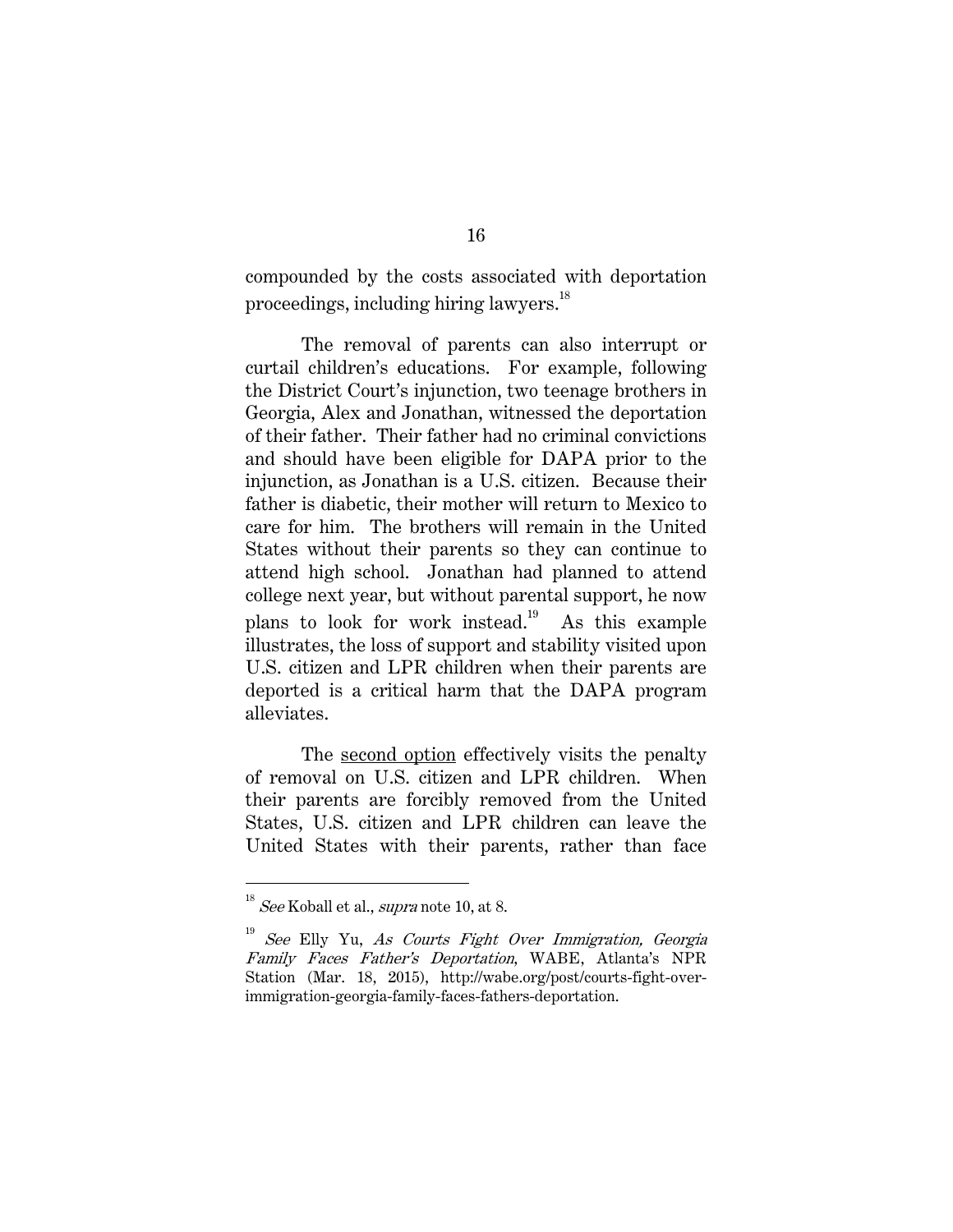abandonment by remaining in the United States. Apart from being forced to leave their home country – the United States – U.S. citizen and LPR children who accompany their deported parents often have difficulty integrating to a new one, and face limited access to education and health care, as well as difficulties integrating due to language and cultural barriers.<sup>20</sup>

As a result of the injunction, an estimated four million U.S. citizen and LPR children – whose parents would have been eligible for deferral from removal under DAPA – remain at risk of harm from this horrible dilemma $^{21}$ 

# C. The Threat Of Removal Facing Parents Causes U.S. Citizen And LPR Children To Endure Emotional, Psychological, And Educational Harm

Beyond the harm inflicted by removal itself, children whose parents face threatened removal also suffer significant harms. Children whose parents are at risk of deportation are more likely to suffer emotional and psychological harm linked to the fear of losing a

 $^{\rm 20}$  Victoria Kline, Instituto para las Mujeres en la Migracion, A.C. (IMUMI), Where Do We Go From Here? Challenges Facing Transnational Migrant Families Between the US and Mexico, at 55 (Oct. 2013), http://uf.imumi.org/recursos/where\_challenges.pdf.

 $^{\rm 21}$  Mem. Op. for the Secretary of Homeland Sec. and the Counsel to the President at 30 (Nov. 19, 2014), Dkt. No. 38, Ex. 2 (Dec. 24, 2014) (estimating that approximately four million parents would be eligible for DAPA).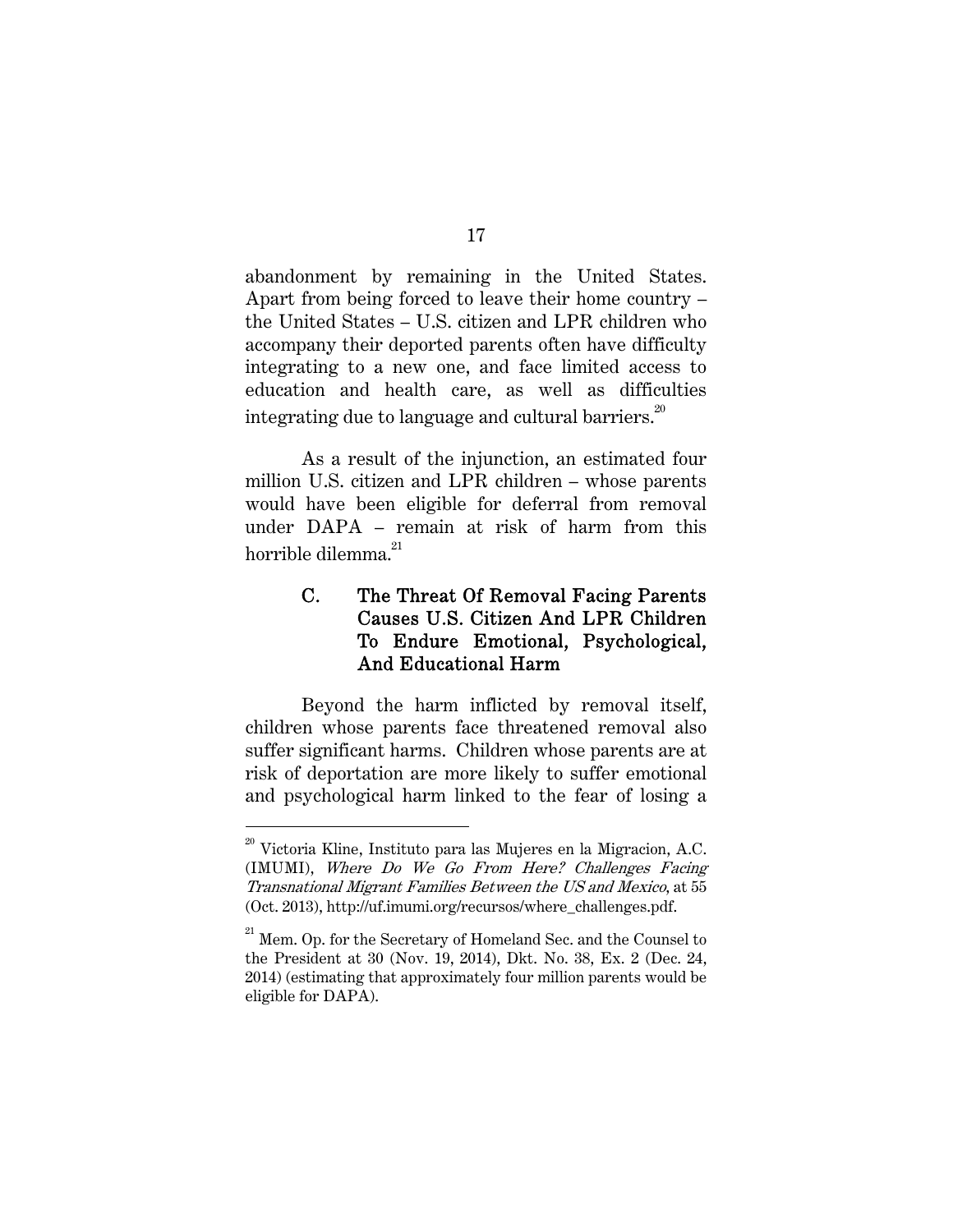loved one, and these negative effects are particularly striking for young children. The interactions between children and their parents during the infant and toddler years, particularly through consistent relationships and adequate social supports, are essential inputs for future learning, behavior, and health. $^{22}$  Disruption of that relationship can be highly stressful for and damaging to children. Indeed, it is well-established that "toxic stress" experienced by young children causes a physiological response that leads to negative long-term consequences.<sup>23</sup> For example, Mexican-origin children with undocumented mothers are more likely to exhibit a variety of social and behavioral issues, including anxiety, depression, and low self-esteem, when

 $22$  National Research Council & Institute of Medicine, From Neurons to Neighborhoods: The Science of Early Childhood Development, at 225-26 (Jack P. Shonkoff & Deborah A. Phillips eds., 2000), http://www.nap.edu/read/9824/chapter/13.

 $^{23}$  Toxic stress in early childhood, defined as "the excessive or prolonged activation of the physiologic stress response systems in the absence of the buffering protection afforded by stable, responsive relationships," has been found to influence brain patterns with devastating consequences later in life, including substance abuse, school failures, financial hardship, poor health, and inadequate coping mechanisms. See American Academy of Pediatrics, Early Childhood Adversity, Toxic Stress, and the Role of the Pediatrician: Translating Developmental Science into Lifelong Health, 129 Pediatrics e224-25 (2012), http://pediatrics.aa ppublications.org/content/pediatrics/129/1/e224.full.pdf; Jack P. Shonkoff et al., The Lifelong Effects of Early Childhood Adversity and Toxic Stress, 129 Pediatrics 232 (2012), http://pediatrics.aapubl ications.org/content/pediatrics/early/2011/12/21/peds.2011- 2663.full.pdf.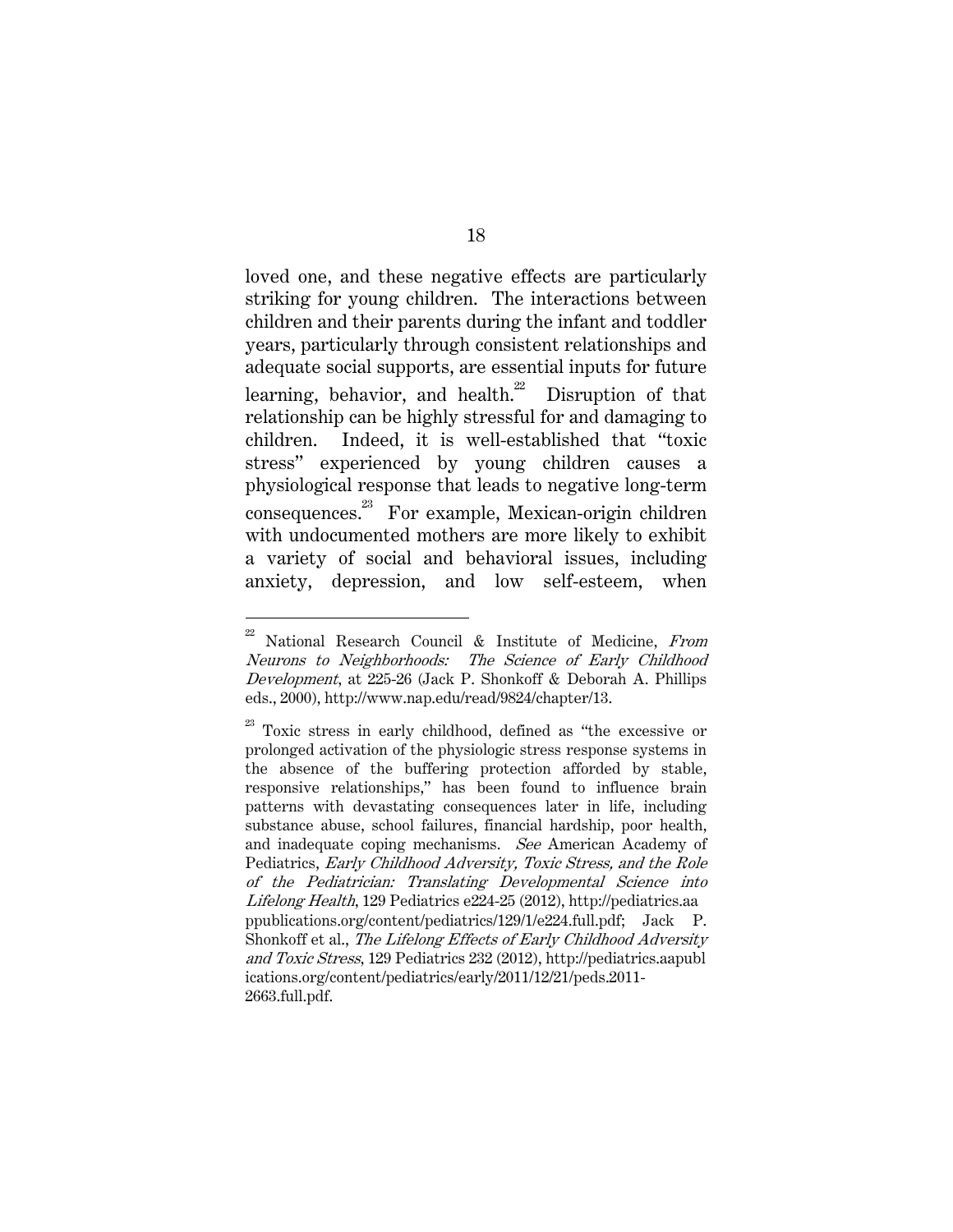compared to Mexican-origin children whose parents have legal status.<sup>24</sup> These traits correlate with worse educational and social outcomes for children later in life, including poor school performance and greater risk of substance abuse.<sup>25</sup> Negative effects of parental undocumented status can occur even in very young children with consequential effects. Experiences during a child's earliest years profoundly affect brain development – impacting a child's cognitive, linguistic, social, and emotional abilities – and build a healthy foundation for life. $^{26}$  As a result, the negative effects of parental undocumented status may be observed at a very young age: as early as age two, children of

 $24$  Nancy S. Landale et al., *Behavioral Functioning Among* Mexican-origin Children: Does Parental Legal Status Matter?, 56 J. Health & Soc. Behav. 2-18 (2015), http://www.asanet.org/journal s/JHSB/Mar15JHSBFeature.pdf.

 $^{25}$  Mark A. Leach et al., US2010 Project, Unauthorized Immigrant Parents: Do Their Migration Histories Limit Their Children's Education?, at 13 (Oct. 2011), http://www.s4.brown.edu/us2010/Dat a/Report/report101811.pdf (finding that the undocumented status of a child's mother typically reduces that child's schooling by one and a quarter years); Kalina Brabeck et al., The Psychosocial Impact of Detention and Deportation on U.S. Migrant Children and Families: A Report for the Inter-American Human Rights Court, at 5-6 (Aug. 2013), https://www.bc.edu/content/dam/files/cen ters/humanrights/doc/IACHR%20Report%20on%20Pyschosocial% 20Impact%20of%20Detention%20%20Deportation-FINAL%208- 16-13.pdf (finding that parental legal vulnerability to deportation is linked to their children's emotional well-being and academic performance).

 $^{26}$  See From Neurons to Neighborhoods, supra note 22.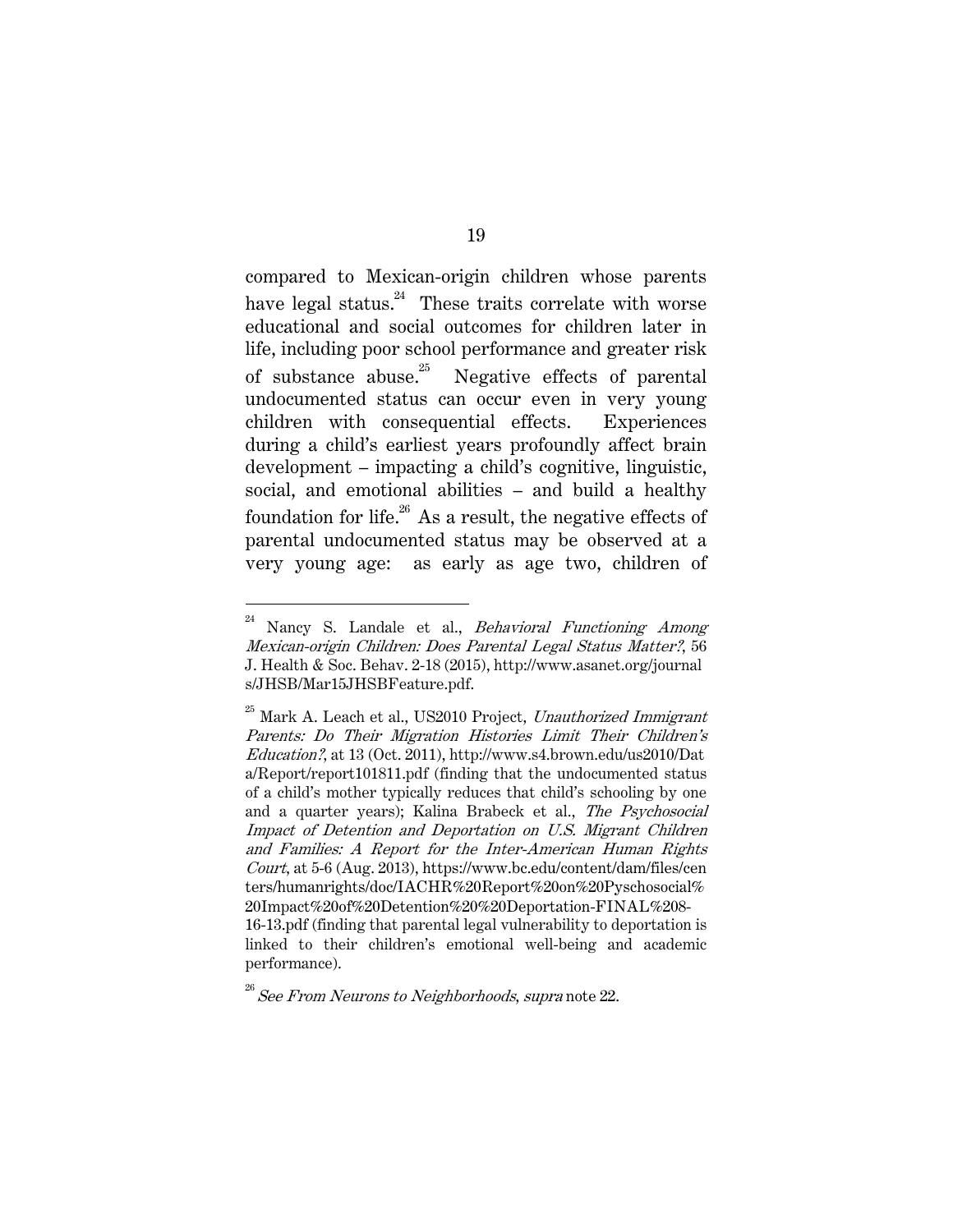undocumented parents are more likely to have lower cognitive skills than comparable children in families with immigration status. $27$  These effects continue throughout childhood. For example, U.S. citizen children between the ages of seven and ten with undocumented parents systematically perform lower in math, reading, and spelling compared to children whose immigrant parents had legal status.<sup>28</sup> These harms directly follow from the uncertainty experienced by children living with the constant threat of their parent's deportation.

In addition, children living with undocumented parents are more likely to grow up in poverty, without health care, and with limited English proficiency.<sup>29</sup> Poverty is a strong predictor of children's success in

 $27$  Hirokazu Yoshikawa, Immigrants Raising Citizens: Undocumented Parents and Their Young Children (2012).

 $28$  Kalina M. Brabeck et al., The Influence of Immigrant Parent Legal Status on U.S.-Born Children's Academic Abilities, Applied Developmental Sci. (Dec. 21, 2015).

 $^{29}$  *Id.* at 2. The average annual income for undocumented workers is \$22,029, placing a family of four relying on an undocumented worker's wage under the poverty level. See Report of the Executive Office of the President of the United States, The Economic Effects of Administrative Action on Immigration, at 14 (Nov. 2014) Dkt. No. 38, Ex. 20 (Dec. 24, 2014). One study estimated that 36% of families with DAPA-eligible parents live in poverty. Capps et al., supra note 4, at 10.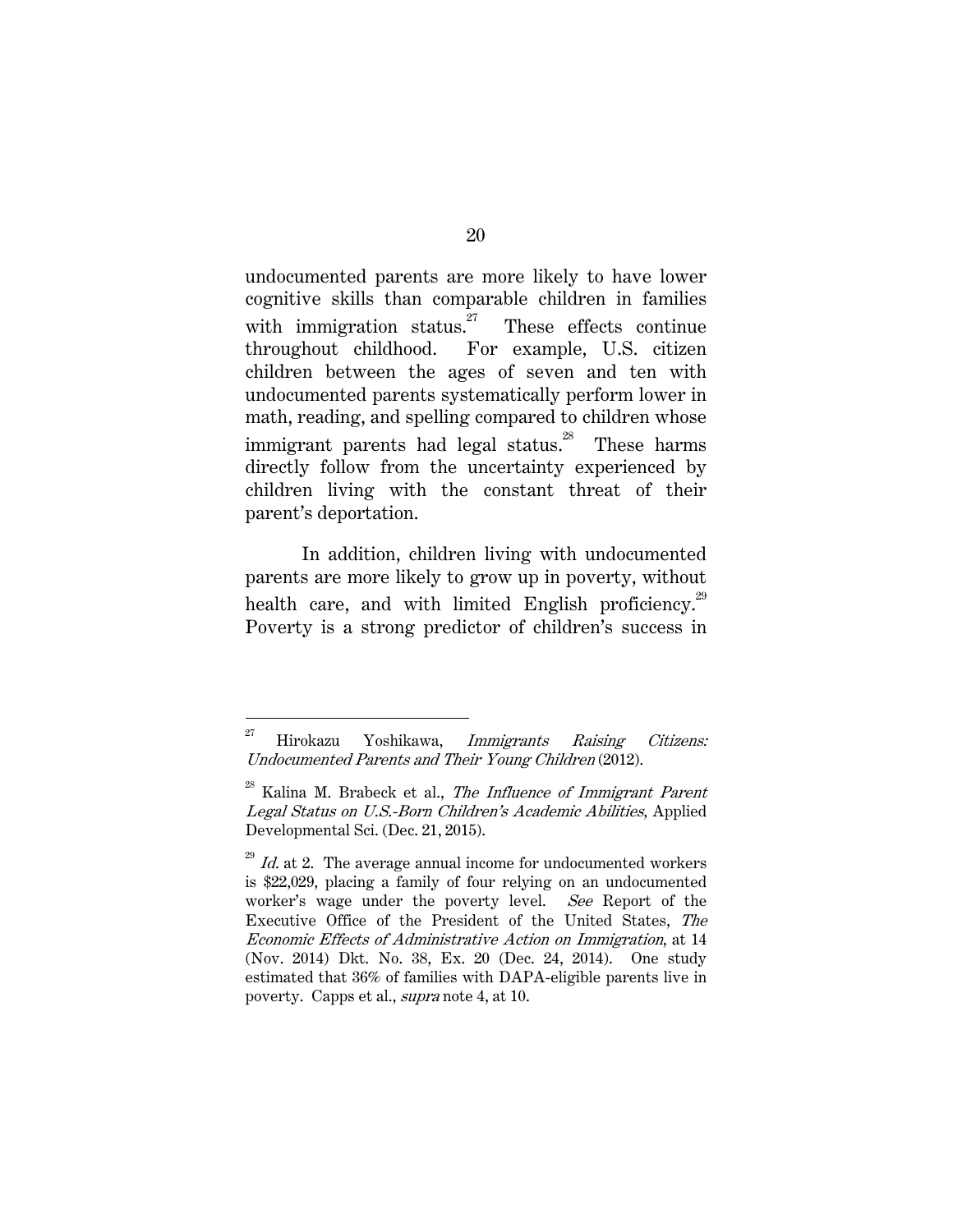school and their health outcomes. $30$  Children growing up in poverty experience poorer health, higher incidence of developmental delays and learning disabilities, and more hunger compared to their peers.<sup>31</sup>

Although there are many causes of the heavy burden placed on the children of undocumented parents, several are critical here. Undocumented parents are more likely to hold jobs with poor working conditions and high risk environments, including longer hours, lower wages, and less access to employer benefits, leading to less time and resources available for their children. Further, undocumented parents may be cautious about social interactions or allowing their children to participate in extracurricular or recreational programs for fear of exposing their status, resulting in more limited social connections that could otherwise help child-rearing and development. Finally, undocumented parents are often afraid to interact with the government, so their U.S. citizen children may not benefit from public programs for which they are

Lawrence Aber et al., Society for Research in Child Development, Children, Families and Poverty: Definitions, Trends, Emerging Science and Implications for Policy, at 4 (2012), http://www.nasbo.org/sites/default/files/SPR\_26%233\_ FINAL%20%281%29.pdf.

 $^{31}$  *Id.* at 4, 20, 23.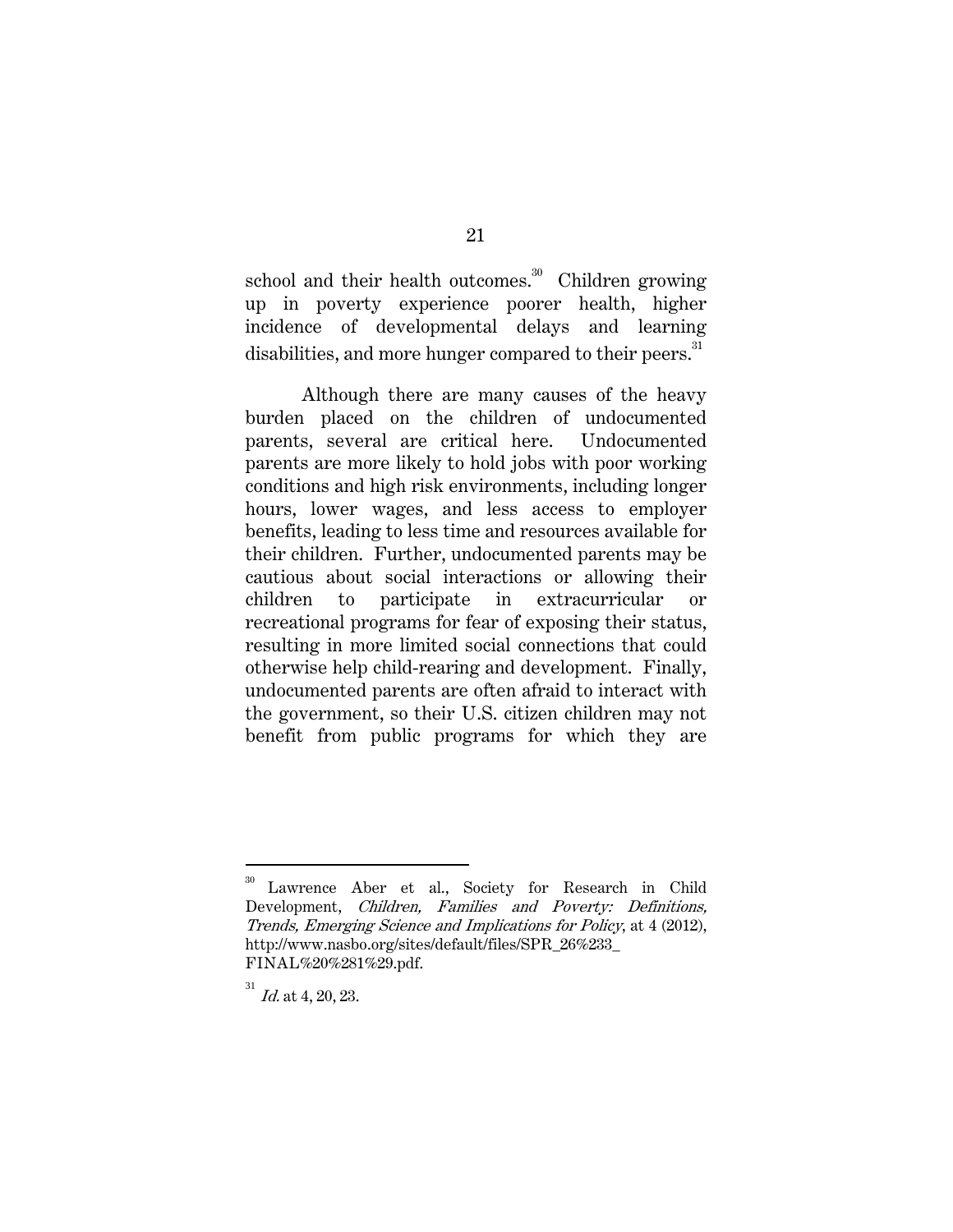eligible, such as early childhood enrichment, health care, and nutrition programs.<sup>32</sup>

Together, the consequences visited on U.S. citizen and LPR children of undocumented parents at risk of deportation lead to an unmistakable result: these children risk becoming something less than full members of society. These harms threaten children's attainment of a basic education and undermine their long-term prospects for self-actualization and educational and economic success.33 In sum, denying a secure place in our society for U.S. citizen and LPR children of undocumented parents imposes a "lifetime hardship on a discrete class of children not accountable for their disabling status." Plyler v. Doe, 457 U.S. 202, 223 (1982).

## D. DAPA Would Have Alleviated These Harms

In addition to evidence that children of undocumented parents suffer a multitude of harms, there is also evidence of the positive effect of the nowenjoined programs. Within the first month after the issuance of the Johnson Memorandum in November

 $32$  Annette Bernhardt et al., All Work and No Pay: Violations of Employment and Labor Laws in Chicago, Los Angeles, and New York City, 91 Soc. Forces 725 (2013).

 $33$  Am. Psychol. Ass'n, Crossroads: The Psychology of Immigration in the New Century, Report of the APA Presidential Task Force on Immigration (2012), http://www.apa.org/topics/immigrati on/immigration-report.pdf).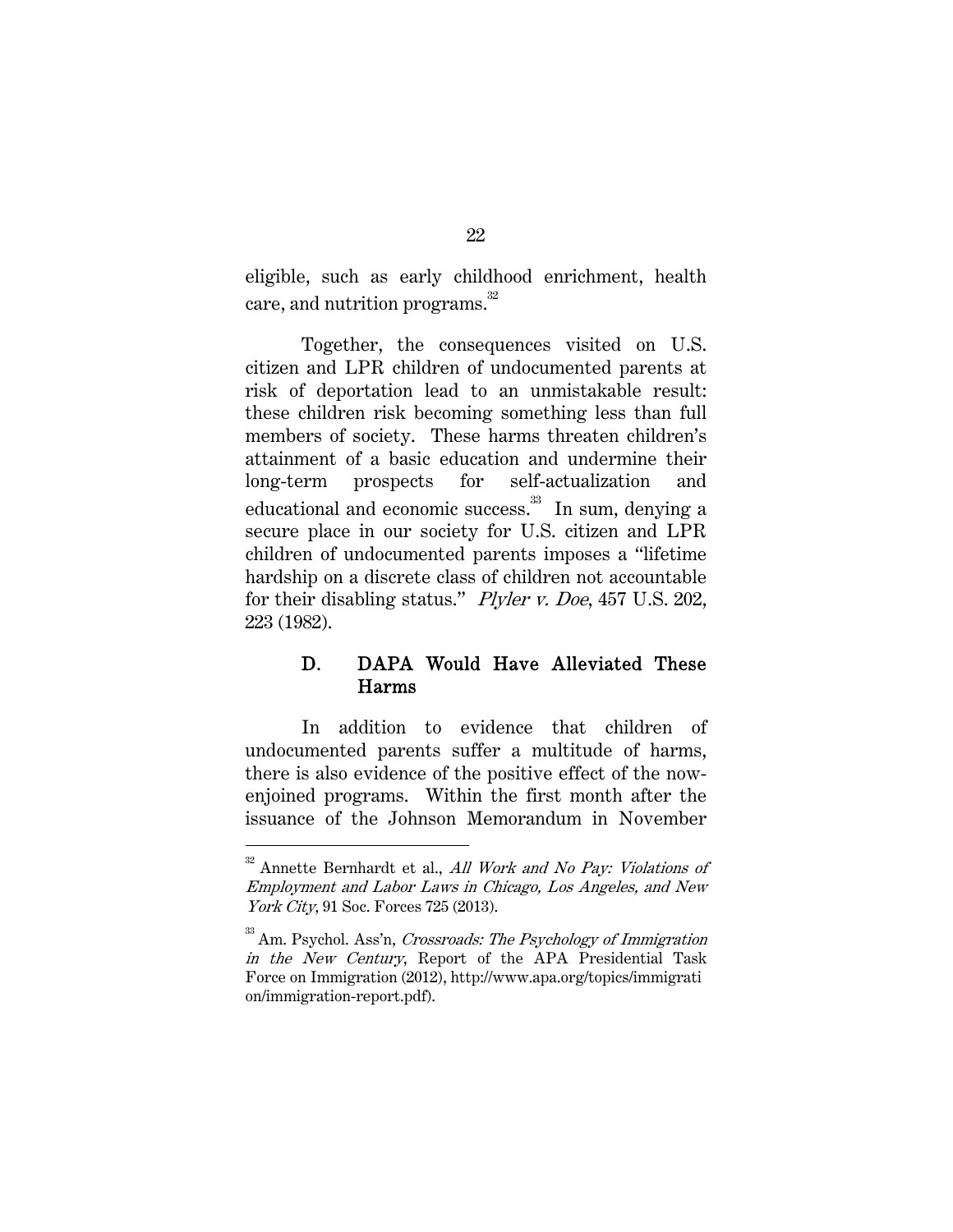2014, family members released from detention were reunited with their children. $34$  Testimonials suggest that feelings of anxiety were ameliorated in the expectation that parents could soon come out of the shadows – only to have the anxiety not only return, but intensify, after the injunction was issued.<sup>35</sup>

More generally, studies have consistently concluded that providing legal recognition to parents significantly mitigates children's harms and improves their overall well-being, including educational outcomes.36 In addition, work authorization can be

 $34$  Erica Pearson, Millions of Undocumented Immigrants in Limbo During Court Battle over Deferred Action for Parental Accountability, N.Y. Daily News (Mar. 20, 2015), http://www.nydailynews.com/new-york/ruling-blocking-deferredactiion-program-hurts-immigrants-article-1.2152878 (describing release and reunification of DAPA-eligible father with five-yearold son after issuance of Johnson Memorandum, following ten months in ICE custody).

Hansi Lo Wang, Immigrants Worry They'll Face Deportation After Deferred Action Delay, NPR (Mar. 4, 2015), http://www.npr. org/2015/03/04/390475592/immigrants-worry-they-ll-face-

deportation-after-deferred-action-delay (reporting that parent of five-year-old U.S. citizen son who had lived in U.S. for ten years was detained by ICE in 2014 but released after DHS issued the Johnson Memorandum; he "cried tears of joy to be with [his] son again, to be able to hug him and kiss him and play with him").

 $\rm{^{36}}$  Frank D. Bean et al., Mexican Immigrant Political and Economic Incorporation, 4 Persp. on Pol. 309, 311 (2006), http://www.ime.gob.mx/investigaciones/2006/estudios/APSA-Identidad-migrantes mexicanos.pdf (reporting that 52% of survey respondents whose father became a U.S. citizen and 43% of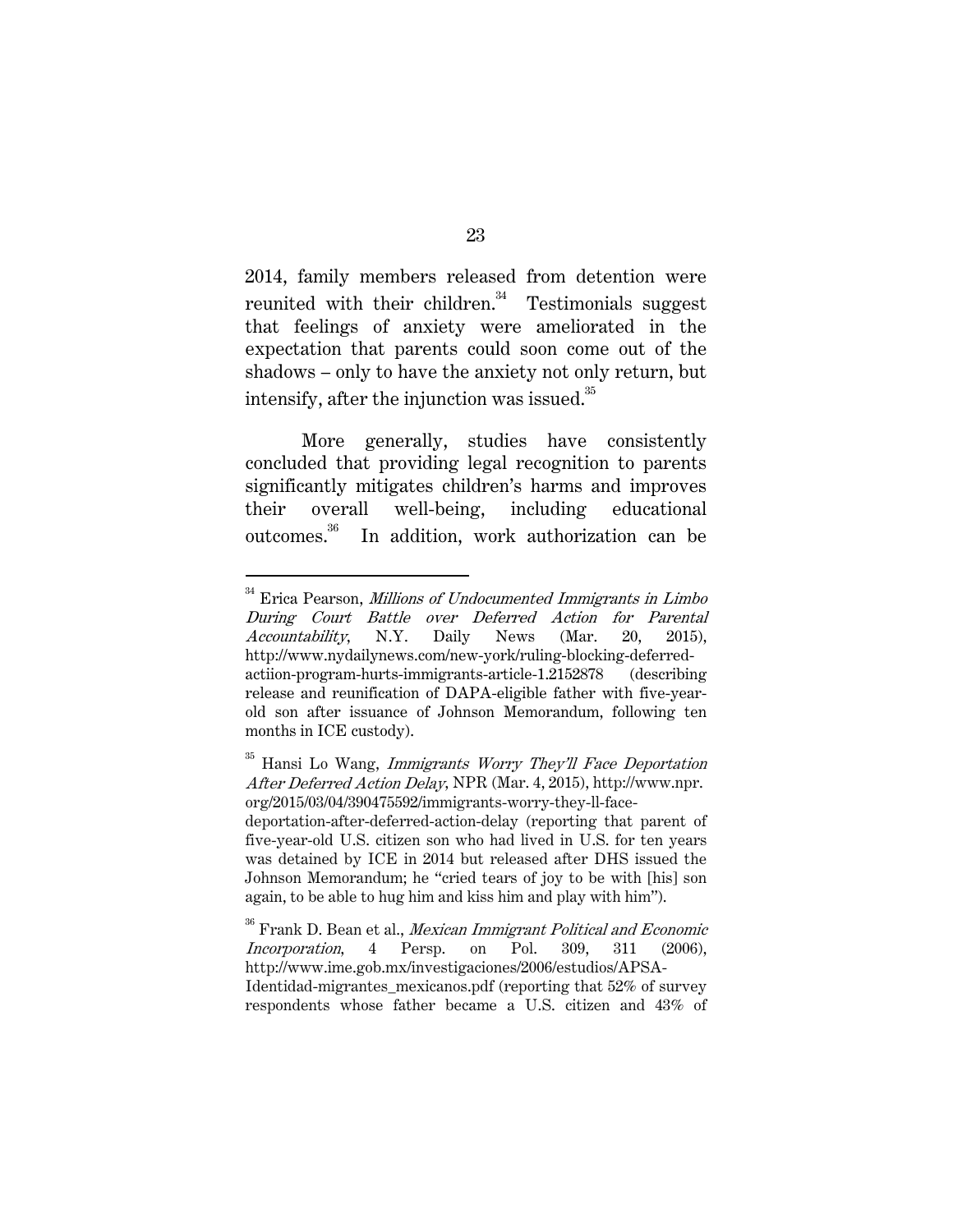expected to increase parents' wages by  $6\%$  to  $10\%$ ,<sup>37</sup> resulting in higher incomes that directly correlate to improved educational success for U.S. citizen and LPR children.38 Indeed, children raised in higher-income families are far more likely to finish high school,<sup>39</sup> attend and graduate from college, $40$  and achieve success

 $\overline{a}$ 

 $38$  Sean F. Reardon, *The Widening Academic Achievement Gap* Between the Rich and the Poor: New Evidence and Possible Explanations, in Whither Opportunity? Rising Inequality, Schools, and Children's Life Chances 91 (Greg J. Duncan & Richard J. Murnane eds., 2011) (reporting that the "socioeconomic status of a child's parents has always been one of the strongest predictors of the child's academic achievement and educational attainment").

<sup>39</sup> Susan E. Mayer, *Revisiting an Old Question: How Much Does* Parental Income Affect Child Outcomes?, 27 Focus 21 (2010), http://irp.wisc.edu/publications/focus/pdfs/foc272e.pdf (reporting that low-income children are more likely to drop out of high school than more well-off children).

 $^{40}$  In 2013, only 45.5% of low-income students who completed high school in the previous year were enrolled in college, as compared

respondents whose father became a LPR received a college degree or some college education compared to 14% of children of undocumented fathers).

<sup>&</sup>lt;sup>37</sup> See The Economic Effects of Administrative Action on Immigration, supra note 29, at 20; see also Manuel Pastor & Enrico A. Marcelli, Center for Study of Immigrant Integration, University of Southern California, What's at Stake for the State: Undocumented Californians, Immigration Reform, and Our Future Together, at 13 (May 2013), http://dornsife.usc.edu/assets/si tes/731/docs/whats\_at\_stake\_for\_the\_state.pdf (reporting that percentage of non-citizen immigrants with income above 150% of the poverty level jumps from 47% to 68% when an undocumented immigrant becomes documented); Capps et al., *supra* note 4.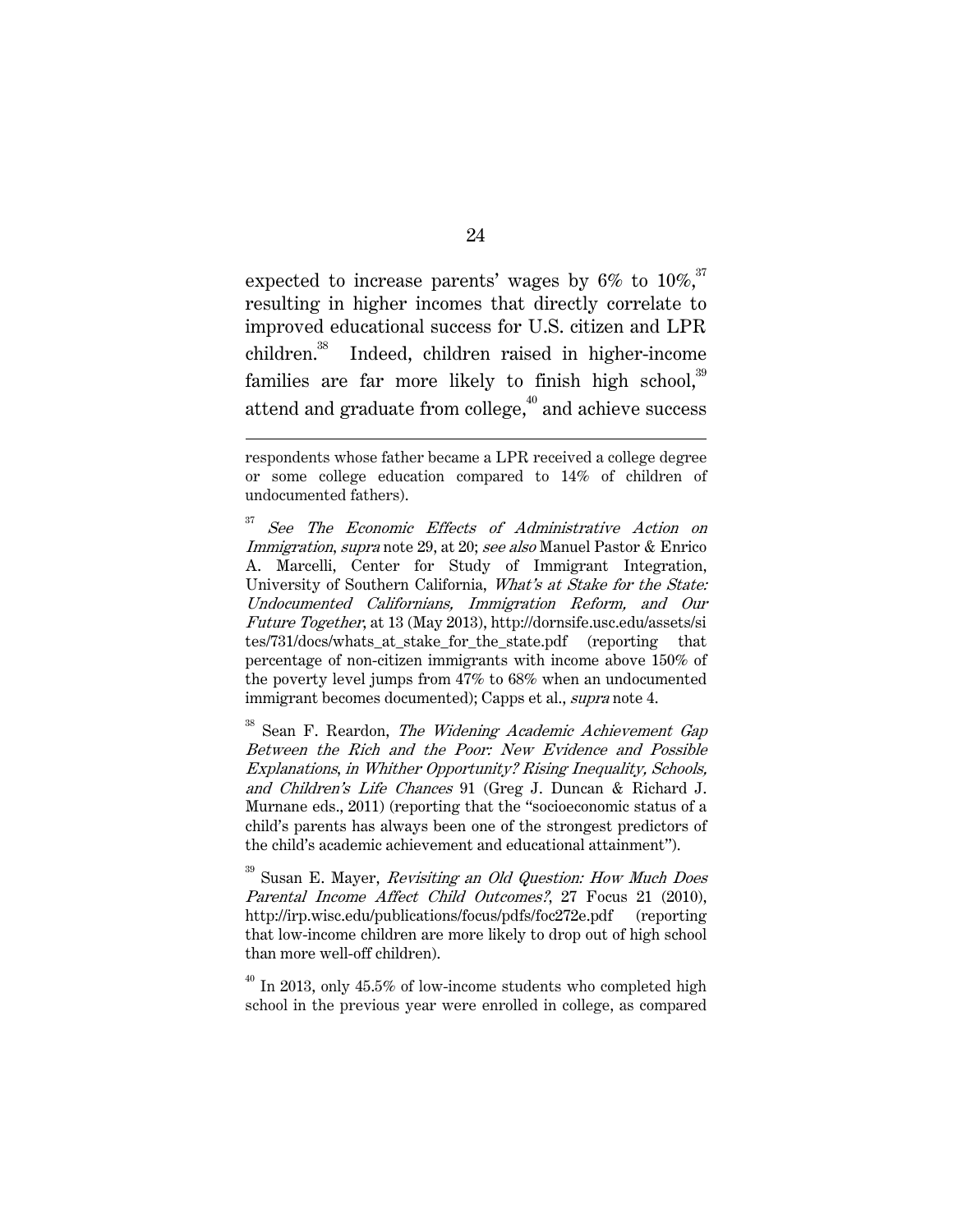while doing so. $41$  Children whose parents are eligible for work also benefit from non-monetary benefits afforded by their parents, including greater access to their parents' employer-sponsored health coverage.<sup>42</sup>

 $\overline{a}$ 

By reinstituting the threat of deportation and

 $41$  Gordon Dahl & Lance Lochner, The Impact of Family Income on Child Achievement: Evidence from the Earned Income Tax Credit at 2 (National Bureau of Economic Research, Working Paper 14599 Dec. 2008), http://www.nber.org/papers/w14599 (reporting that \$1,000 increase in parental income raised children's math and reading scores by 6% of a standard deviation).

to 63.8% of middle-income students and 78.5% of high-income students. National Center for Education Statistics, Percentage of Recent High School Completers Enrolled in 2-Year and 4-Year Colleges, by Income Level: 1975 through 2013, http://nces.ed.gov/p rograms/digest/d14/tables/dt14\_302.30.asp. Even when controlling for academic performance, a family's low socioeconomic status impacts children's subsequent educational outcomes. Joydeep Roy, Economic Policy Institute, Low Income Hinders College Attendance for Even the Highest Achieving Students (Oct. 12, 2005), http://www.epi.org/publication/webfeatur es\_snapshots\_20051012/ (showing that only 29% of low-income, high-performing eighth grade students went on to earn a bachelor's degree, as compared to 74% of high-income, highperforming eighth graders).

<sup>&</sup>lt;sup>42</sup> Laurel Lucia et al., UC Berkeley Center for Labor Research and Education and UCLA Center for Health Policy Research, Health Insurance and Demographics of California Immigrants Eligible for Deferred Action, at 3 (Mar. 2015), http://healthpolicy.ucla.edu/publications/Documents/PDF/2015/im migrants-policy-brief-mar2015.pdf (reporting that DAPA will increase access to private health insurance based on 21% increase in health coverage for DACA grantees).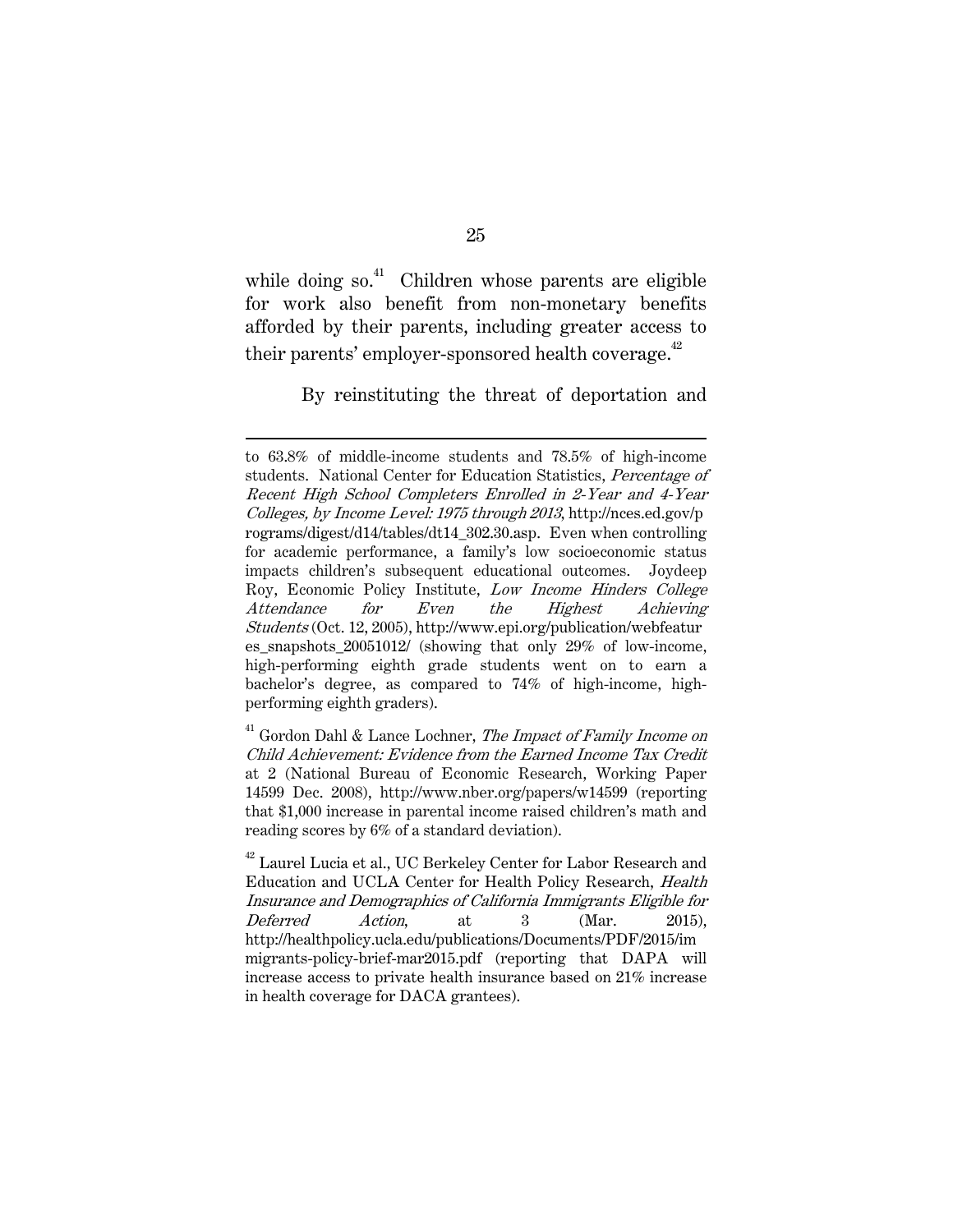keeping working parents in the shadows, the injunction renewed and exacerbated a state of psychological stress and economic deprivation that restricts educational outcomes for more than four million U.S. citizen and LPR children of DAPA-eligible parents. Because mere months are critical to children's development, particularly during their earliest years, withholding the advantages of the program works significant harm on U.S. citizen and LPR children nationwide. Under these conditions, the "balance of [irreparable] harm weighs heavily on the side of the children." Certain Named & Unnamed Non-Citizen Children & Their Parents v. Texas, 448 U.S. 1327, 1333- 34 (1980) (placing significant weight on harms to children flowing from denial of an education, including "emotional and behavioral problems").

## III. The Courts Failed To Weigh The Public Interest In Enhancing Educational Opportunities Before Enjoining Expanded DACA

In issuing and upholding the injunction, the courts below also did not consider the substantial benefits of the enhanced educational opportunities for long-time U.S. residents under expanded DACA.

The preliminary injunction prevents an estimated 290,000 people who arrived in this country as children from applying for DACA. This delay works a substantial harm on this population because it deprives them of immediate access to educational opportunities, internships, and career and vocational training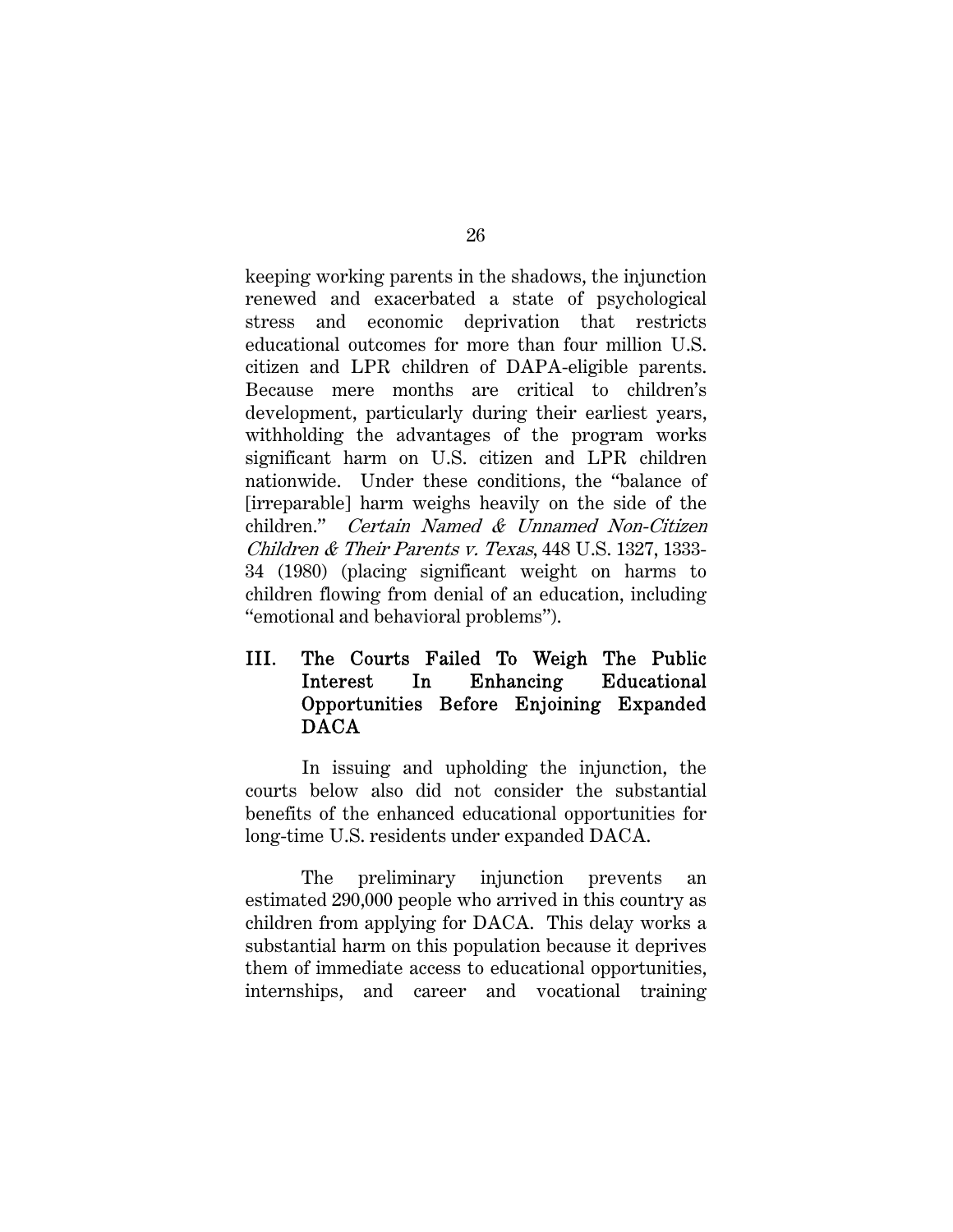programs available to DACA recipients. The public interest favors access to educational opportunities for young people who have been educated in U.S. elementary and secondary schools and "know only this country as a home."<sup>43</sup>

In some states, DACA recipients qualify for higher education benefits for which other undocumented students do not. For example, in two states, DACA recipients may enroll in public colleges and universities, but other undocumented students may not.<sup>44</sup> At least six states have determined that students granted DACA can establish state residency for tuition purposes under their existing rules, $45$  significantly increasing the chances those students will complete high school and attend college.<sup>46</sup> The long-term

 $43$  Complaint, Dkt. No. 1, Ex. C at 1 (Dec. 3, 2014).

 $44$  United We Dream, Tuition Equity for Undocumented Students and DACA Grantees: Access by State (Feb. 2014), http://www.unit edwedream.org/wp-content/uploads/2014/05/deep\_education\_map. pdf.

<sup>45</sup> States as diverse as Alabama, Maryland, Massachusetts, Ohio, New Hampshire, and Virginia have determined that students granted DACA can establish state residency for tuition purposes under their existing rules. See id. And at least 18 states, including Texas, have elected to provide in-state tuition rates to all students who meet certain criteria, regardless of their status. See National Conference of State Legislatures, Undocumented Student Tuition: Overview (Oct. 29, 2015), http://www.ncsl.org/research/education/u ndocumented-student-tuition-overview.aspx.

 $^{46}$  See, e.g., Stephanie Potochnick, How States Can Reduce the Dropout Rate for Undocumented Immigrant Youth: The Effects of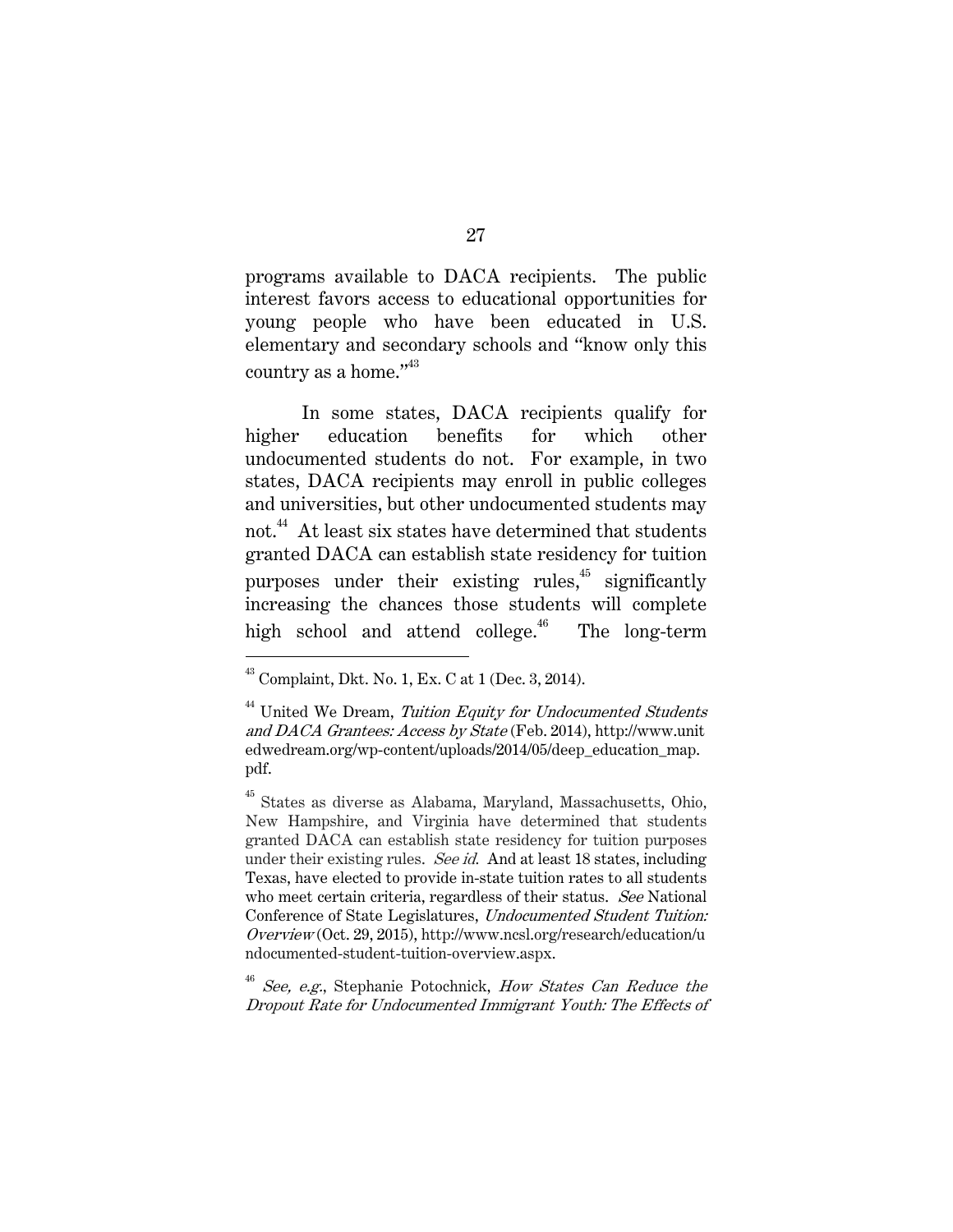economic benefits to recipients of a college education are substantial. $47$ 

In addition, DACA recipients are eligible for federal work authorization documents, which significantly improves their chances of obtaining new jobs and increasing their earnings.<sup>48</sup> Increased wages

In-State Resident Tuition Policies, at 25, paper presented at the Population Association of America Conference (Apr. 2011), http://paa2011.princeton.edu/papers/110491 (finding that adoption of in-state tuition rates reduces overall dropout rate by 7% and by 16% among Mexican, foreign-born non-citizens).

 $47$  Jennifer C. Day & Eric C. Newburger, U.S. Census Bureau, The Big Payoff: Educational Attainment and Synthetic Estimates of Work-Life Earnings, at 4 (July 2002), https://www.census.gov/prod/2002pubs/p23-210.pdf (reporting that, over a 40-year full-time work life, individuals with a bachelor's degree earn on average a cumulative total of \$2.1 million, more than double what a high school dropout earns); National Center for Education Statistics, The Condition of  $Education$   $2009$  at  $40$  (June  $2009$ ), http://nces.ed.gov/pubsearch/pubsinfo.asp?pubid=2009081 (reporting median earnings of \$45,000 for people between ages 25 and 34 with a bachelor's degree but only \$29,000 for those with a high school diploma or equivalent).

<sup>&</sup>lt;sup>48</sup> DACA has increased recipients' wages by more than 240% on average. Raul Hinojosa-Ojeda, North American Integration & Development Center, From the Shadows to the Mainstream: Estimating the Economic Impact of Presidential Administrative Action and Comprehensive Immigration Reform at 2 (Nov. 20, 2014), Dkt. No. 38, Ex. 21 (Dec. 24, 2014); see also Roberto G. Gonzales et al., Becoming DACAmented: Assessing the Short-Term Benefits of Deferred Action for Childhood Arrivals, 58 Am. Behav. Scientist 1852 (2014), http://abs.sagepub.c om/content/early/2014/10/01/0002764214550288.abstract (reporting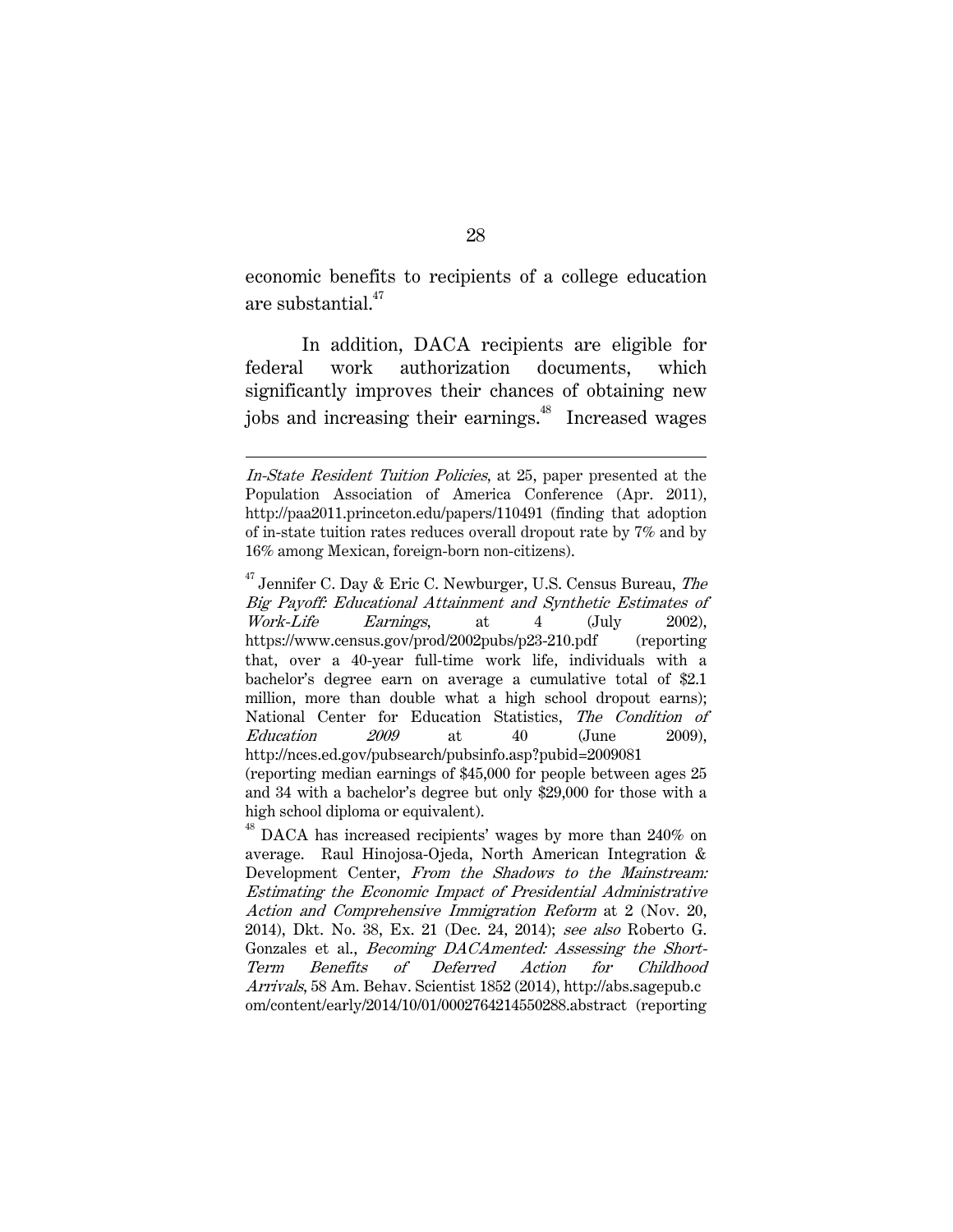significantly expand the opportunity to pursue an education for any population – but especially so for a population that continues to lack access to federal financial aid and in-state tuition in many states.  $^\mathrm{49}$ 

The injunction of expanded DACA delays implementation of a policy that has proven to result in further educational attainment. DACA is unique among immigration policies because it makes educational attainment a condition for eligibility. Eligible applicants must have a high school diploma or its equivalent or be enrolled in school, including K-12 education, adult education, literacy, or career-training programs. Thus, in the most straightforward sense, DACA's expansion encourages more individuals to remain in or return to school in order to qualify for the program, improving rates of educational attainment

that 59% of recent DACA recipients obtained a new job and 45% increased their earnings); Caitlin Patler & Jorge A. Cabrera, Institute for Research on Labor and Employment, From Undocumented to DACAmented at 5 (June 2015), http://ww w.irle.ucla.edu/publications/documents/Patler\_DACA\_Report\_061 515.pdf (finding that 65% of surveyed DACA recipients in California reported that their household's overall economic situation had improved after receiving DACA).

The Advisory Committee on Student Financial Assistance: Report to Congress and the Secretary of Education, The Rising Price of Inequality: How Inadequate Grant Aid Limits College Access and Persistence at 23 (June 2010), http://chronicle.com/items/biz/pdf/acsfa\_rpi.pdf (finding that only 58% of students who were "very concerned" about finances enrolled in a four-year college compared to 84% of students who were not concerned about finances).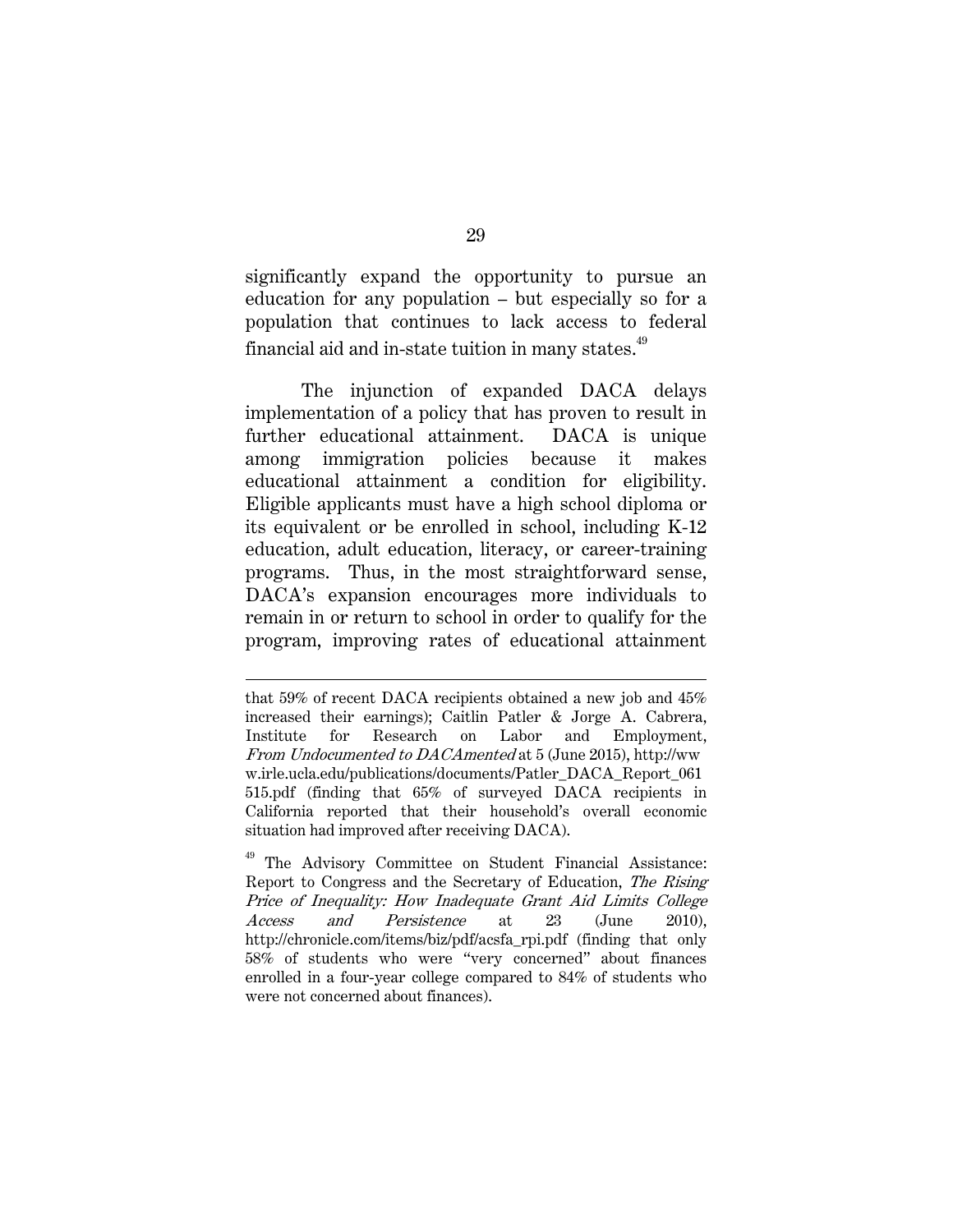among the eligible population.<sup>50</sup> For example, Tonya, an Arizona teenager, had dropped out of high school prior to DACA, after her parents' unsteady immigration experience and eventual return to Mexico left her feeling discouraged. The announcement of DACA gave Tonya an incentive to successfully complete her GED, which, in turn, has enabled her to enroll in a medical assistance training program.<sup>51</sup> Tonya's story illustrates another benefit of DACA, namely, DACA recipients are more likely to invest in additional education or vocational training because of the increased certainty in their ability to remain in the United States.<sup>52</sup>

DACA not only encourages enrollment in educational institutions, but also enhances the opportunities available to students once enrolled. For example, after receiving DACA, Jessica, a student at a private university in South Carolina, finally had the

 $^{50}$  Approximately 426,000 individuals met all requirements for the  $\,$ initial DACA program except for the educational requirement, and countless more would have been similarly encouraged to pursue educational attainment for deferred action if not for the injunction. Hinojosa-Ojeda, supra note 48, at 3.

<sup>51</sup> Roberto G. Gonzales et al., American Immigration Council, DACA at Year Three: Challenges and Opportunities in Accessing Higher Education and Employment at 10 (Feb. 2016), http://immigrationpolicy.org/sites/default/files/docs/daca\_at\_year\_t hree.pdf.

 $52$  The Economic Effects of Administrative Action on Immigration, supra note 29, at 6.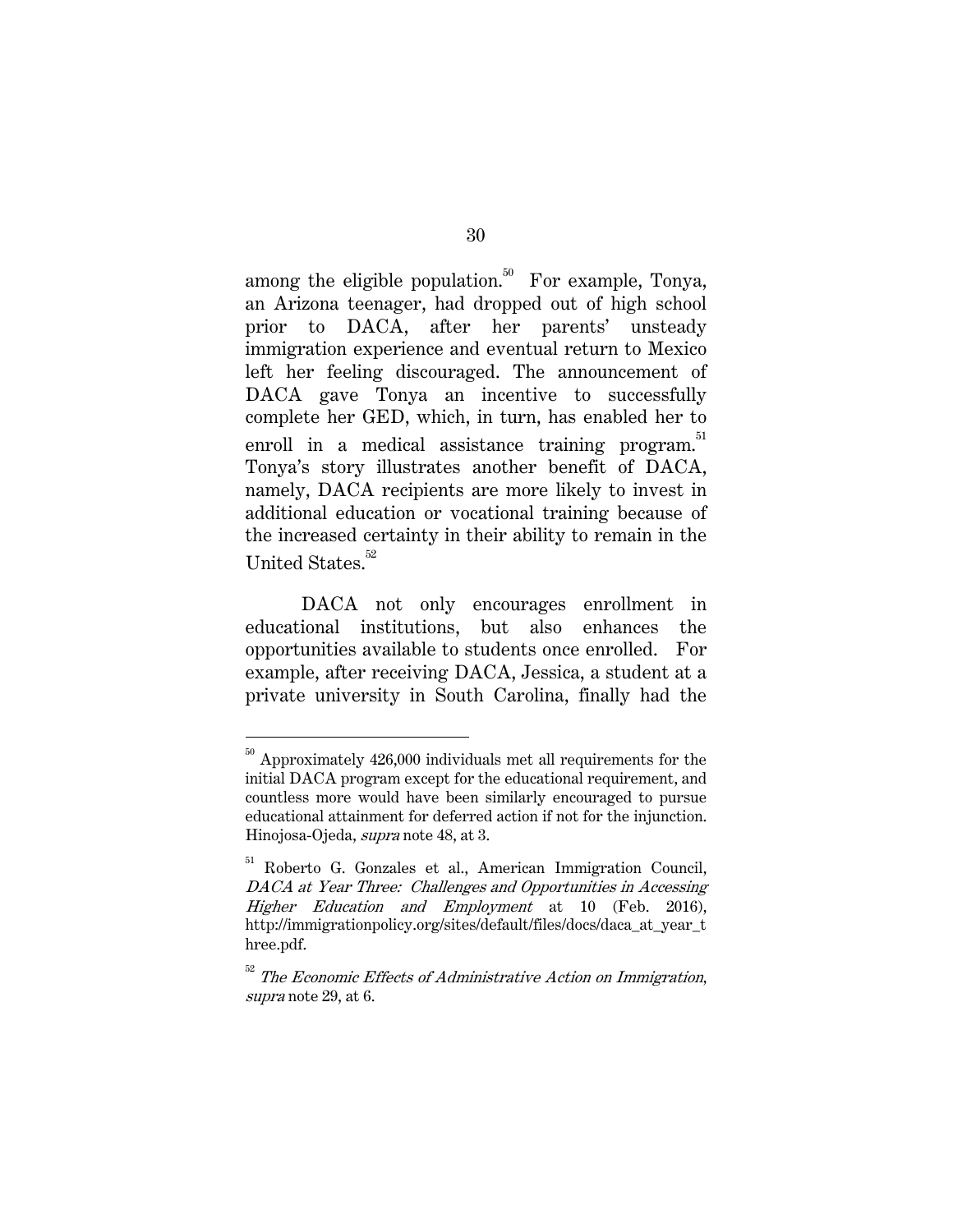identification required to volunteer at a hospital, apply for an internship at a medical school, and take the MCAT, putting her on the path to fulfill her dream of becoming a doctor in an underserved community.<sup>53</sup>

Because enhanced educational attainment confers substantial economic benefits on both expanded DACA recipients and states and communities as a whole, the harm from the injunction of expanded DACA should have been considered by the courts below.<sup>54</sup> For example, the State of Texas has itself recognized the benefits of providing expanded access to education to the eligible population. In enacting legislation providing in-state tuition to all Texas residents, the State recognized that "every dollar invested in our state's higher education system pumps more than five dollars into our Texas economy" and "higher levels of education correlate to higher median earnings, lower unemployment, and lower poverty

 $53$  Gonzales et al., *supra* note 51, at 12-13.

<sup>&</sup>lt;sup>54</sup> Because DACA and DAPA recipients receive only a temporary reprieve from deportation, have no path to citizenship, and remain ineligible for federal student financial aid and in-state college tuition in the majority of states, Amici contend that deferred action, while overwhelmingly in the public interest, does not adequately address the needs of undocumented youth and schoolage children whose parents are undocumented. Amici continue to advocate for legislative action on immigration to holistically address the needs of students and children.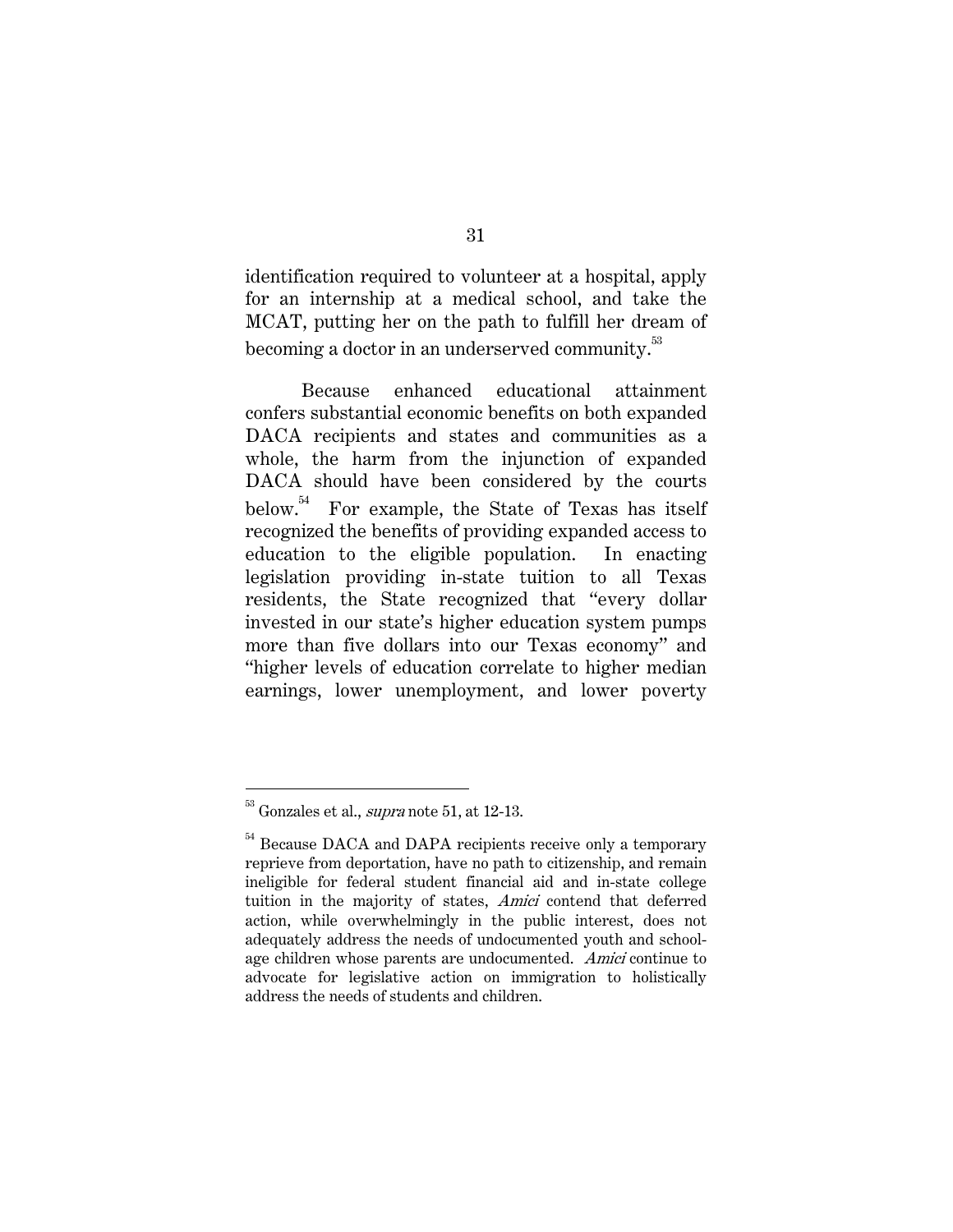rates."55 Other respondent states have at least implicitly recognized the benefits of expending state resources to provide higher education to undocumented students.<sup>56</sup> Of the respondent states, Texas has the most to gain from expanded deferred action, with nearly  $500,000$  eligible residents.<sup>57</sup> Other states similarly stand to gain substantial economic benefits from undocumented students' enhanced access to education.<sup>58</sup> These benefits were not adequately considered by the courts below.

<sup>&</sup>lt;sup>55</sup> Texas House Research Organization, Bill Analysis of HB 1403 at 4 (Apr. 18, 2001), http://www.hro.house.state.tx.us/pdf/ba77r/hb140 3.pdf.

<sup>&</sup>lt;sup>56</sup> For example, the state legislatures of Florida, Kansas, Nebraska, and Utah have each enacted laws providing for in-state tuition for certain undocumented students. See Gilberto Mendoza, Tuition Benefits for Immigrants, National Conference of State Legislatures (July 15, 2015), http://www.ncsl.org/research/immigra tion/tuition-benefits-for-immigrants.aspx.

 $^{57}$  Decl. of Joe Peters,  $\P$  6, Dkt. No. 64, Ex. 24 (Jan. 7, 2015).

 $58$  See, e.g., Thomas P. DiNapoli & Kenneth B. Bleiwas, New York State Comptroller, The New York State DREAM Act at 4, Report 1-2014 (May 2013), https://www.osc.state.ny.us/osdc/rpt1-2014.pdf (reporting that increased college attendance of undocumented students would be mitigated by economic benefits, including \$60,000 in additional state tax revenue for each new person earning a bachelor's degree); News Release, Massachusetts Taxpayers Foundation, Massachusetts Public Colleges Would Gain Millions of Dollars from Undocumented Immigrants (Jan. 5, 2006), http://www.masstaxpayers.org/sites/masstaxpayers.org/file s/MTF%20Undocumented%20Immigrant%20Education%20News %20Release.pdf.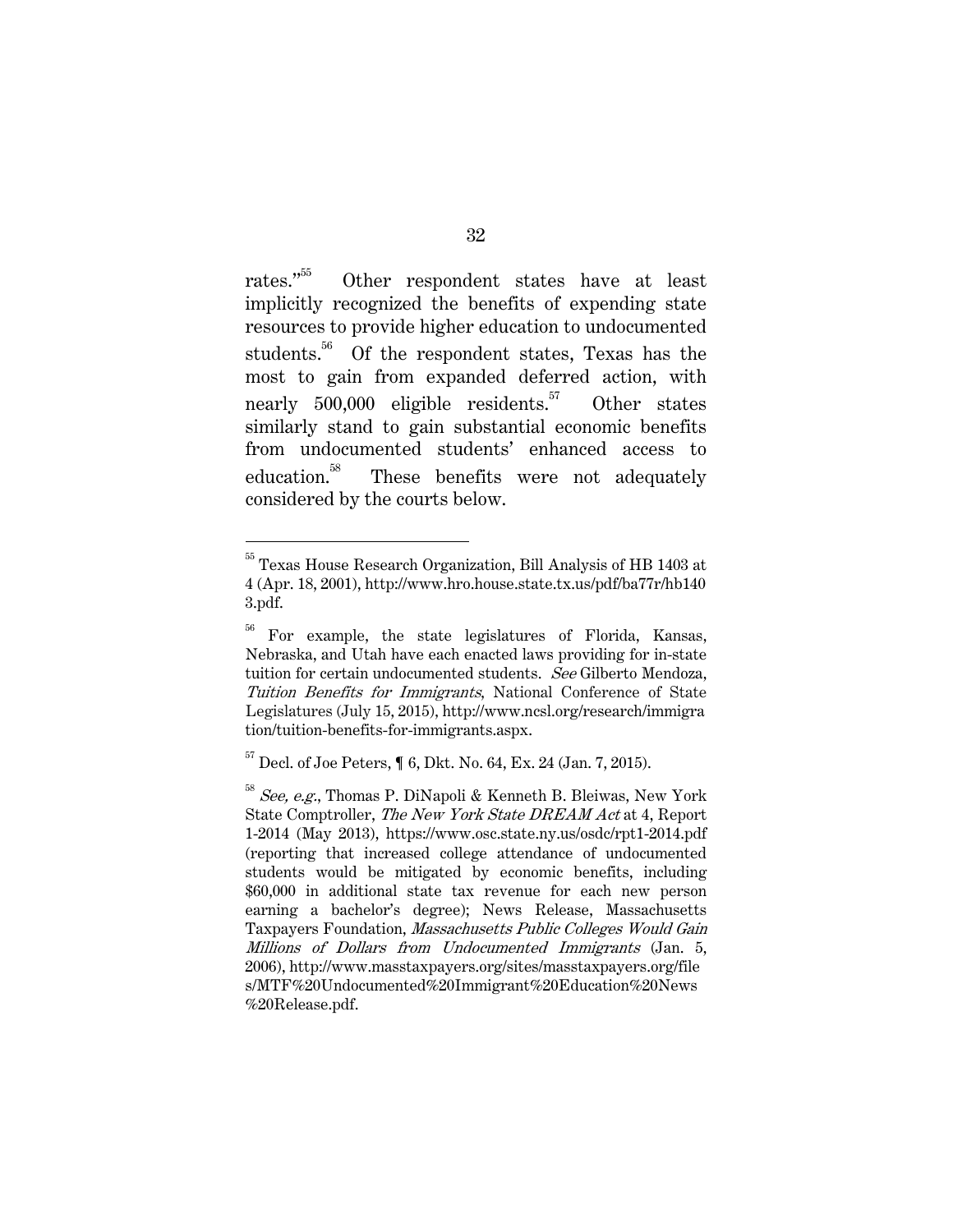# **CONCLUSION**

 For the reasons stated above, Amici urge this Court to reverse the judgment below.

Respectfully submitted,

MATTHEW E. PRICE Counsel of Record MATTHEW S. HELLMAN 1099 New York Ave., NW BREANNE K. LONG Suite 900 Washington, DC 20001 (202) 639-6000 mprice@jenner.com

MICHAEL W. ROSS ANDREW J. LICHTMAN JASON P. HIPP JENNER & BLOCK LLP 919 Third Avenue New York, NY 10022

Counsel for Amici Curiae

### 33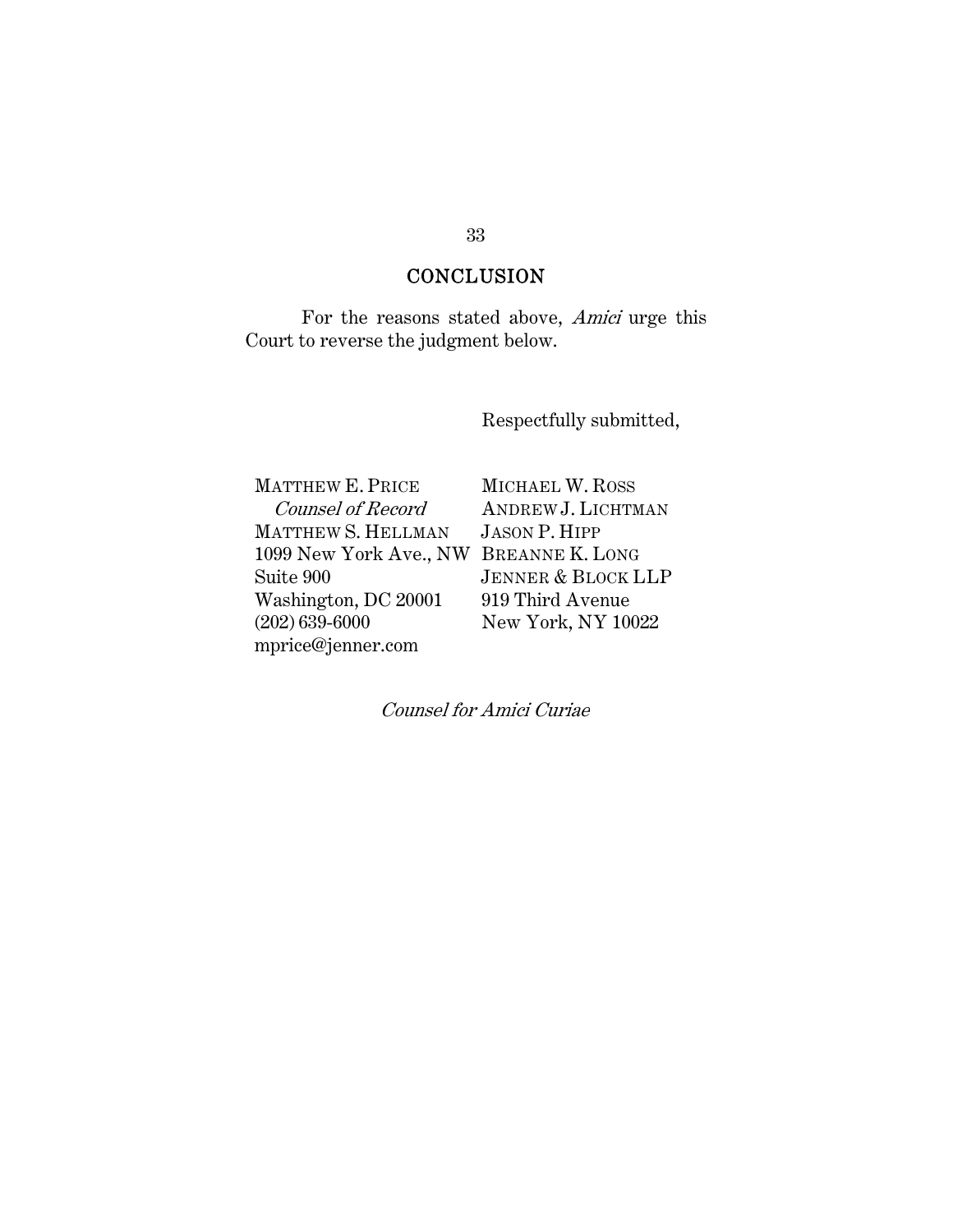**APPENDIX**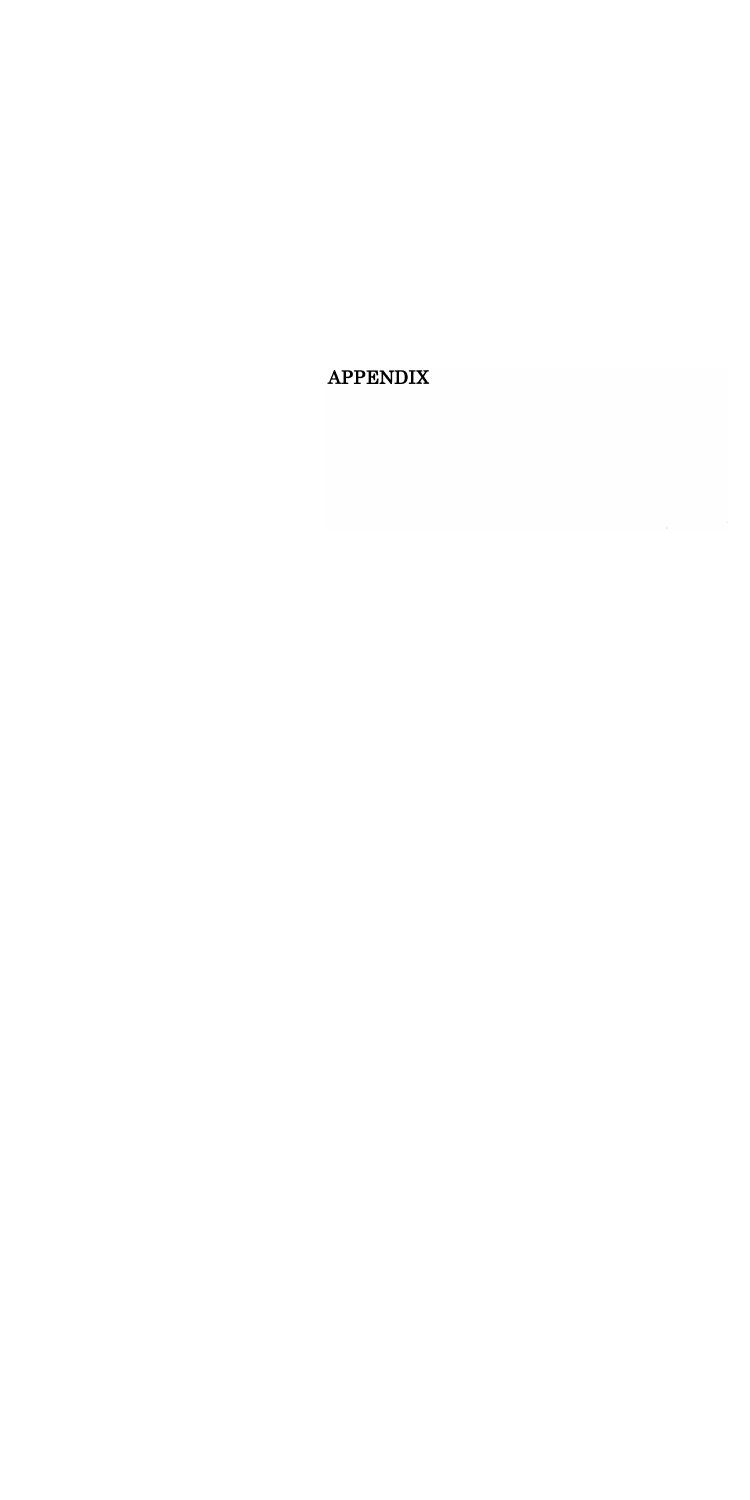## APPENDIX: LIST OF AMICI CURIAE

Advocates for Children and Youth American Academy of Pediatrics American Association of Community Colleges American Federation of Teachers Association of Latino Administrators and Superintendents BUILD Initiative California Latino School Boards Association California Pan-Ethnic Health Network Center for Law and Social Policy The Child Care Law Center Child Welfare League of America Children Now Children's Defense Fund Children's HealthWatch The Children's Partnership Coalition on Human Needs Columbia Law School Immigrants' Rights Clinic Council of the Great City Schools Dartmouth College DePaul University Desis Rising Up & Moving (DRUM) East Bay College Fund Educators for Fair Consideration First Focus Franklin & Marshall College Freedom University GLSEN Greater Rochester Coalition for Immigration Justice Haverford College

1a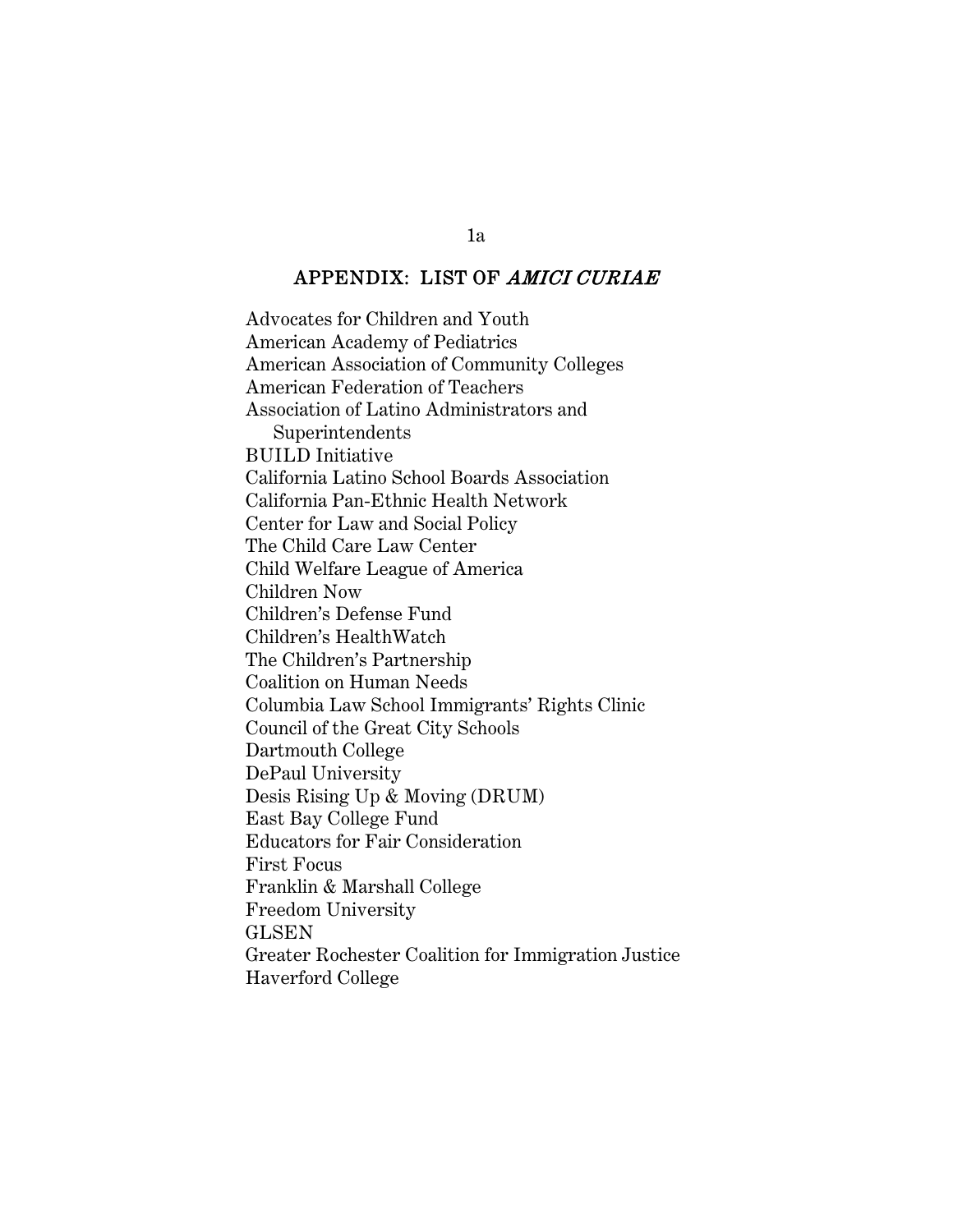Hispanic Association of Colleges and Universities Kids for College, Greater Rochester Coalition for Immigration Justice Long Beach City College Los Angeles Unified School District MANA, A National Latina Organization Mason DREAMers MEChA of University of Portland Mt. San Antonio College National Alliance of Black School Educators National Association for Bilingual Education National Association for Chicana and Chicano Studies National Association for the Education of Young Children National Association of Social Workers National Education Association National Health Law Program National Hispanic Medical Association National Migrant and Seasonal Head Start Association National Organization for Women National Women's Law Center Oakton Community College Padres & Jóvenes Unidos Pomona College The Renew Group Rutgers University - Newark San Diego Dream Team Sargent Shriver National Center on Poverty Law The Scholarship Foundation of St. Louis ScholarshipsA-Z St. Joseph's College Stand for Children - Nashville Student Advocacy Center of Michigan

2a